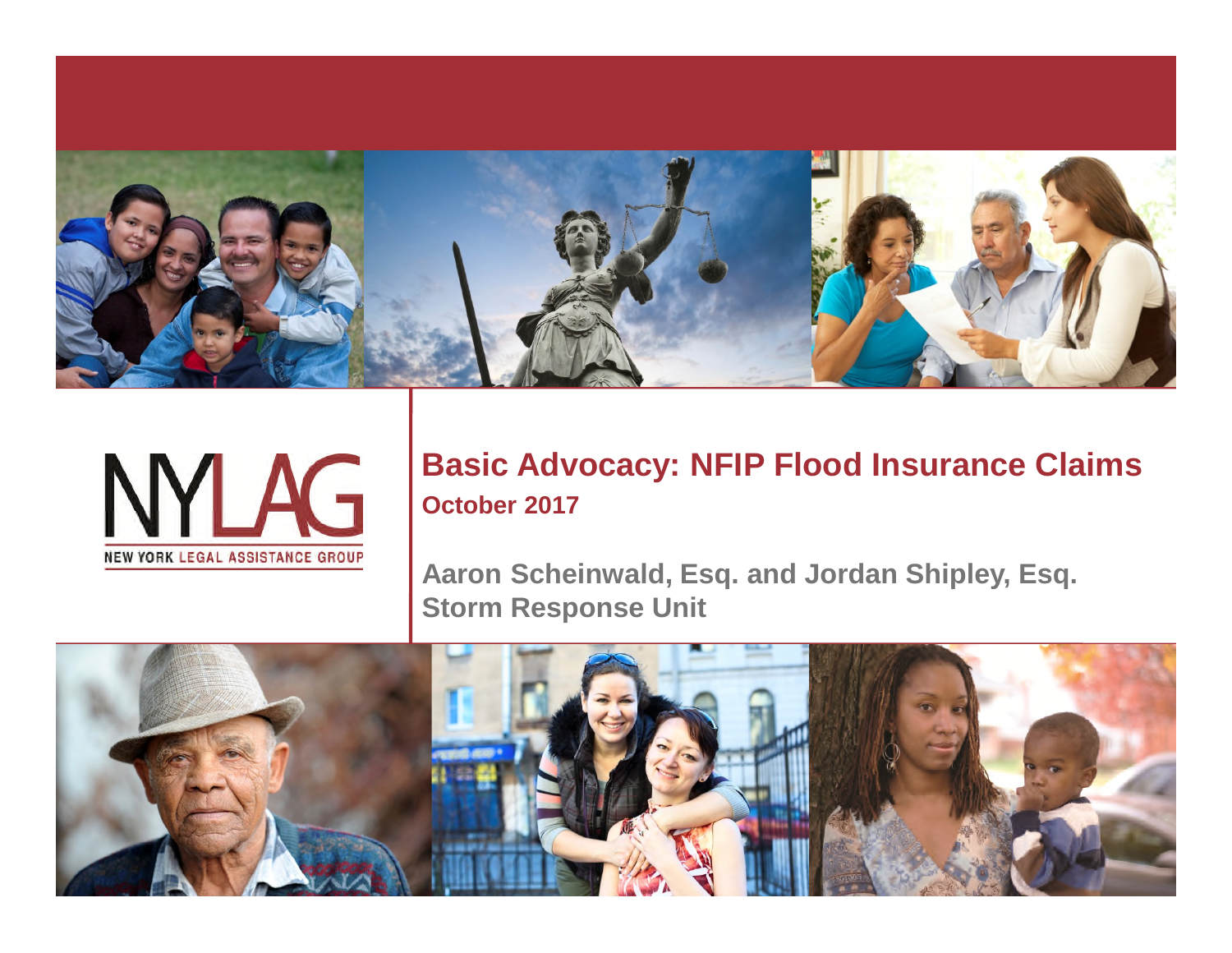### **Basic Advocacy: NFIP Flood Insurance Claims**

- I. Basics of Flood Insurance Coverage in the U.S.
- II. The Structure of NFIP Coverage
- III. The Scope of NFIP SFIP Coverage
- IV. National Flood Insurance Program Claims
- V. The Practicalities of NFIP Claims
- VI. Basic Tips on Advising Survivors about NFIP Claims
- VII. Common Problems in Resolving NFIP Claims
- VIII. References and Resource for Further Understanding

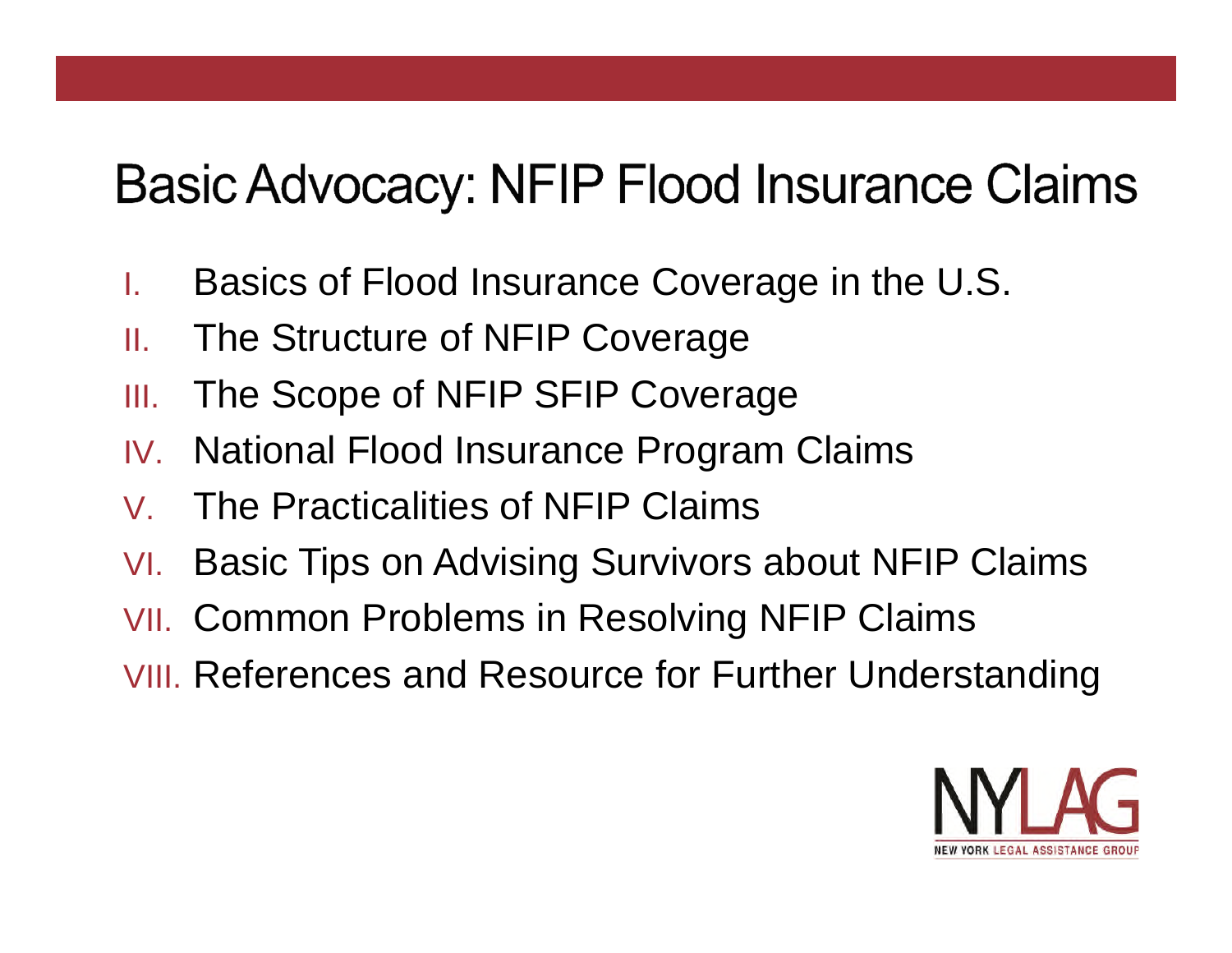### **Basic Advocacy: NFIP Flood Insurance Claims**

- After Sandy hit in October 2012, NYLAG mobilized a legal aid disaster relief program to help victims of the storm:
	- Intake hotline and email account
	- On-site assistance in partnership with local community organizations.
	- Mobile Legal Help Center (law office on wheels)
- Assisting clients in NYC and on Long Island:
	- More than 13,000 legal matters
	- More than \$59,000,000 in monetary benefits to clients
- Services are comprehensive:
	- FEMA applications, appeals and recoupments; SBA loans; other disaster relief
	- Landlord-tenant and other housing
	- Homeowner's and flood insurance
	- Mortgage foreclosure prevention
	- Consumer matters
	- CDBG-DR Programs (Build it Back and NY Rising)

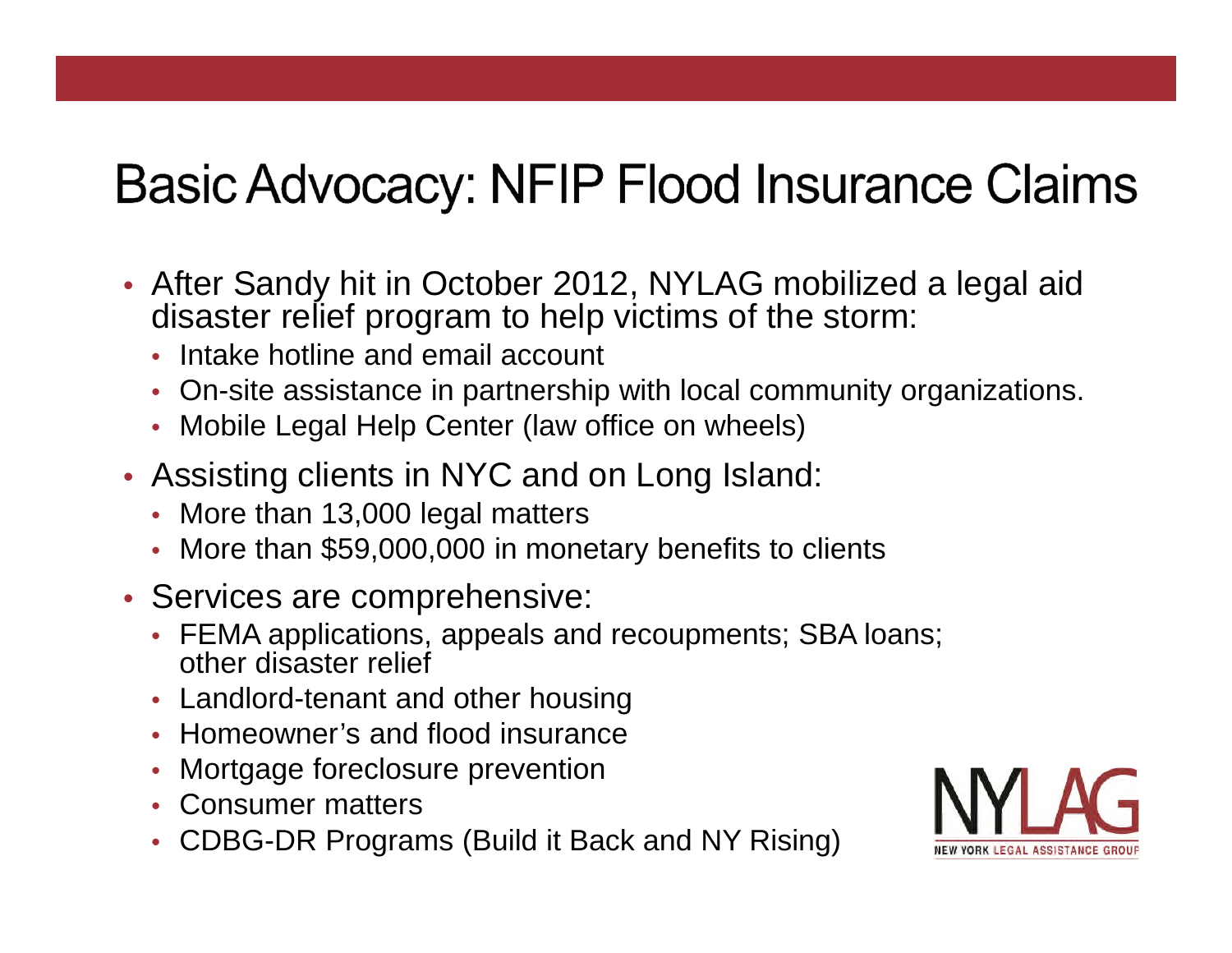# BASICS OF FLOOD INSURANCE COVERAGE IN THE U.S.

A Quick History of the NFIP to Help Understand Some of Its Idiosyncrasies

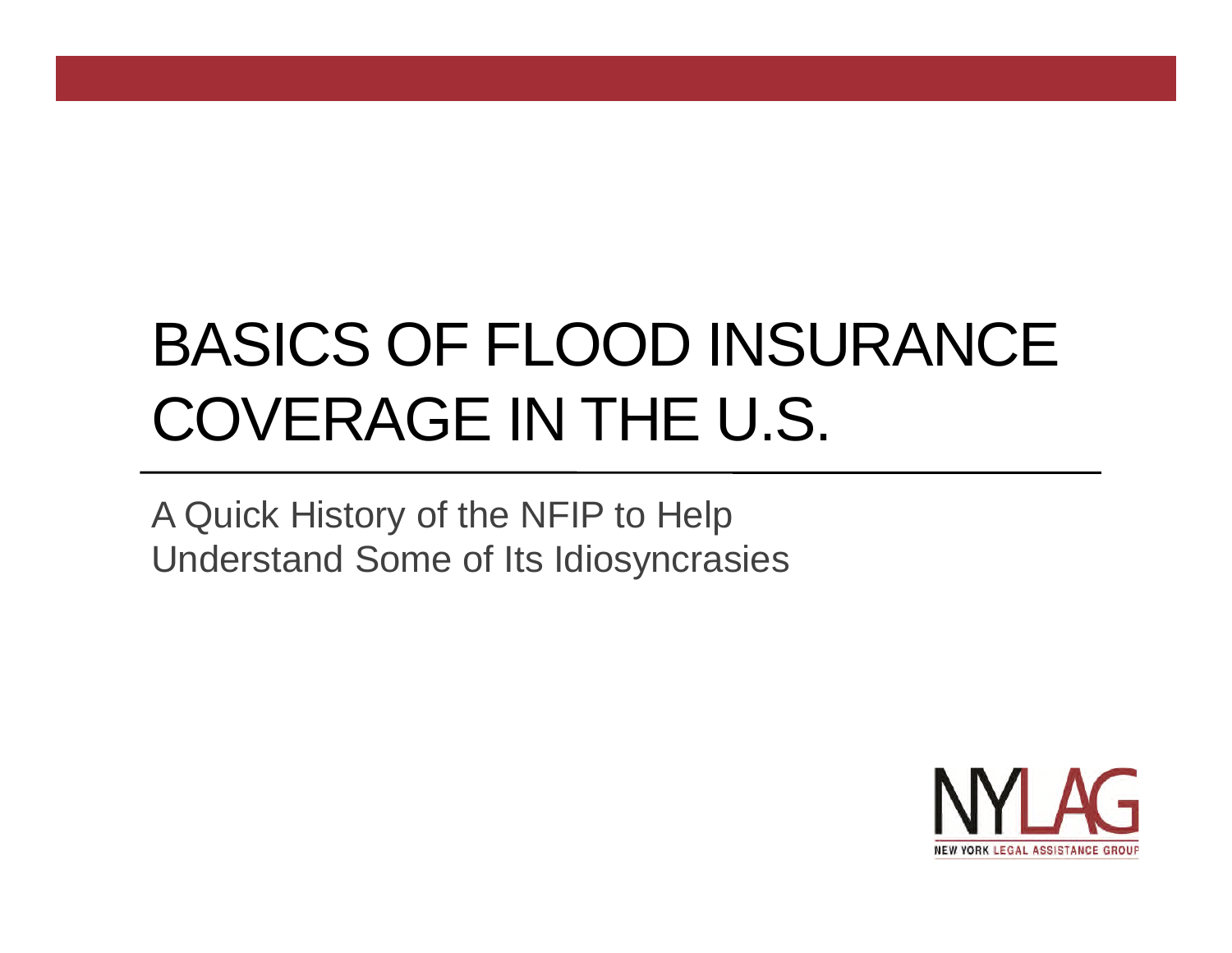### Basics of Flood Insurance Coverage in the U.S.

#### A 60-Second History of Flood Insurance (for claims purposes)

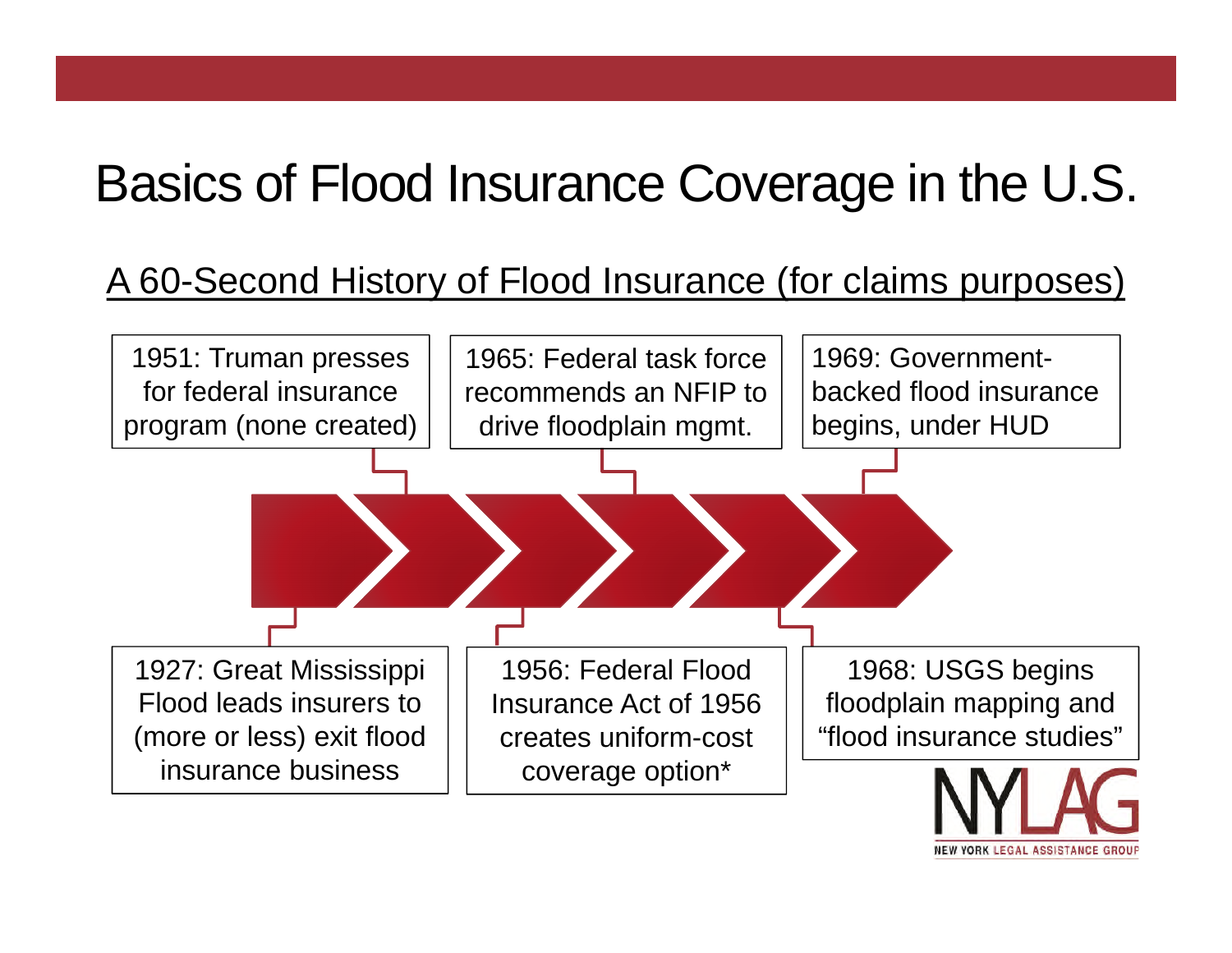### Basics of Flood Insurance Coverage… cont'd.

#### A 60-Second History of Flood Insurance . . . (cont'd.)



ORK LEGAL ASSISTANC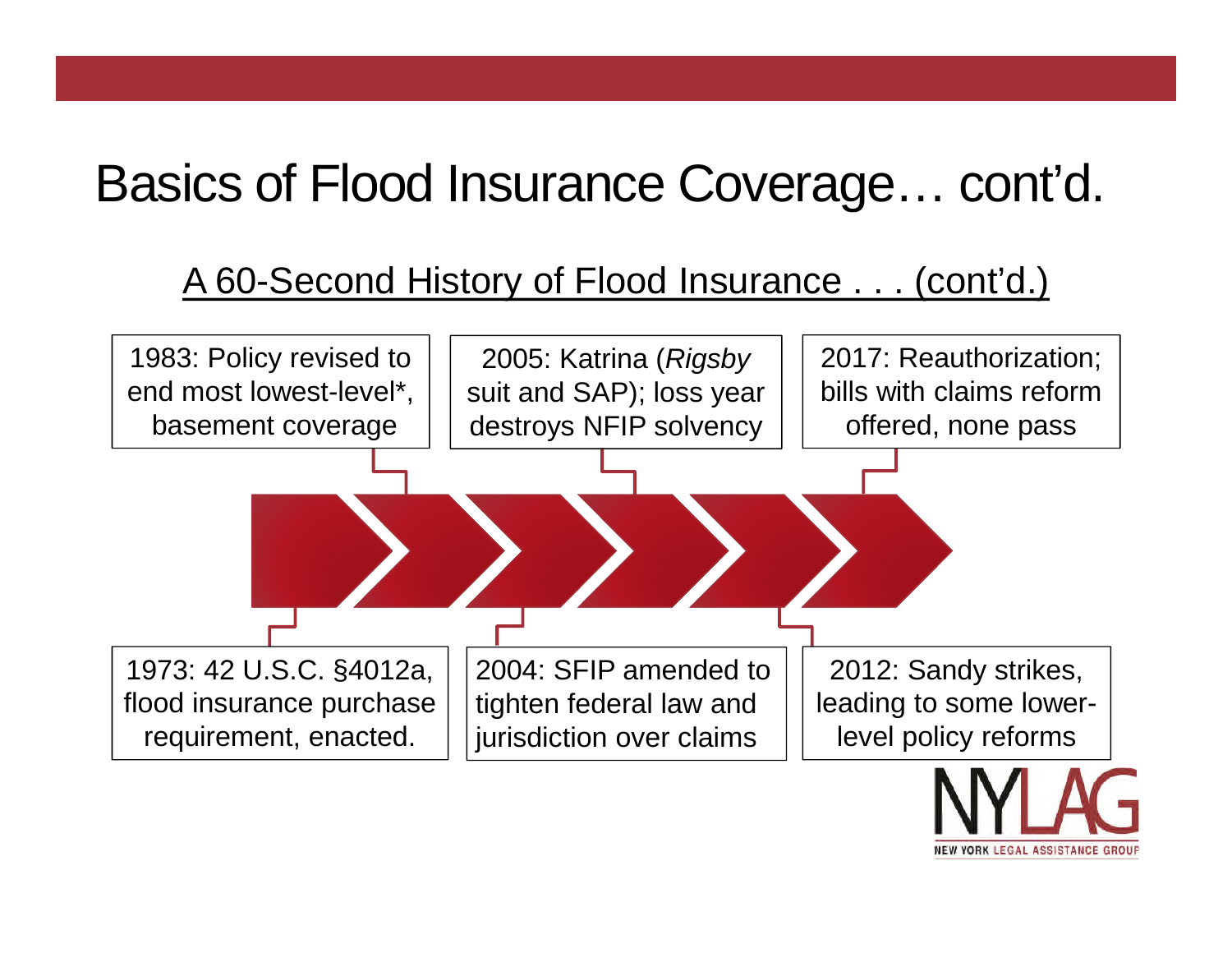### Basics of Flood Insurance Coverage… cont'd.

- National Flood Insurance Program (NFIP) policies are only available to individuals when their community's government opts in to the program (see 44 CFR § 59.22; Monroe County has special requirements)
- Most flood insurance policies issued in the U.S. are written under the NFIP, a federal program administered by FEMA
	- Corollary: **NOT ALL** policies are NFIP policies. One should always check, through a declaration page usually, if a policy has been issued under the NFIP.
	- This overview **only applies** to NFIP policies. Frequently coverage is the same, but not always. Check the contract!

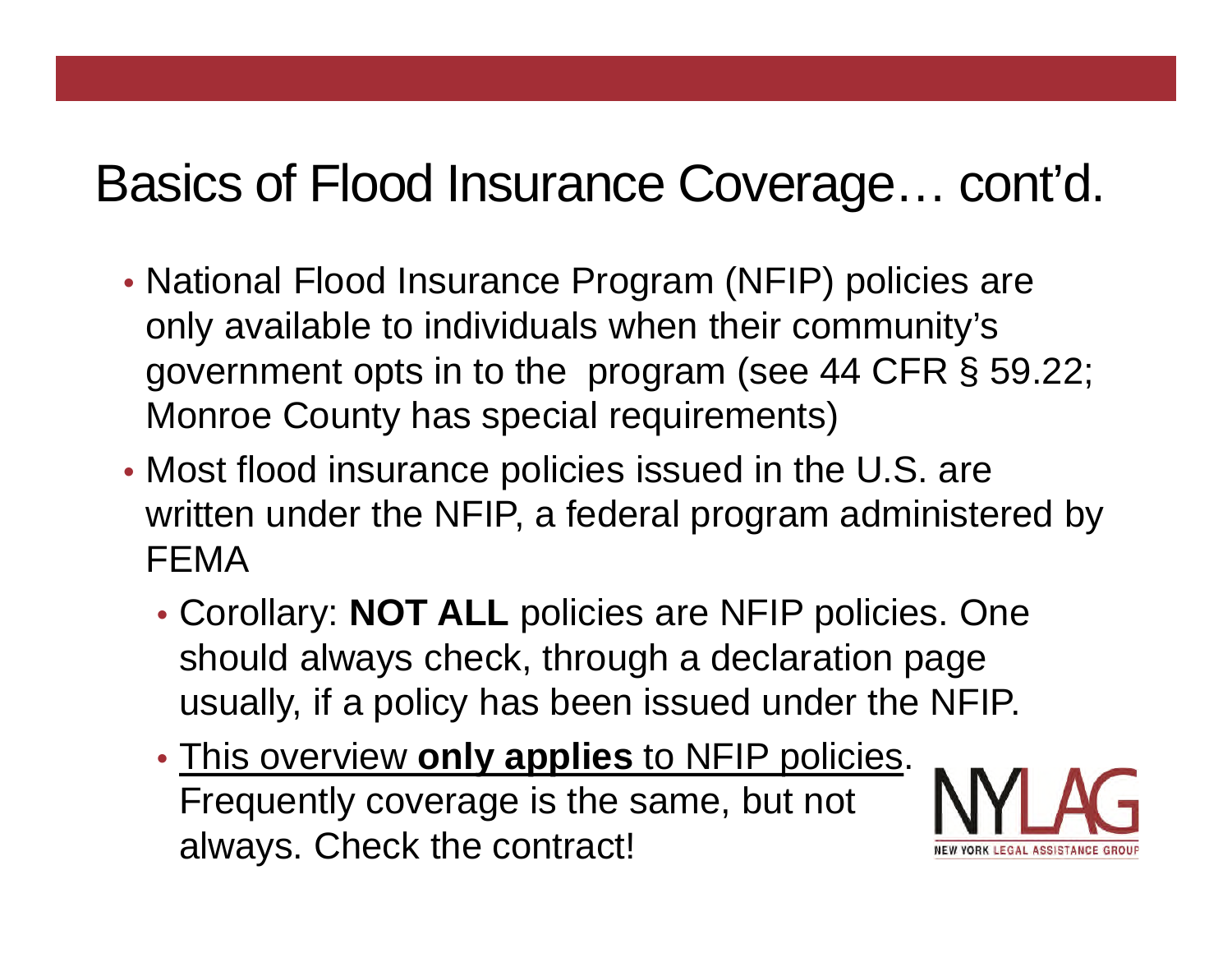### Basics of Flood Insurance Coverage… cont'd.

- NFIP is part of FEMA
	- Over 99 percent of residential flood insurance policies are NFIP
	- 95 percent of NFIP policies are for homes; 68 percent for **SFHAs**
	- Policy terms set by federal regulation (three Standard Flood Insurance Policies (SFIPs) for various types of property)
- Policies are mostly written and administered by private insurers (e.g., Travelers, Allstate), called Write Your Own (WYO) insurers
	- NFIP retains a Direct Servicing Agent (DSA), which services some policies, including all Severe Repetitive Loss (SRL, or RL\_\_\_\_\_ policies)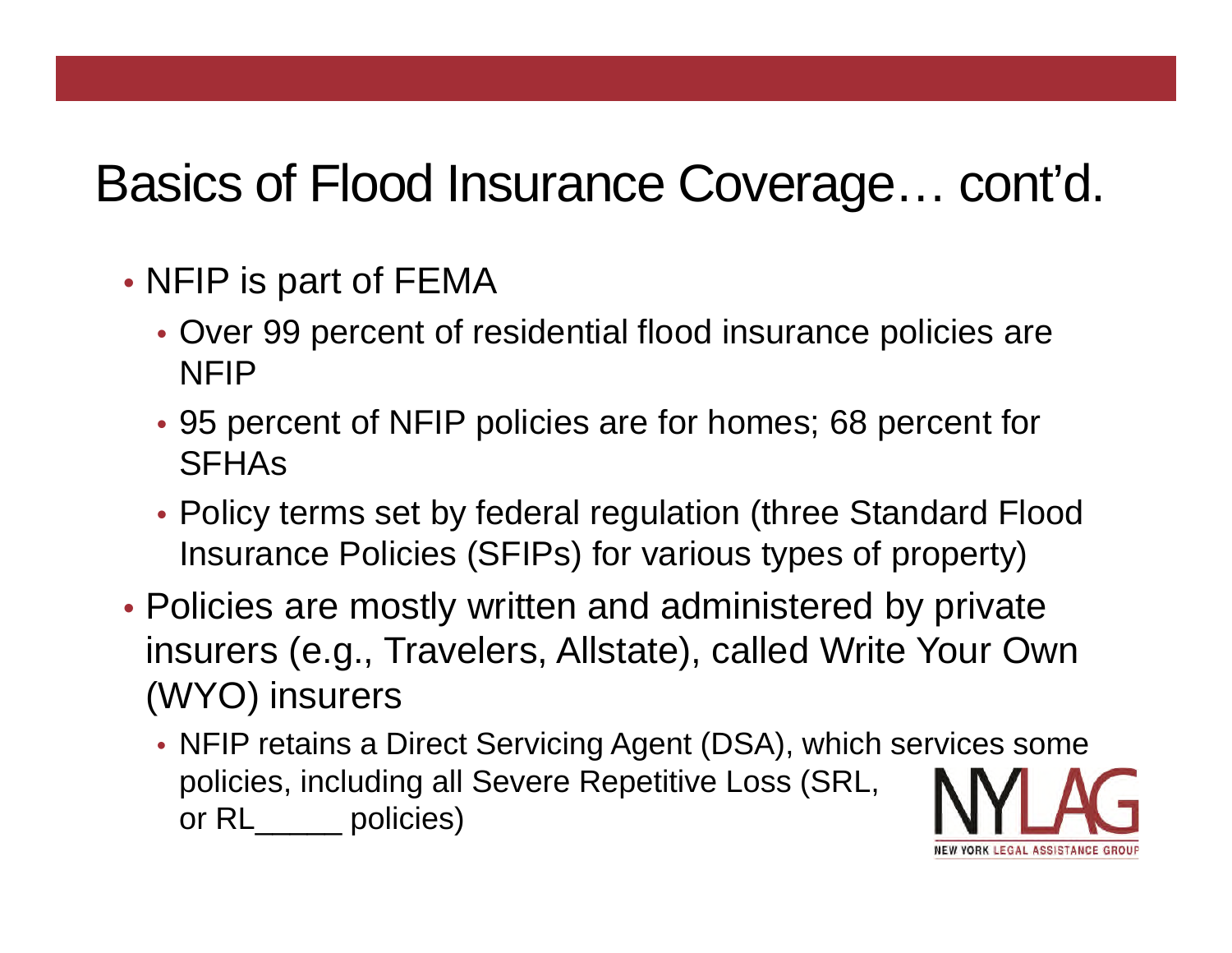# THE STRUCTURE OF NFIP **COVERAGE**

The SFIP and SFIP Types, Who Can Purchase, Insurance Caps, ACV and RCV

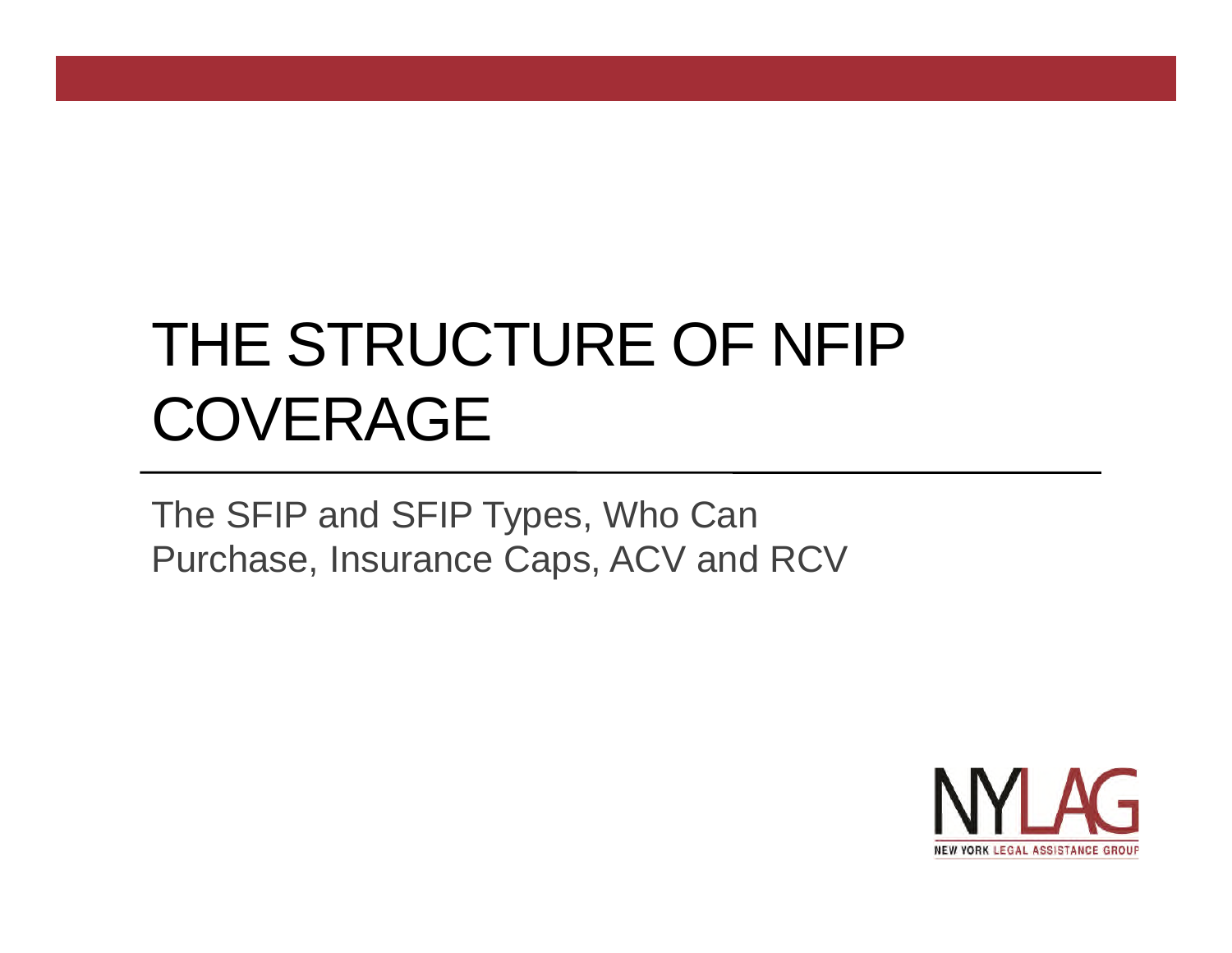## The Structure of NFIP Coverage

- As stated, all NFIP policies are federal regulation
	- 44 CFR Part 61, Appendices A(1)-A(3)
- Three types of policies are available for coverage:
	- 1. Dwelling Form, for 1-4 family homes and personal contents in a non-residence
	- 2. General Property Form, for business property (detached garage with non-residential units, grain silos, lube shops), some types of commercial stock, and owners of five-plus-unit residential spaces
	- 3. RCBAP Form, for condominium-owned (not cooperative!) real and personal property where 75% or more of the square footage is for residential use

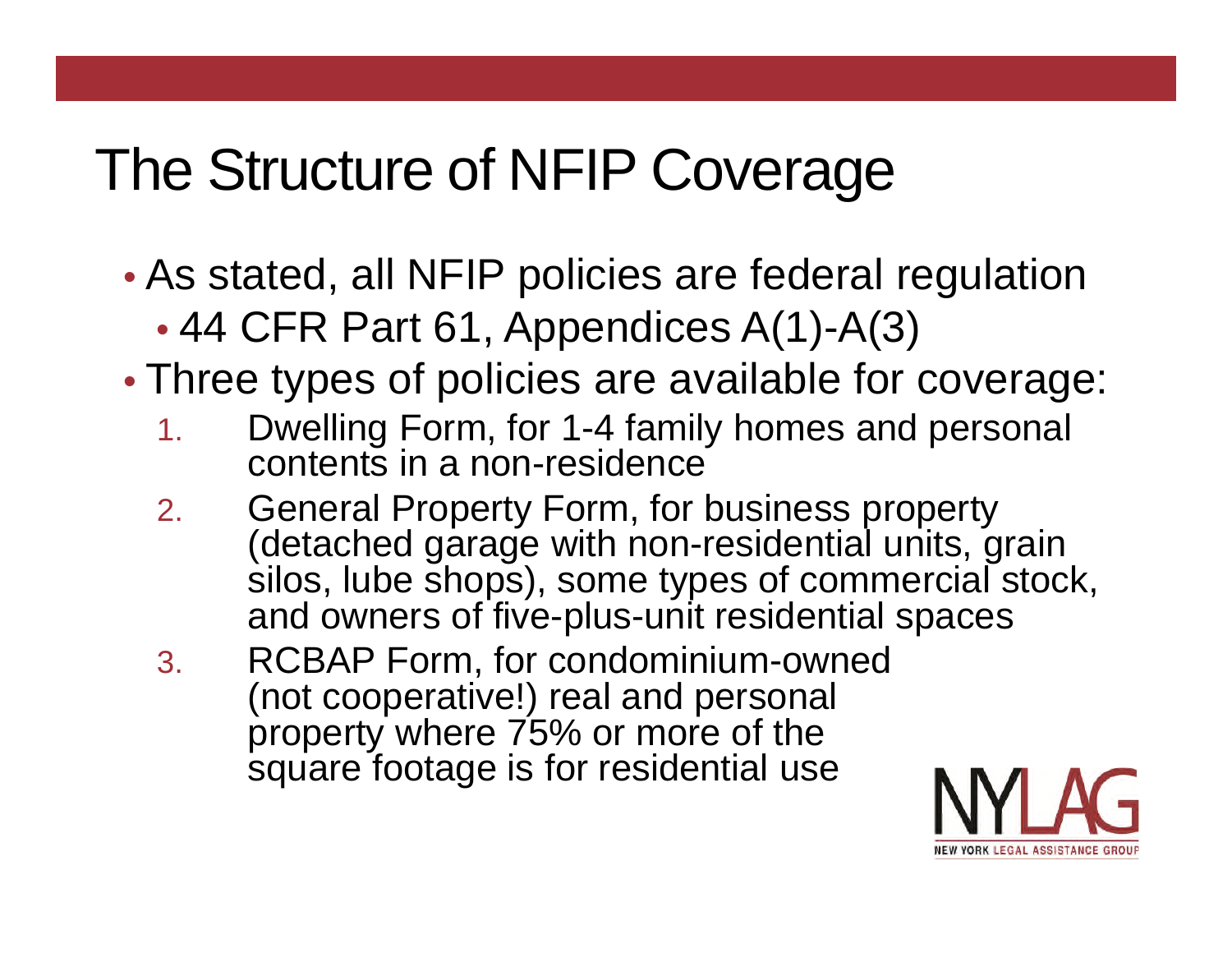- An SFIP provides coverage for one building per policy.
- The only exception is 10% coverage for a detached garage (at actual cash value). The garage coverage can only be used for parking and storage (not a workshop, rental, etc.); any other use voids coverage
- Total payment for flood damage to the detached garage and the house together (including ICC and loss mitigation measures) **cannot** exceed the building policy limit
- Policy limits for structural coverage for **residential properties** are \$250,000 and \$500,000 for commercial properties
- Contents coverage (Coverage B) is not included unless requested in a certain amount; no separate policy is required
- Policy limits for **contents** are \$100,000 for residential policies and \$500,000 for commercial properties
- For structural coverage, with the exception of certain items, either replacement cost value (RCV) or actual cash value (ACV) can be paid

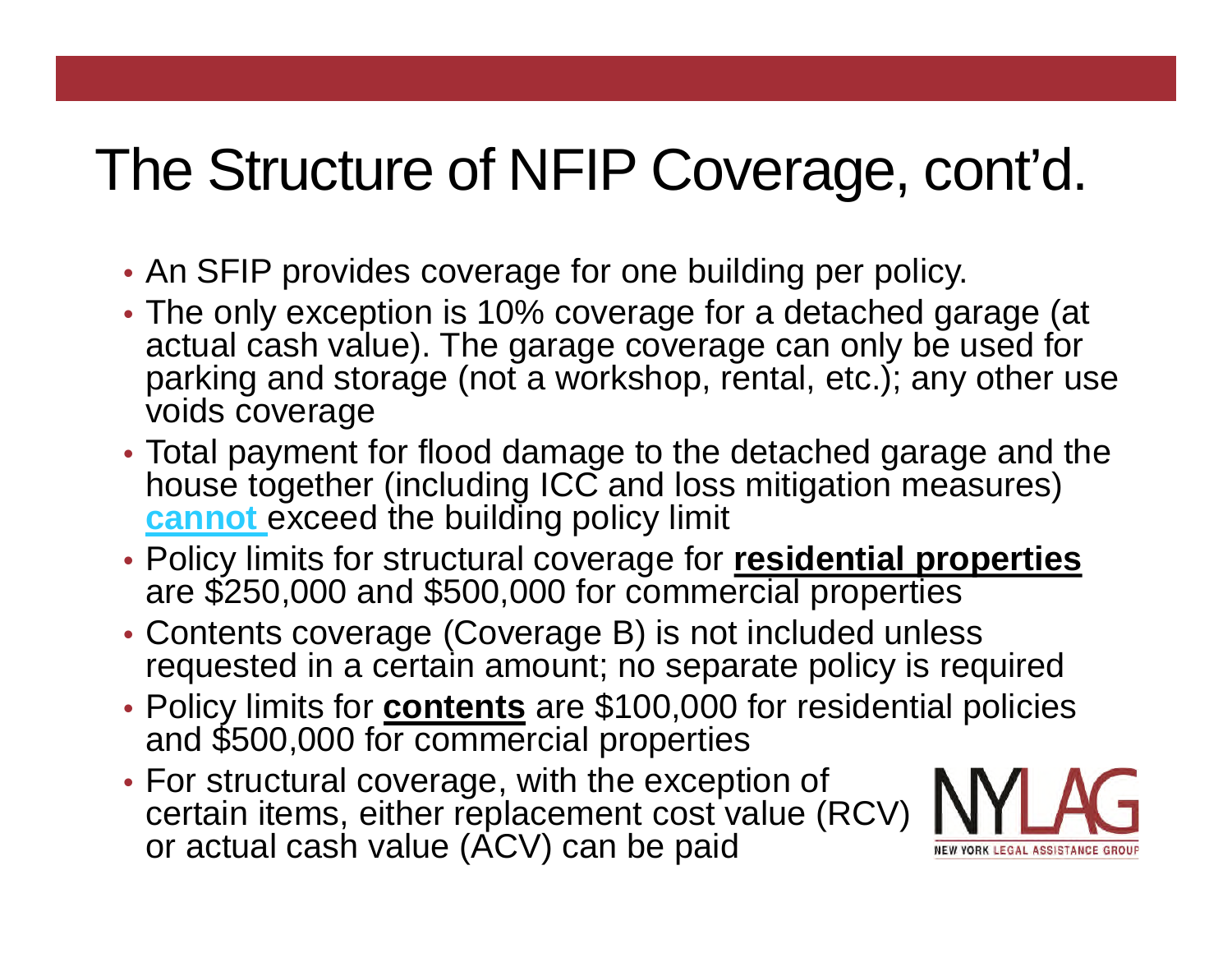#### **Dwelling Form**

- The SFIP Dwelling Form is what we most commonly deal with in providing lower-income New Yorkers with flood insurance claims advice and representation.
- Insured(s) include an owner's spouse, if a resident of the same household, and any mortgagee or loss payee determined to exist at the time of loss must have its interest noted.
- Make sure that you know who the insured (your client), and who his/her/their/its representative(s) are!
- This should be done by checking the policy declaration page in force at the time of the loss and comparing it with the deed as necessary.

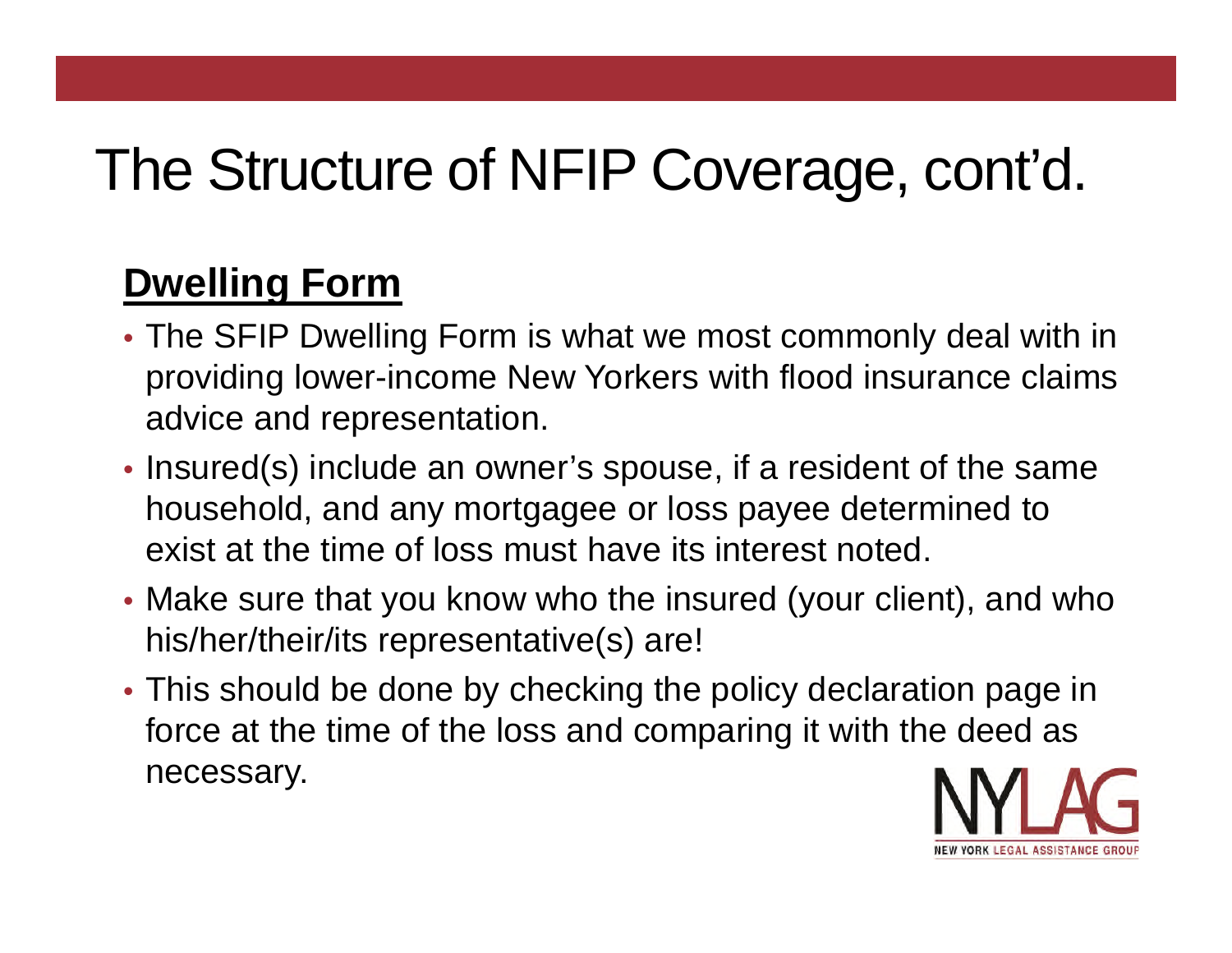#### **Actual Cash Value & Repair Cost Value**

- SFIP Loss Settlement is generally about Actual Cash Value (ACV) and Replacement Cost Value (RCV) (see, e.g., Dwelling Form at § VII(V))
- **ACV** is the cost to repair or replace an insured item of property at the time of the loss, less physical depreciation
- The value of physical deprecation is based on the age and condition of the item in relation to its expected life and general depreciation rate
- Personal property, i.e. contents, is always paid at ACV
- **RCV** is the cost to repair or replace an insured item of property at the time of the loss **without** a deduction for physical depreciation
- Available when the insured property is the primary residence and the amount of coverage is equal to 80% or more of the replacement cost of the building e.g., Dwelling Form at § VII(V)(1)(a); this is referred to by NFIP as being "insured to value"

**RK LEGAL ASSISTAND** 

• Special rules apply to mobile homes (§ VII(V)(4))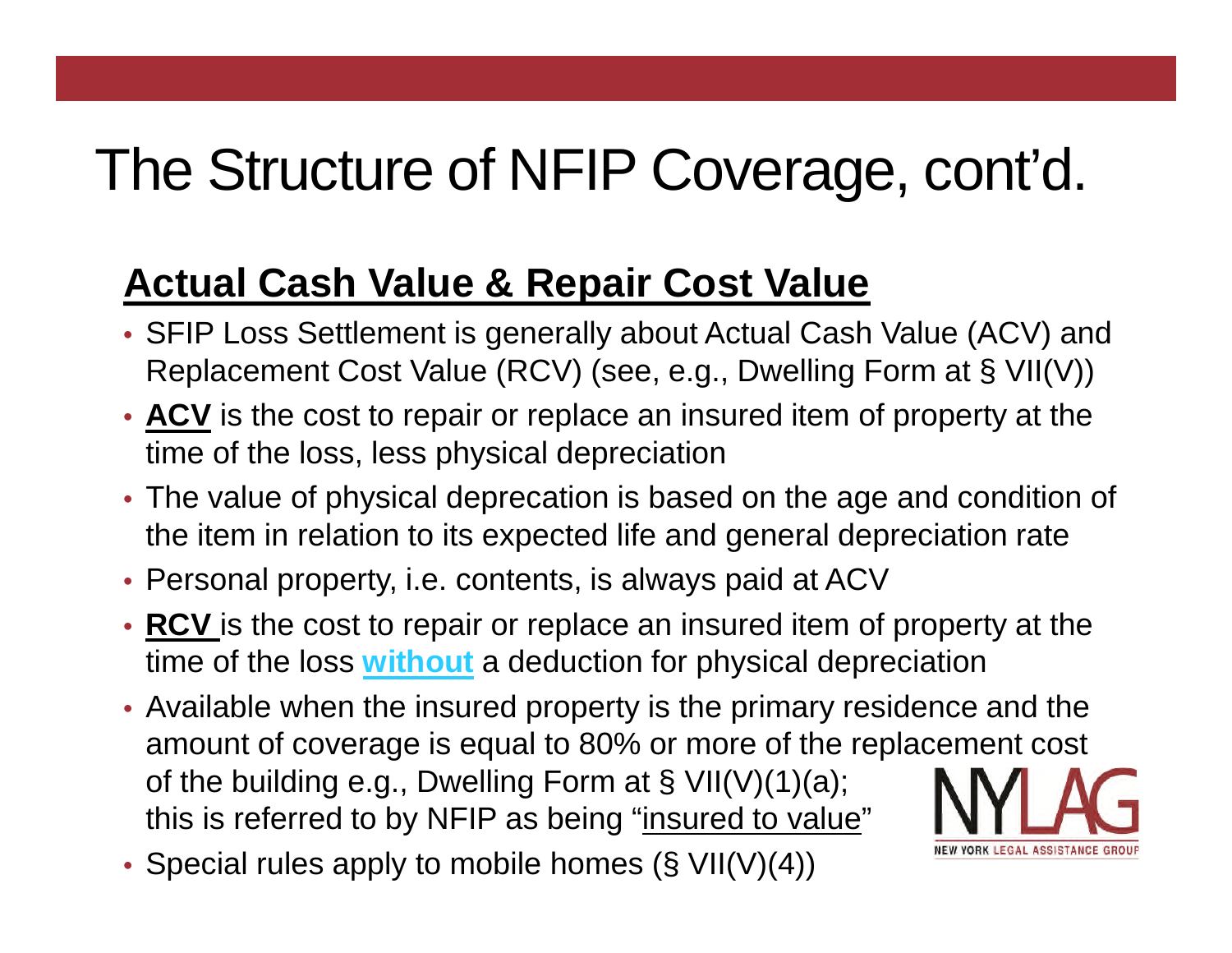- RCV will cover amounts for the building limit of liability the insured purchased at the *lesser* of 1) the policy limit, 2) repair cost based on "materials of like kind and quality and for like use," or 3) the amount actually spent
- ACV pays for 1) repair cost above, with a depreciation deduction, or proportional loss settlement, based on the insurance actually purchased and the 80% insured-tovalue amount (as determined by NFIP). **Beware proportional loss settlement for homes in good repair!**
- **Keep in mind in both circumstances that this is based on a repair of the same quantity and like kind and quality** (e.g., Dwelling Form at § VII(V)(2)(a)  $((2))$  for RCV and implied in § VII(V)(4)(a)((1))) *YORK LEGAL ASSISTAND*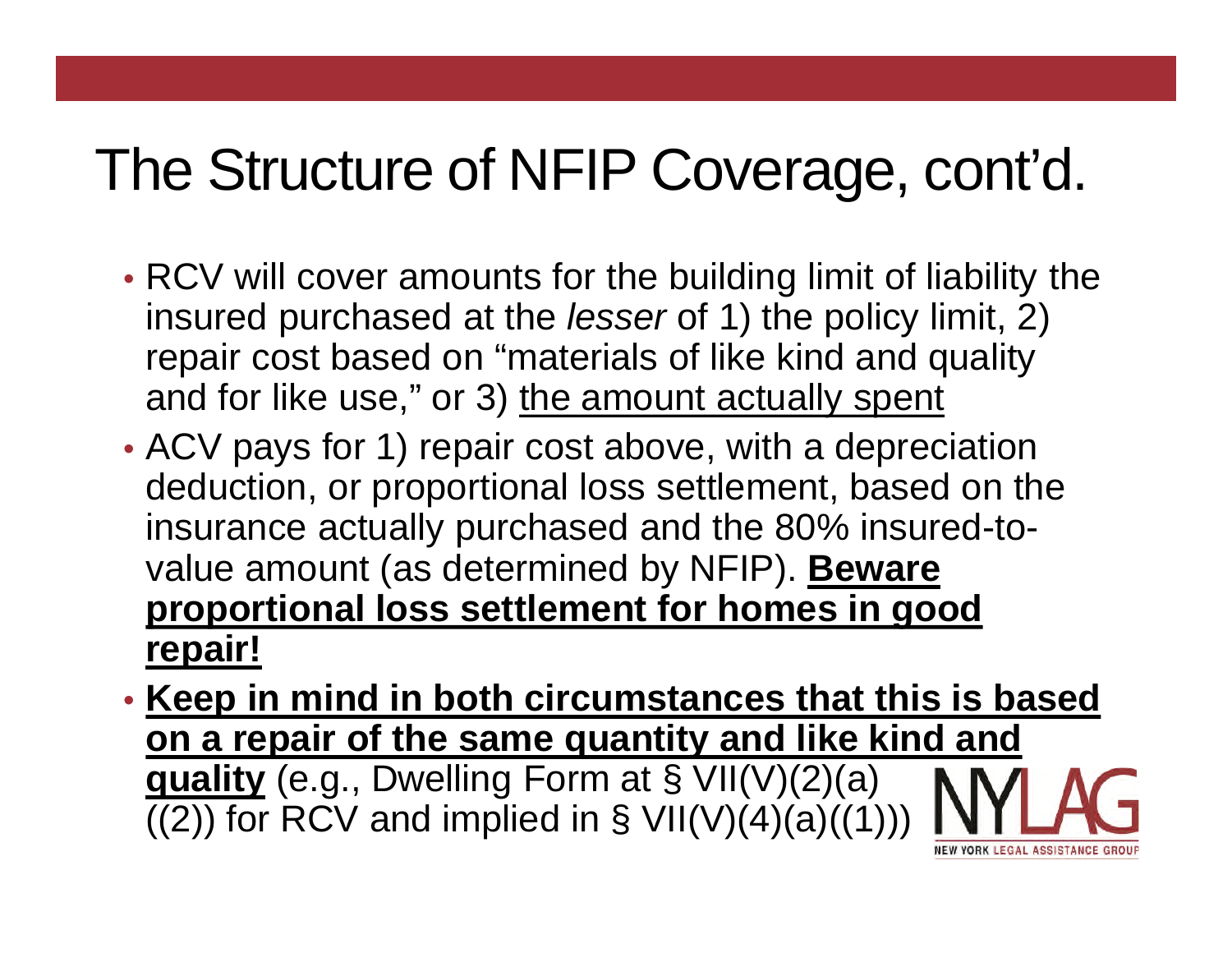#### **Further RCV Considerations**

- If a dwelling is rebuilt at a new location, the cost is limited to the cost that would've been incurred if the dwelling was rebuilt at old location
- If full repair cost is more than \$1,000 or more than 5 percent of the insurance in force, NFIP will not be liable for *any loss* under V.2.a. or V.4.a. (2) of the Dwelling Form until repair is complete. This is extremely harsh, but is never really observed (although it could be in litigation) in our experience.

#### **Further ACV Considerations**

- In addition to all personal property (Coverage B), these following property is only paid based on ACV (or possibly proportional) loss settlement:
	- Detached garages
	- Appliances, carpets and carpet pads
	- Outdoor equipment (awnings, outdoor antennas/aerials)
	- Any property covered under the policy that is abandoned after a loss and remains as debris (at the insured location)
	- A dwelling that is not the owner's principal residence

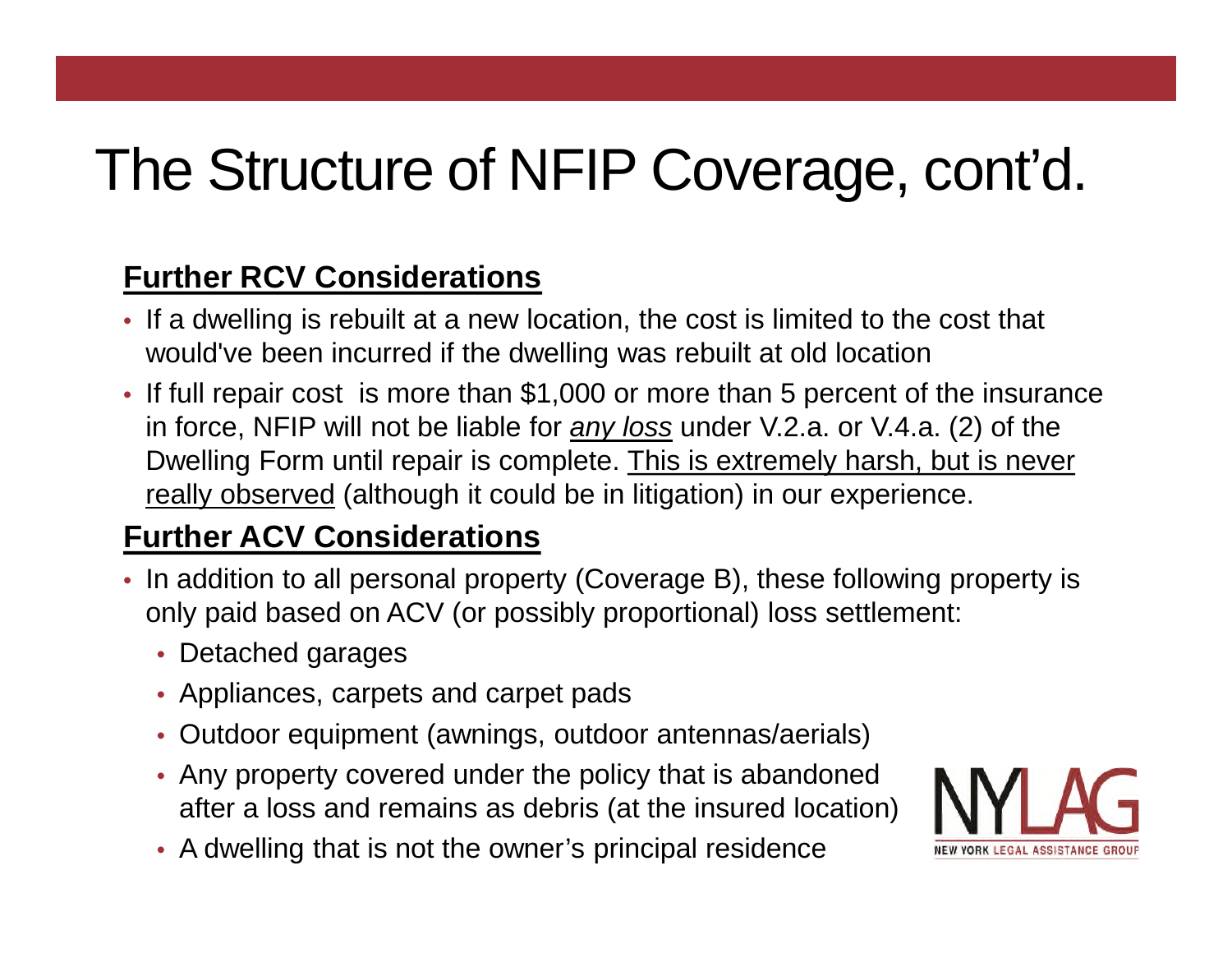# THE SCOPE OF NFIP SFIP COVERAGE

Cause Limitations, Item Limitations, and Supplemental Coverage for Loss Avoidance and Increased Cost of Compliance

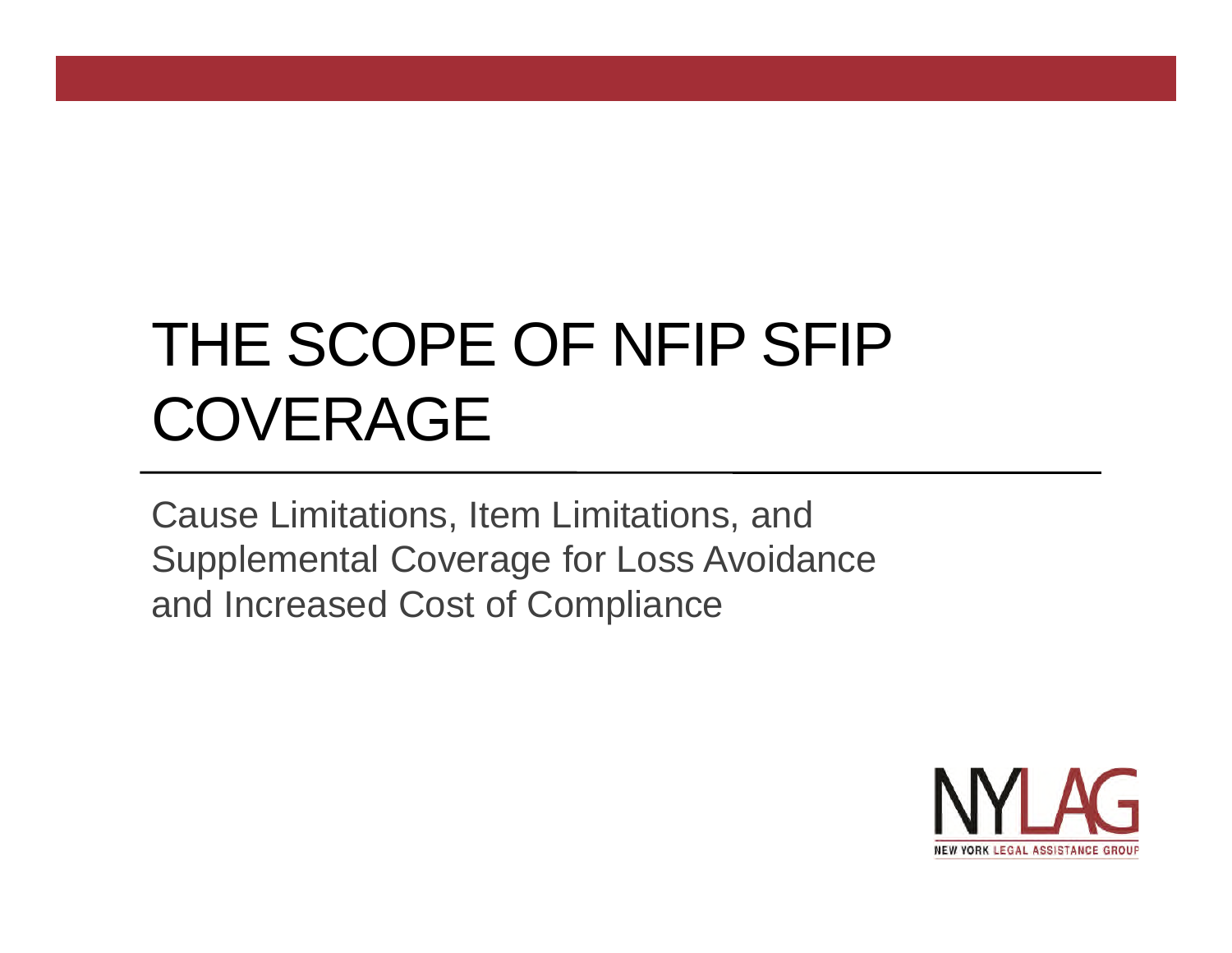# The Scope of NFIP Coverage

#### **Cause Limitations**

- "We only pay for direct physical loss by or from flood." (e.g., SFIP Dwelling Form, § V(A))
- "Direct" = there must be physical changes to the property. Beyond that, it's a bit nebulous.
- Damage to property caused by "earth movement" is NOT covered, even if the earth movement results from the flooding (§ V(C))
	- This includes: earthquakes, landslides, land subsidence, sinkholes, destabilization, gradual erosion
	- Exceptions: mudflows, land subsidence as a result of erosion from floodwater
- Misc. exclusions: sewer backup; wind; loss of revenue or profits; additional living expenses (ALE) (see § V)

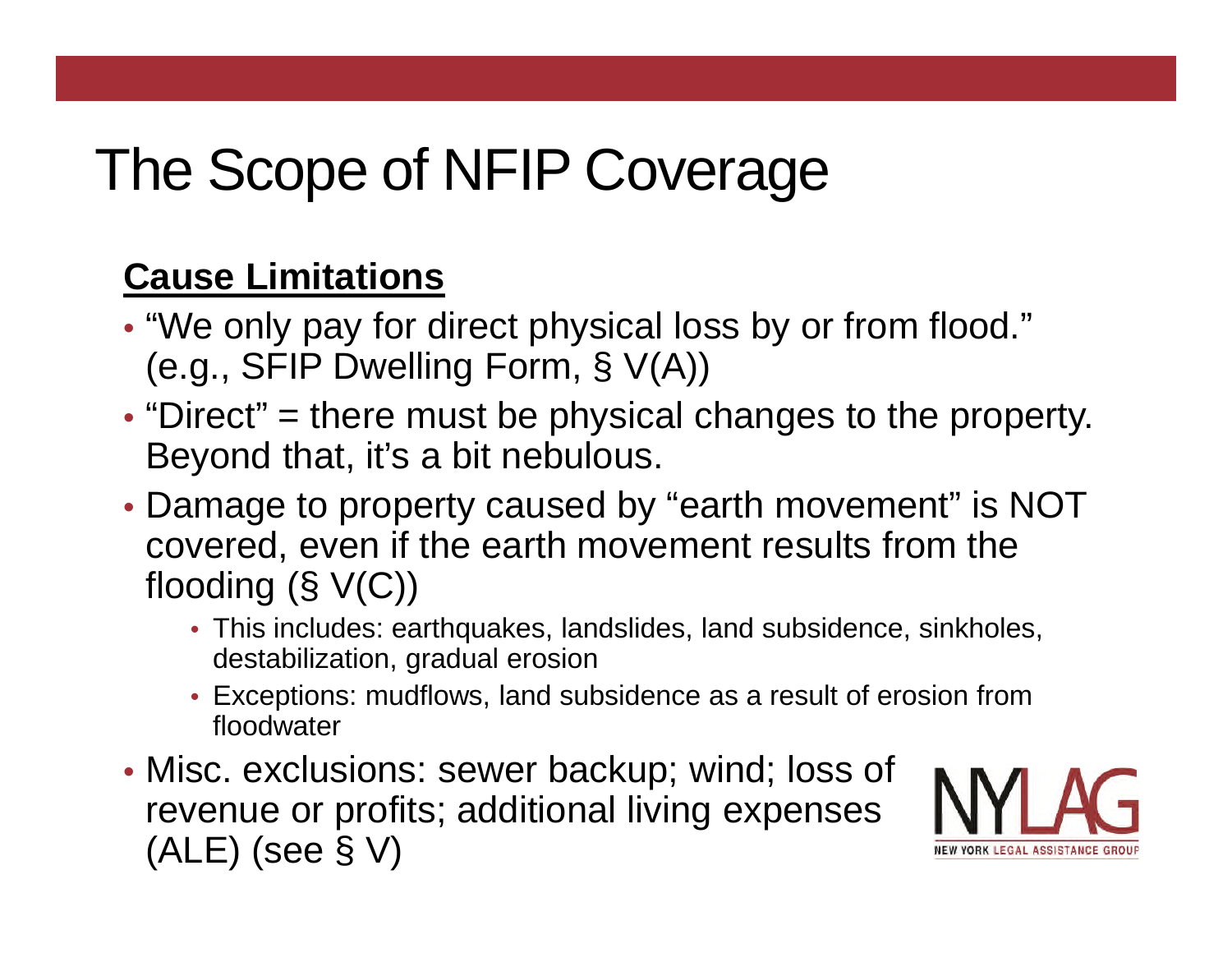#### **Item Limitations (under Structure Coverage (Cov'g A))**

- By Space
	- Coverage for items in a basement or an enclosure below the lowest elevated floor of an elevated post-FIRM building (in Special flood Hazard Areas (A and V zones)):
		- Basement: level below grade on all four sides. Even if just an inch! SFIP  $\S$  II(B)(5)
		- Special requirements for mobile homes in SFHAs: § III(A)(6)
		- What is an elevated building? § II(B)(14): "a building that **has no basement** and has its lowest elevated floor raised above ground by foundation walls, shear walls, posts, piers, pilings and columns"
		- Checking an SFHA: Declaration page, FEMA Map Service Center
- By Type
	- Note § III(A)(7): items that only can be covered via A.
	- Note that 17-item list at  $\S$  III(A)(8) that is all that can be paid for items in basement or above type enclosure

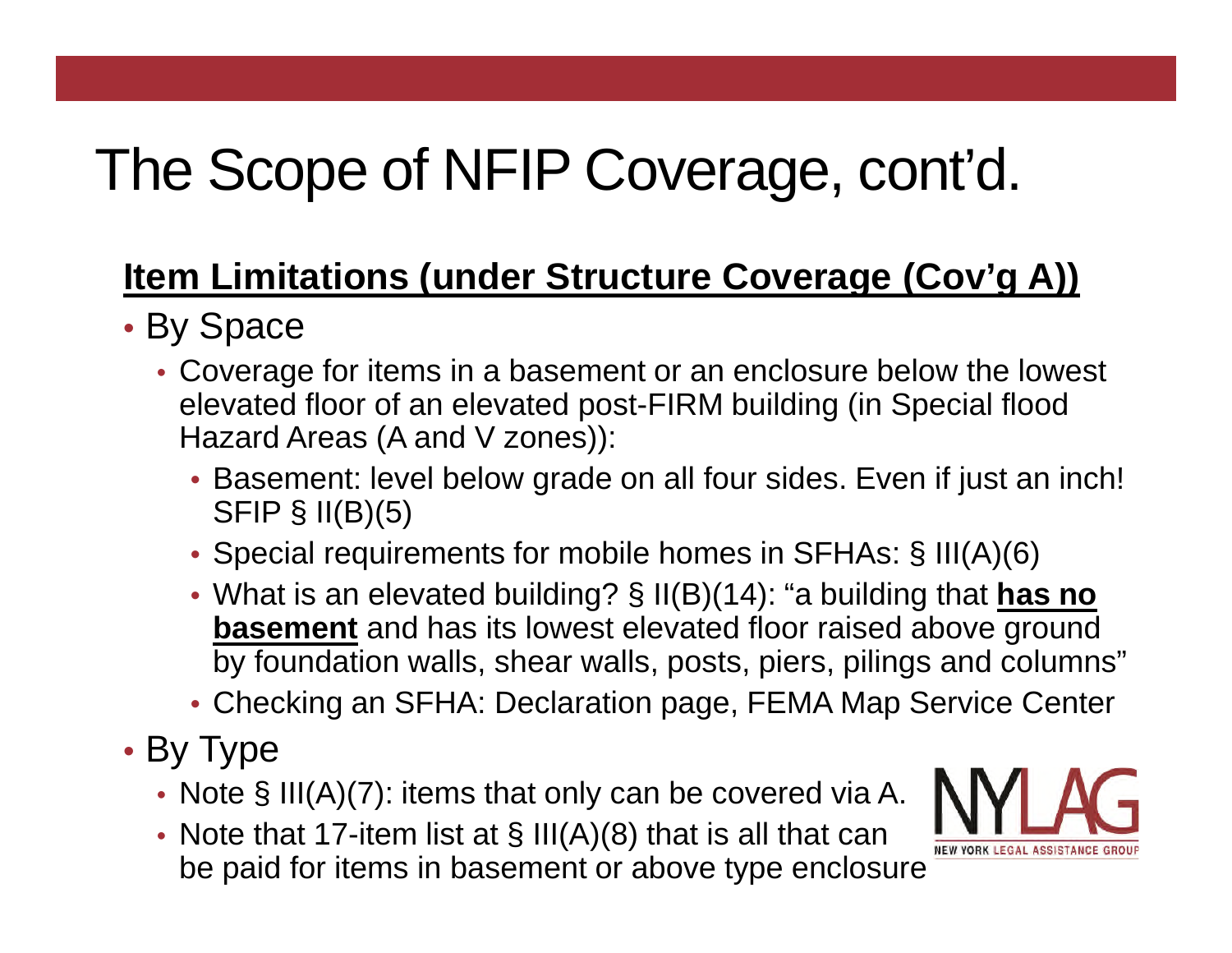#### **Item Limitations (under Personal Property Coverage)**

- Note that certain items are only under coverage (SFIP § III(B)(2)): portable A/C units, carpeting if installed over finished floor and rugs, washers and dryers, freezers and food therein, and portable microwaves and dishwashers
- If there is a basement or lowest-level issue, only freezers, A/C and washers and dryers are covered (§ III(B)(3))
- Antiques: functional value only (§III(B)(6))
- Up to \$2500 for the following specialty items: artwork, photographs, etc.; rare books; autographed items; jewelry; furs; personal property used in any business (§ III(B)(5))
- Walkways and driveways outside of the home, aside from steps needed to access entry points and 16 sf of landing space (§ IV(9))
- Nothing for cash, cash equivalents, "valuable papers," and similar property (§ IV(7))
- Pools and spas that are not bathroom fixtures are excluded (§ IV(14))

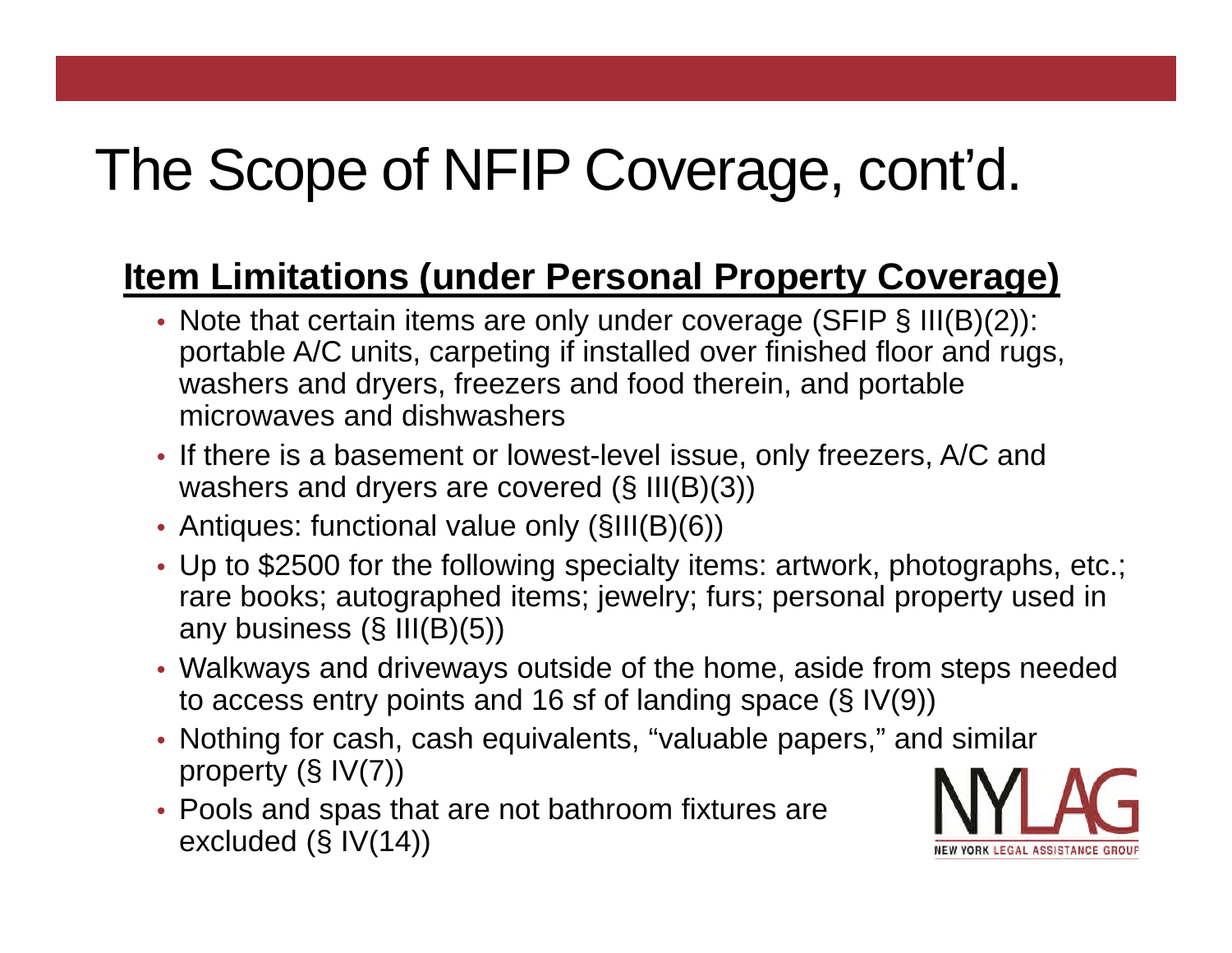#### **Loss-Avoidance Measures Coverage (Coverage C)**

- Sandbags, supplies, labor  $=$  up to \$1,000
	- This covers reasonable expenses to purchase these items, as well as your labor
- Insured property moved to safety = up to \$1,000
	- Covered for up to 45 days; must be reasonably protected from elements
	- Also must be above ground and outside of the SFHA

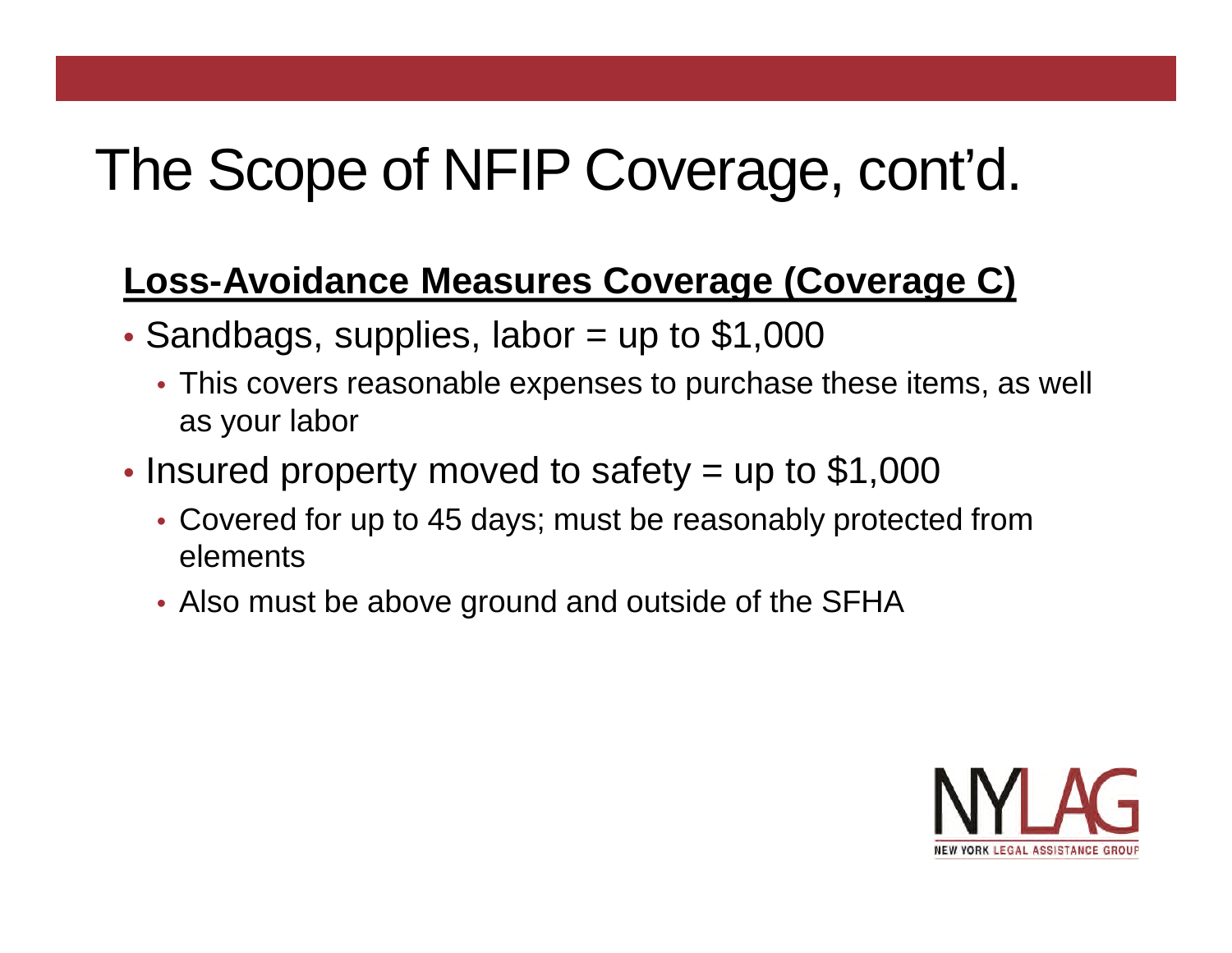#### **Increased Cost of Compliance (ICC) Coverage (Cov'g D)**

- Provides homeowners up to \$30,000 to implement mitigation measures that will reduce flood risk
- Building must be:
	- Substantially damaged (50% of building's value), or
	- Repetitive loss structure
- Types of mitigation:
	- Elevation, Floodproofing, Relocation, Demolition
- Policyholder may assign funds to community mitigation project
	- FEMA will count as non-Federal matching funds
	- Community required to provide funding to any property owner whose ICC payment counted toward matching funds

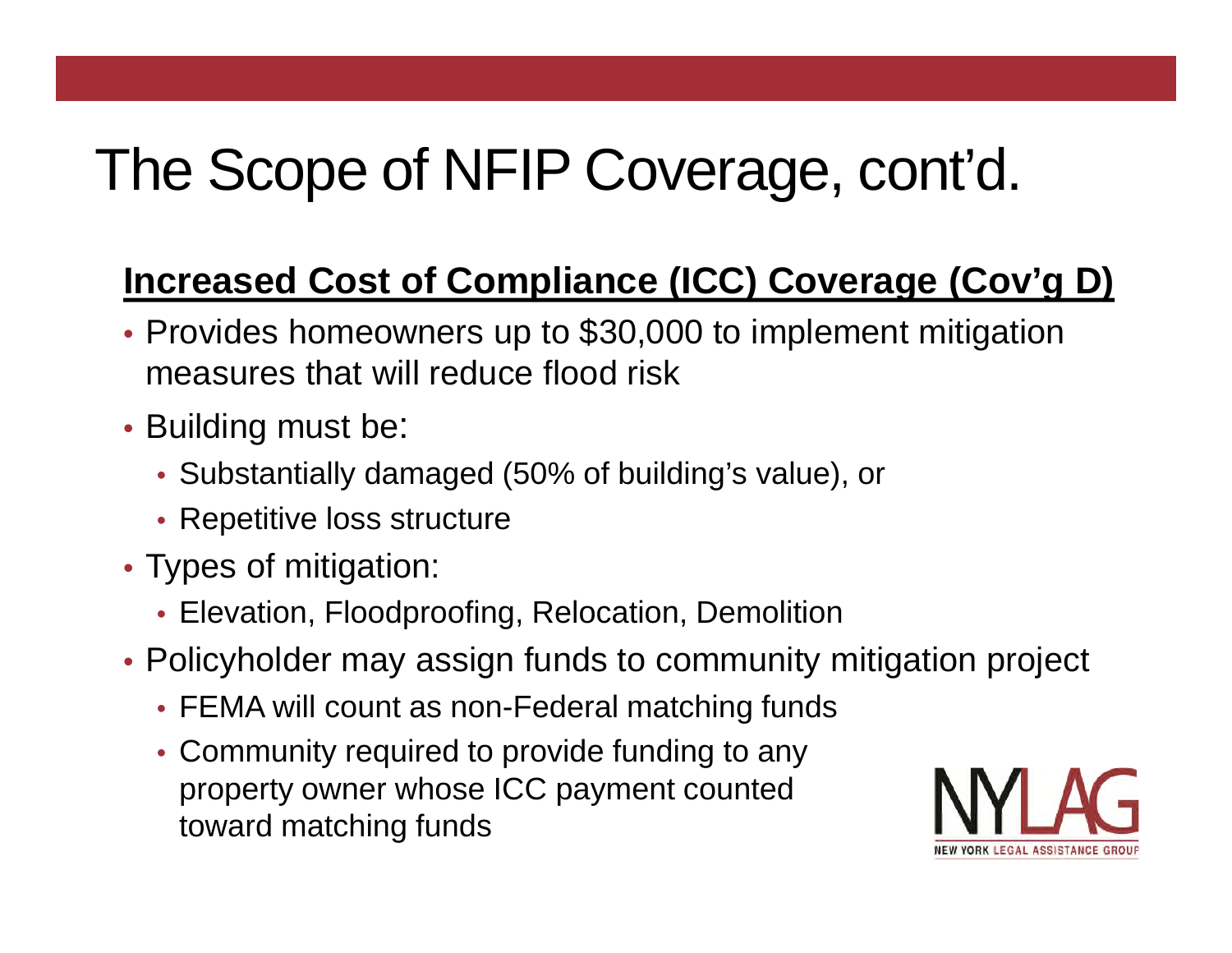# NATIONAL FLOOD INSURANCE PROGRAM CLAIMS

What Is a Claim?, How to File an NFIP Claim, How to Fulfill NFIP Policy Requirements, ACV and RCV

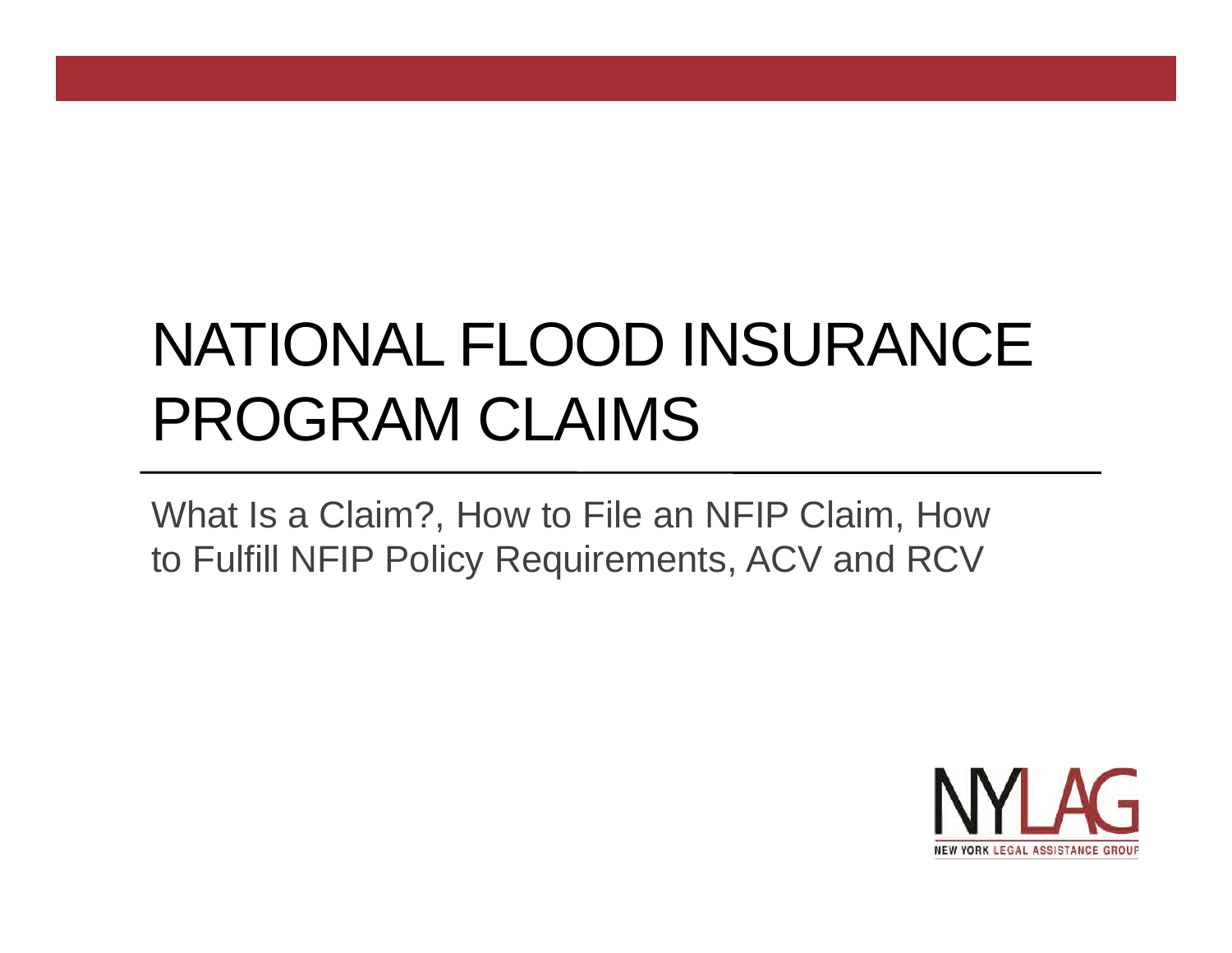# National Flood Insurance Program Claims

#### **What is a claim?**

- One definition: "a formal request to an insurance company asking for a payment based on the terms of the insurance policy" (from... Investopedia!)
- This is true. But: a claim, meaningfully defined, is a formal request for engagement with the insurer's representatives according to the terms of that policy and using best practices, and that (hopefully!) will lead to fair settlement according to those same terms
- Thus, a claim practically speaking is the word used to describe a process involving contractually and practically required steps to realize a fair settlement
- Many advocates inexperienced in flood insurance claims were surprised by the stringency of these requirements, and the ways \otherwise in which claims were underpaid

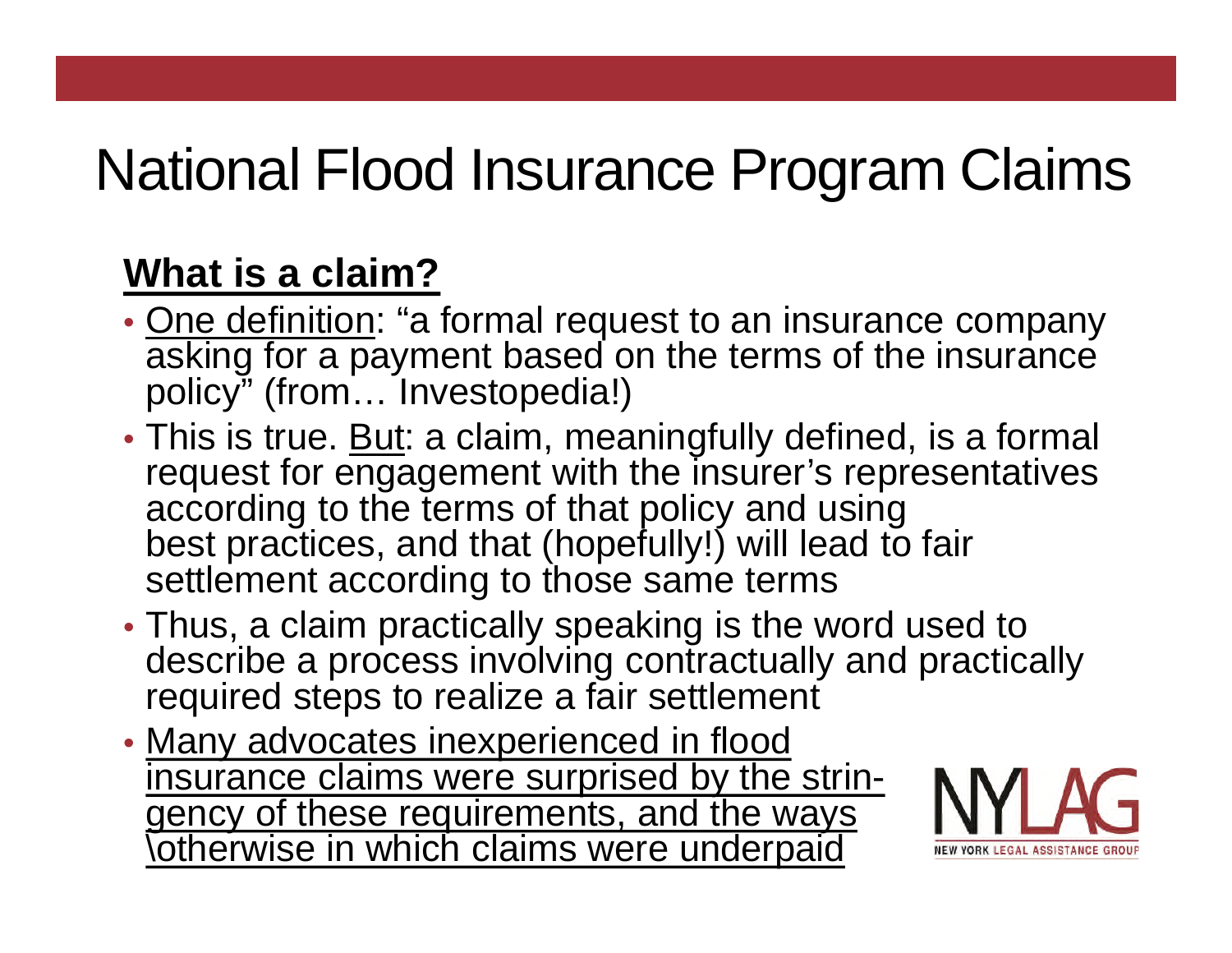Three basic steps to fulfilling policy obligations

Step #1: Tell your insurer that you are claiming a right to payment; in first-party policies such as property insurance, this is known as filing a "notice of loss"

• This means under 44 CFR 61, App'x A(1), §J(1):

#### **J. Requirements in Case of Loss**

In case of a flood loss to insured property, you must:

1. Give prompt written notice to us; ….

• To whom or what does the notice go? Does it have to be in writing? How specific must it be (time, extent, cause)?

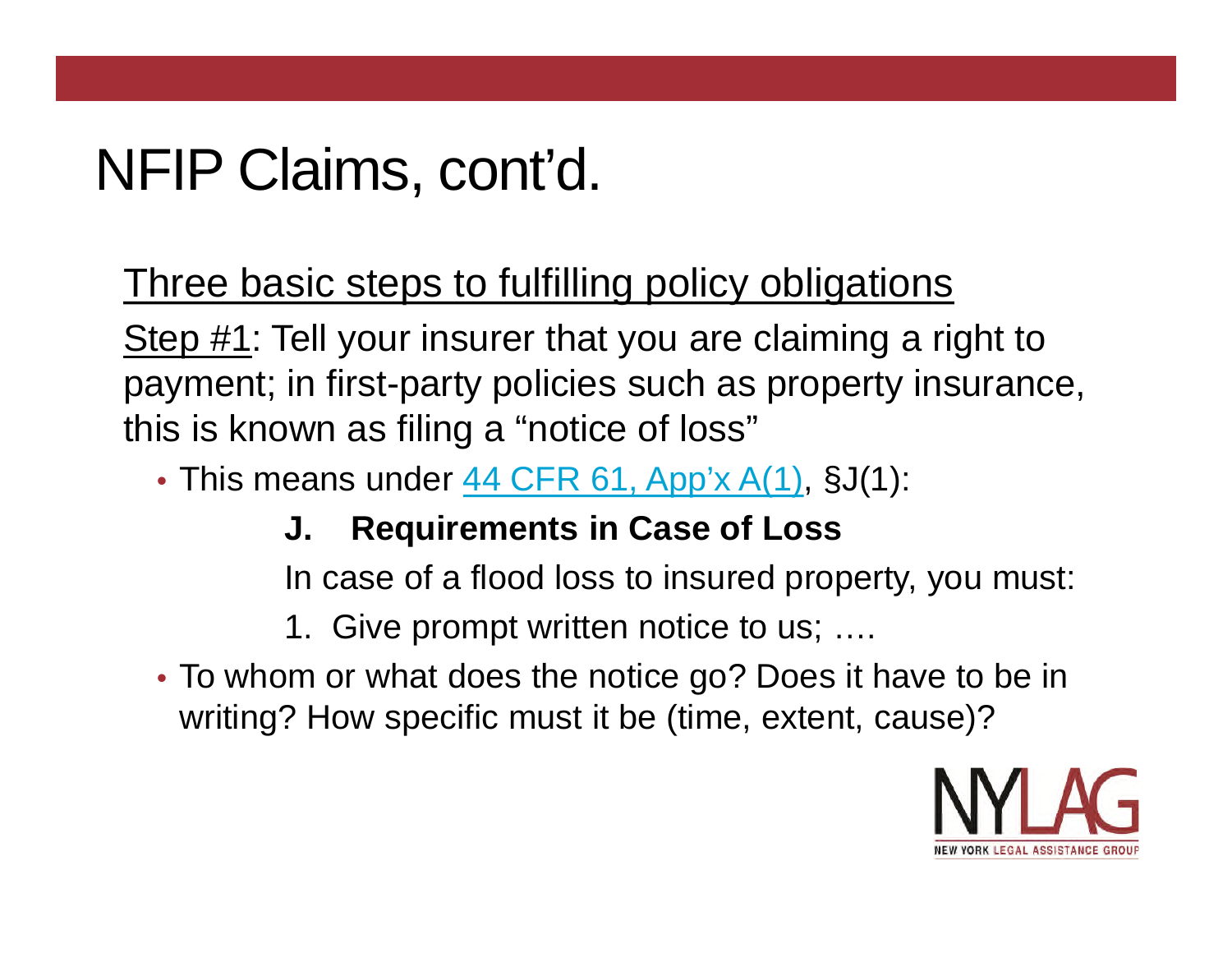Step #2: Tell your insurer according to the terms of the policy what your loss is: file a 'proof of loss'. Under Dwelling Form §J(4) et seq., this means many things!

"4. Within 60 days after the loss, send us a proof of loss, which is your statement of the amount you are claiming under the policy signed and sworn to by you, and which furnishes us with the following information:

- a. The date and time of loss;
- b. A brief explanation of how the loss happened;
- c. Your interest . . . and the interest, if any, of others in the . . . property;
- d. Details of any other insurance that may cover the loss;
- e. Changes in title or occupancy of the covered property during the term of the policy;
- **f. Specifications of damaged buildings and detailed repair estimates**;
- g. Names of mortgagees or anyone else having a lien, charge, or claim against the covered property;
- h. Details about who occupied any insured building at the time of loss and for what purpose; and
- **i. The inventory of damaged personal property described in J.3. above**."

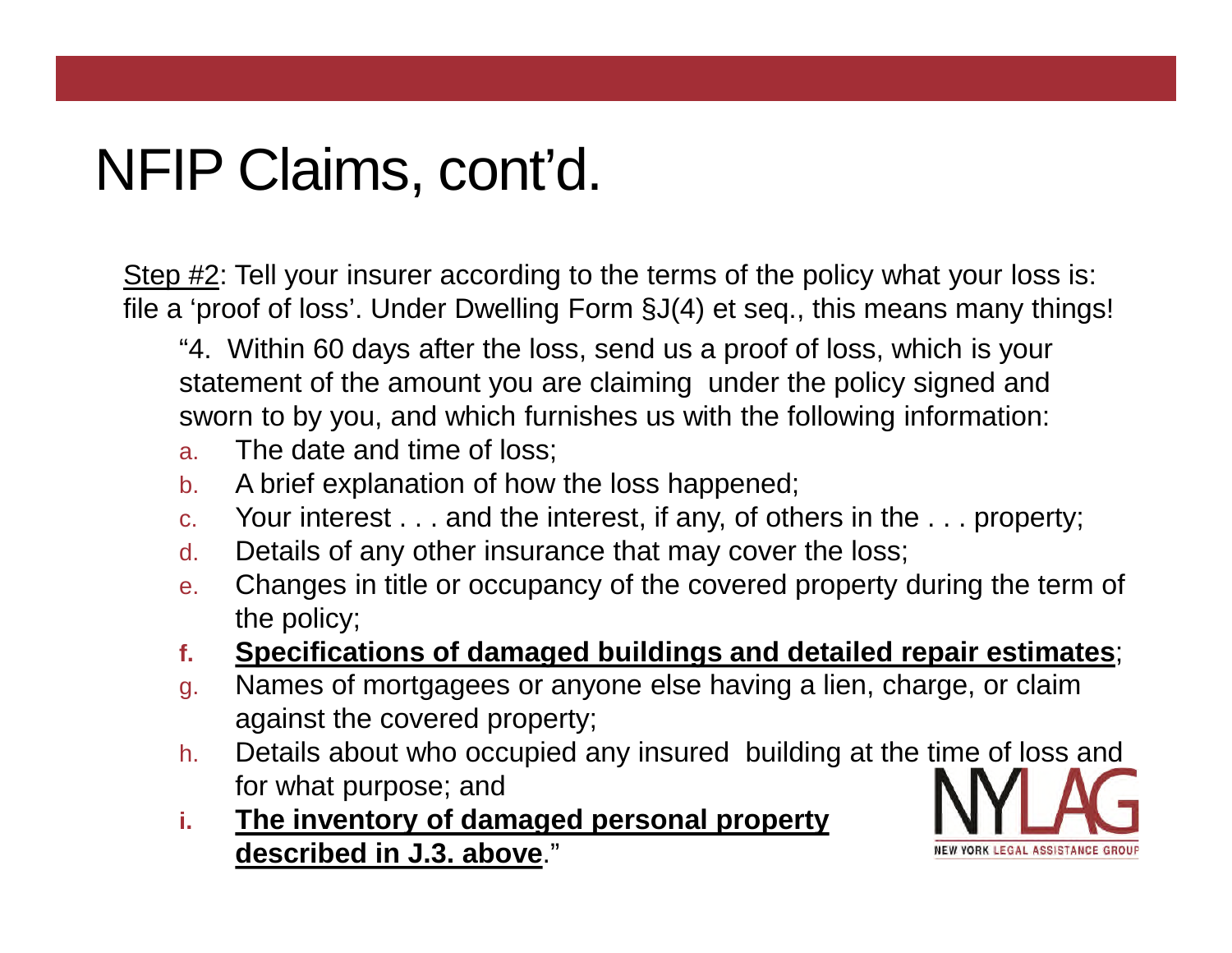- Step #2: Most of what is required in §J(4) is submitted by filling out the FEMA Proof of Loss form (086-0-9)
- As an aside, FEMA/NFIP does not in its other materials (and adjuster inspections) state clearly that:
	- A. This form is only a cover sheet that does not meet all of the Proof of Loss requirements
	- B. This form is only one of a few cover sheets that are required depending on the claim
		- 1. There is a Replacement Cost Proof of Loss form for policies that pay RCV
		- 2. There is an Increased Cost of Compliance (ICC) Proof of Loss form required for that claim

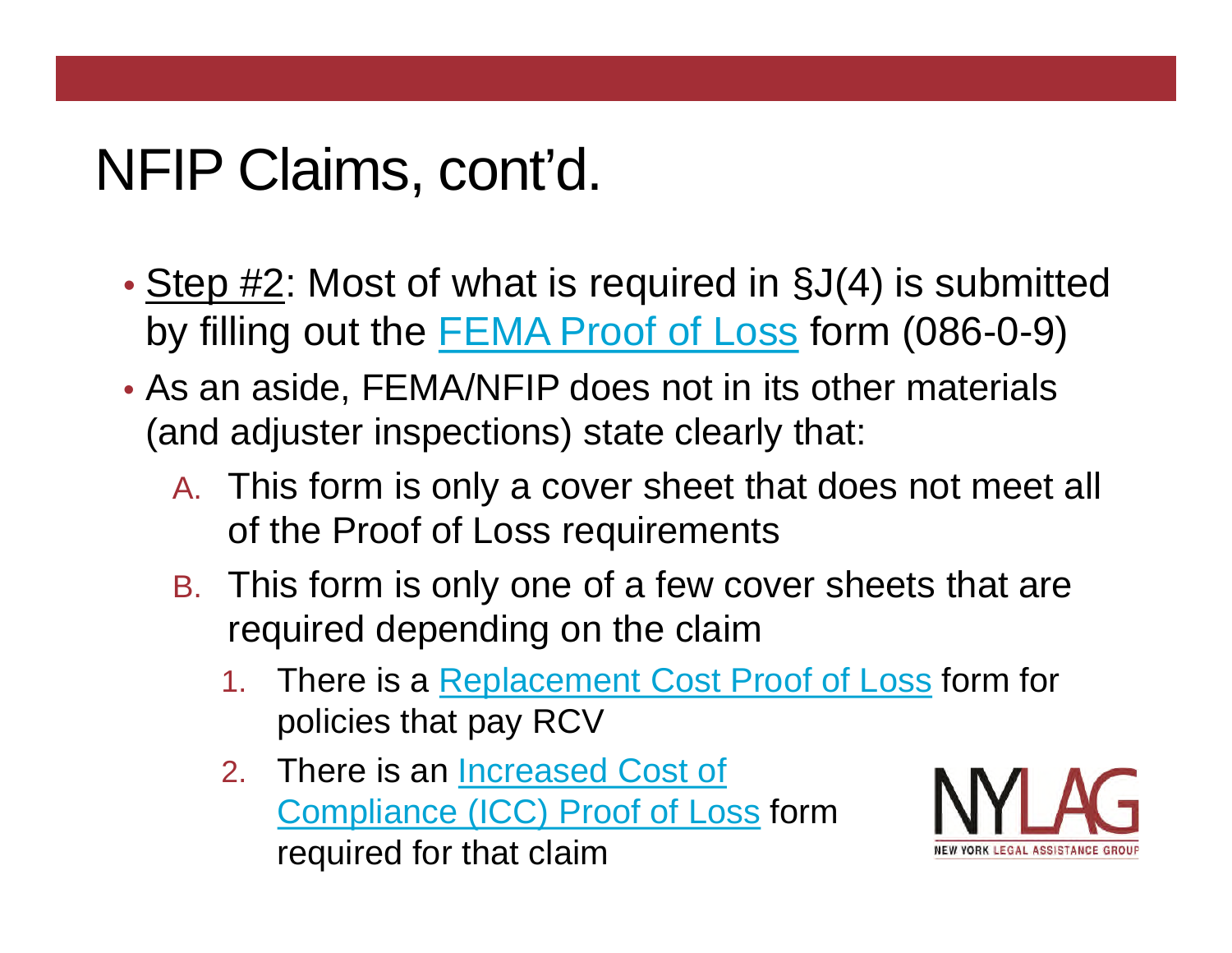#### The Proof of Loss deadline

- §J(4): 60 days from the date of loss
- This deadline can be extended for all claimants, as it was for Sandy three times to eventual final deadline of 2 years from date of landfall in New York/New Jersey (Oct. 29, 2012)
- It can also be waived in individual cases if a post-deadline settlement is reached; see for some brief remarks in this blog post
- If you are non-compliant, this is an invitation for any insurer to deny your claim in full, whether you have sued or not
- There are dozens of district court cases where summary judgment is granted because of noncompliance with the proof of loss requirement

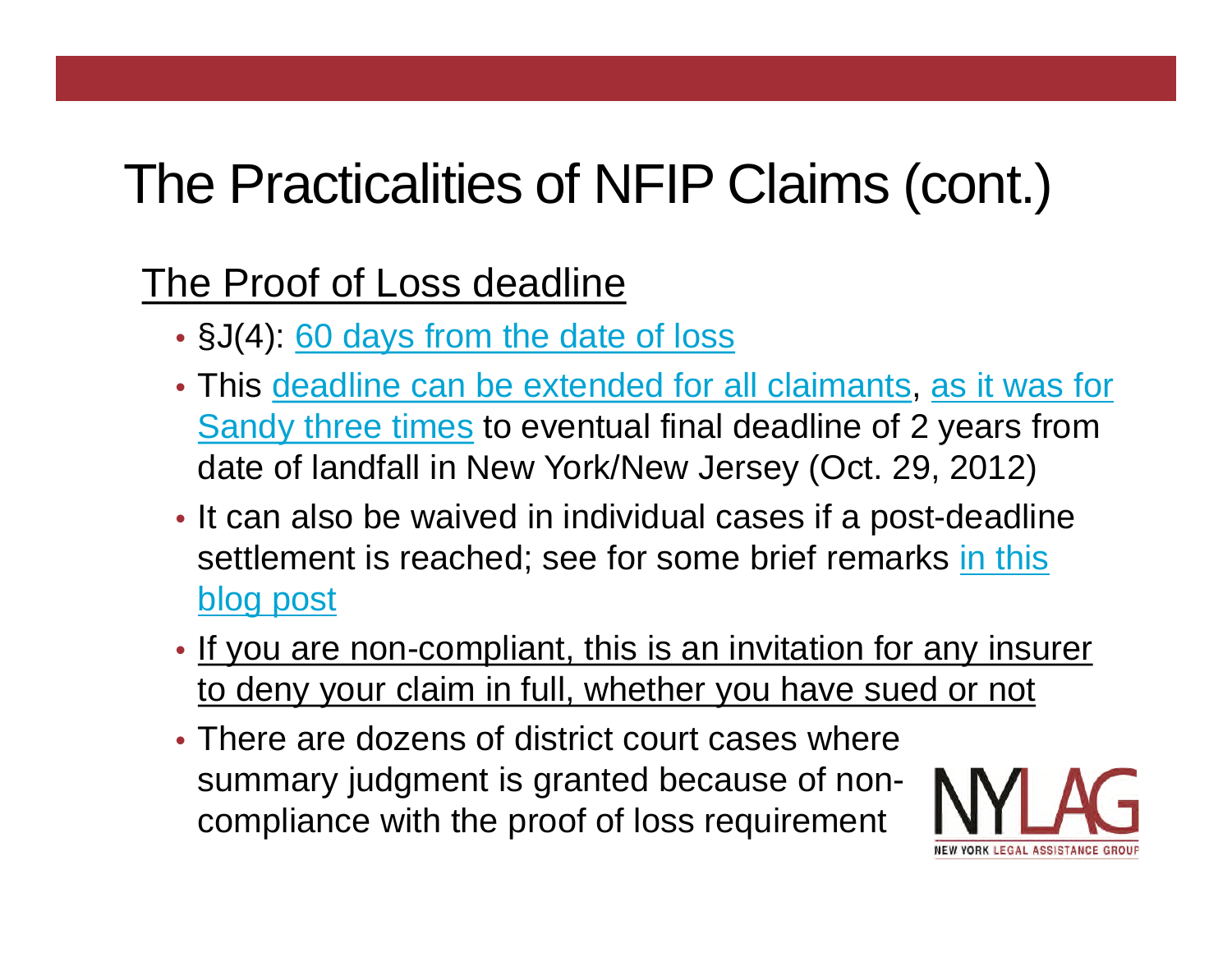Remember that there is more to filing a claim that does not fit into noticing of and proving a loss: see more of § VII(J), or Step 3:

- 2. As soon as reasonably possible, separate the damaged and undamaged property, putting it in the best possible order so that we may examine it;
- 3. Prepare an inventory of damaged property showing the quantity, description, actual cash value, and amount of loss. Attach all bills, receipts, and related documents;
- … 5. In completing the proof of loss, you must use your own judgment concerning the amount of loss and justify that amount.
- 6. You must cooperate with the adjuster . . . in the investigation of the claim. . . .

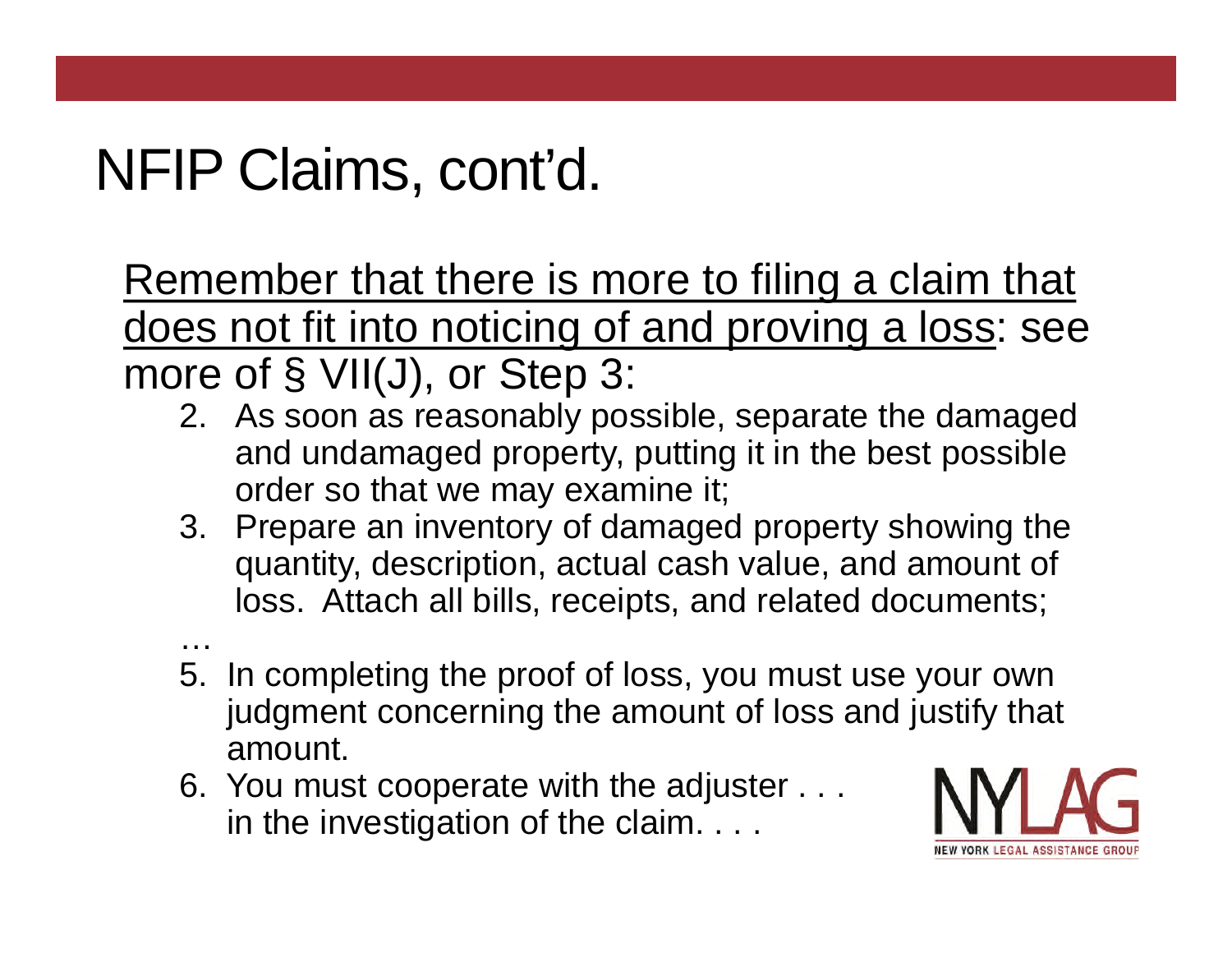#### There is a one year statute of limitation for filing in federal court: see more of § VII(R):

- You may not sue us to recover money under this policy unless you have complied with all the requirements of the policy. If you do sue, you must start the suit within 1 year after the date of the written denial of all or part of the claim, and you must file the suit in the United States District Court of the district in which the covered property was located at the time of loss. This requirement applies to any claim that you may have under this policy and to any dispute that you may have arising out of the handling of any claim under the policy.
- Obviously there is a lot here that we're not covering (e.g., what is a "denial of all or part of the claim"?)

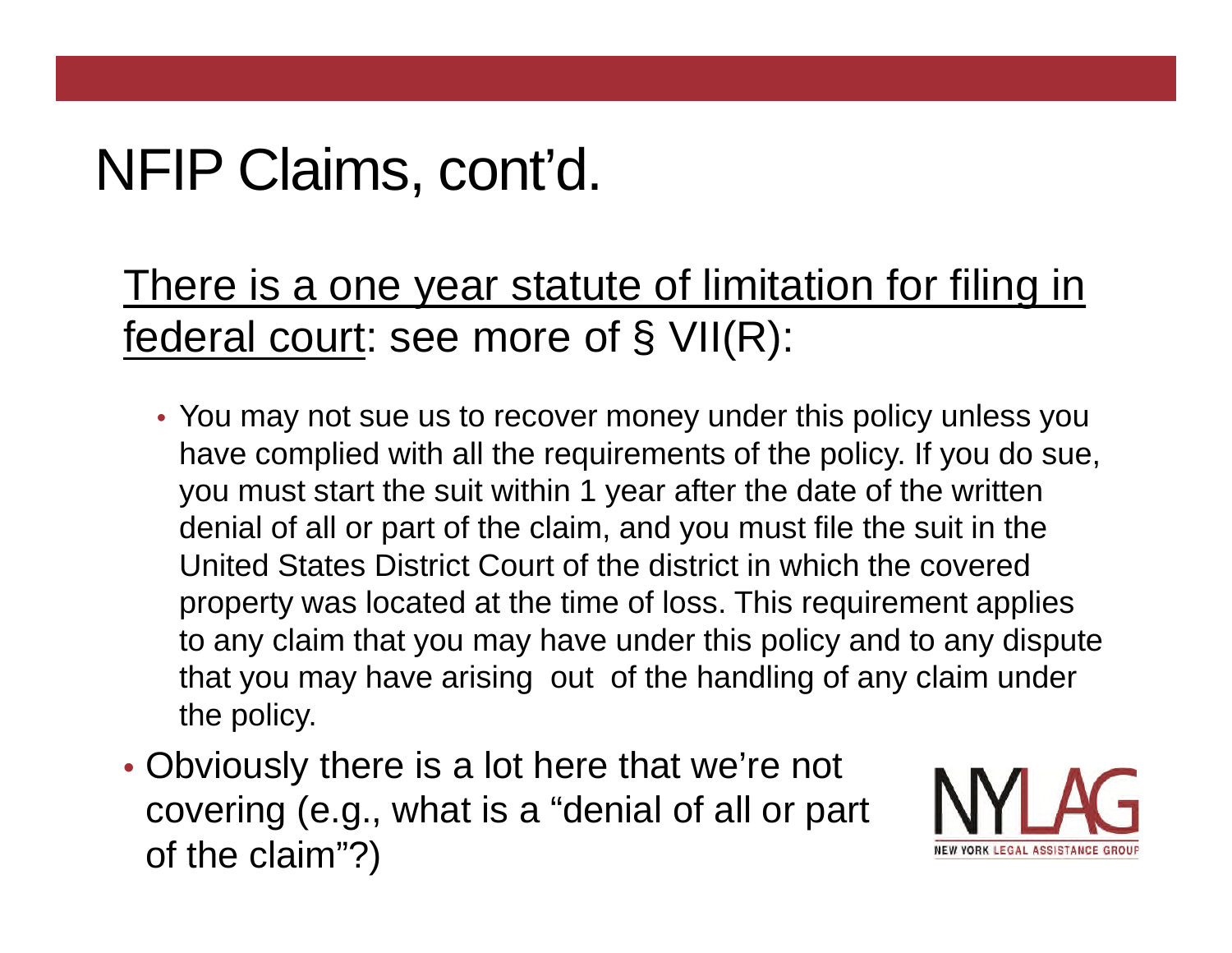# THE PRACTICALITIES OF NFIP CLAIMS

Adjuster Visits, Advance Payment, Requesting an Engineer

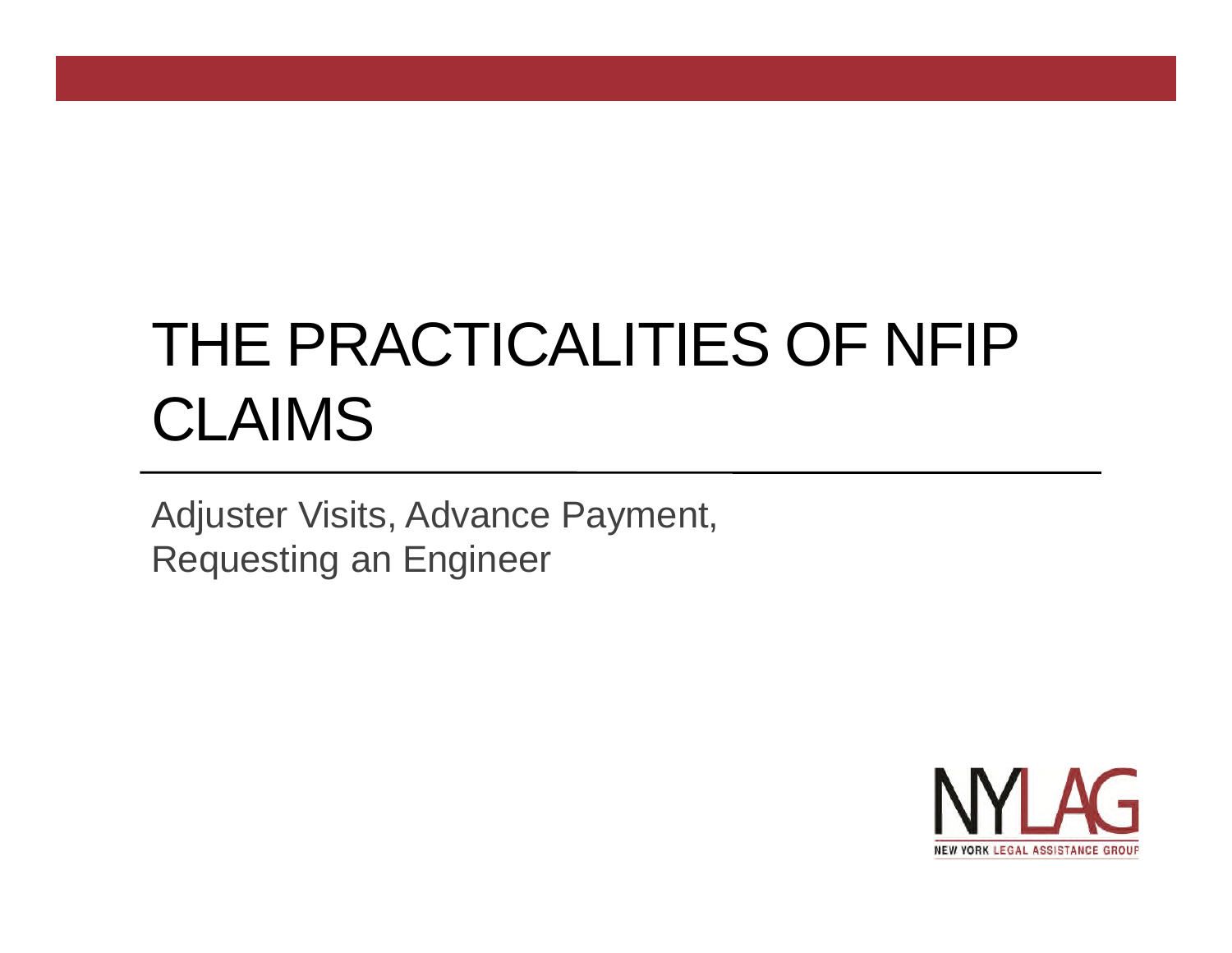#### Adjuster visits

- Adjusters set initial appointments by phone, and frequently communicate by phone (this is why a log is so important, and email follow-ups cementing content of conversation useful), especially after business hours.
- Adjusters' reports are considered only a recommendation for payment, but basically items are never really added on review, just removed. It is therefore extremely important to work with the adjuster and make sure everything is reviewed and documented.
- Problem areas include crawlspaces, the exterior, detached garages.
- Point out unusual, higher-end items.
- Provide access, etc. per policy requirements

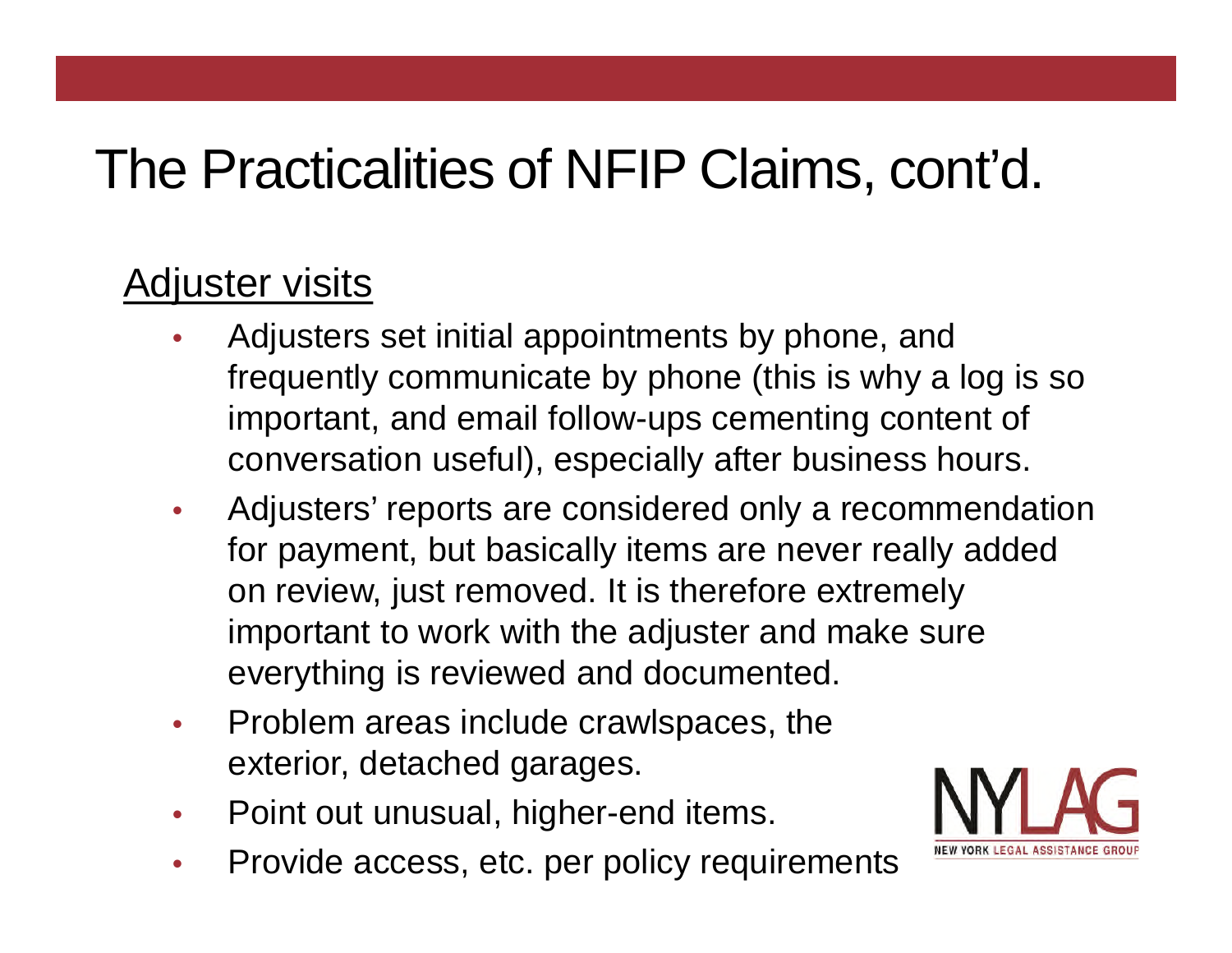#### Adjuster visits, cont'd.

- Unfortunately, there is conflicting policy on an adjuster's obligations on behalf of the NFIP
- There is a general obligation to have the program adjust all losses with the policyholder/insured/homeowner/ survivor (SFIP § VII(M)(1))
- In our minds this includes the obligation to investigate and document the loss, as explained, among other sources, in the NFIP *Adjuster Claims Manual*, pp. II-3–II-7 (updated Sept. 2, 2013)

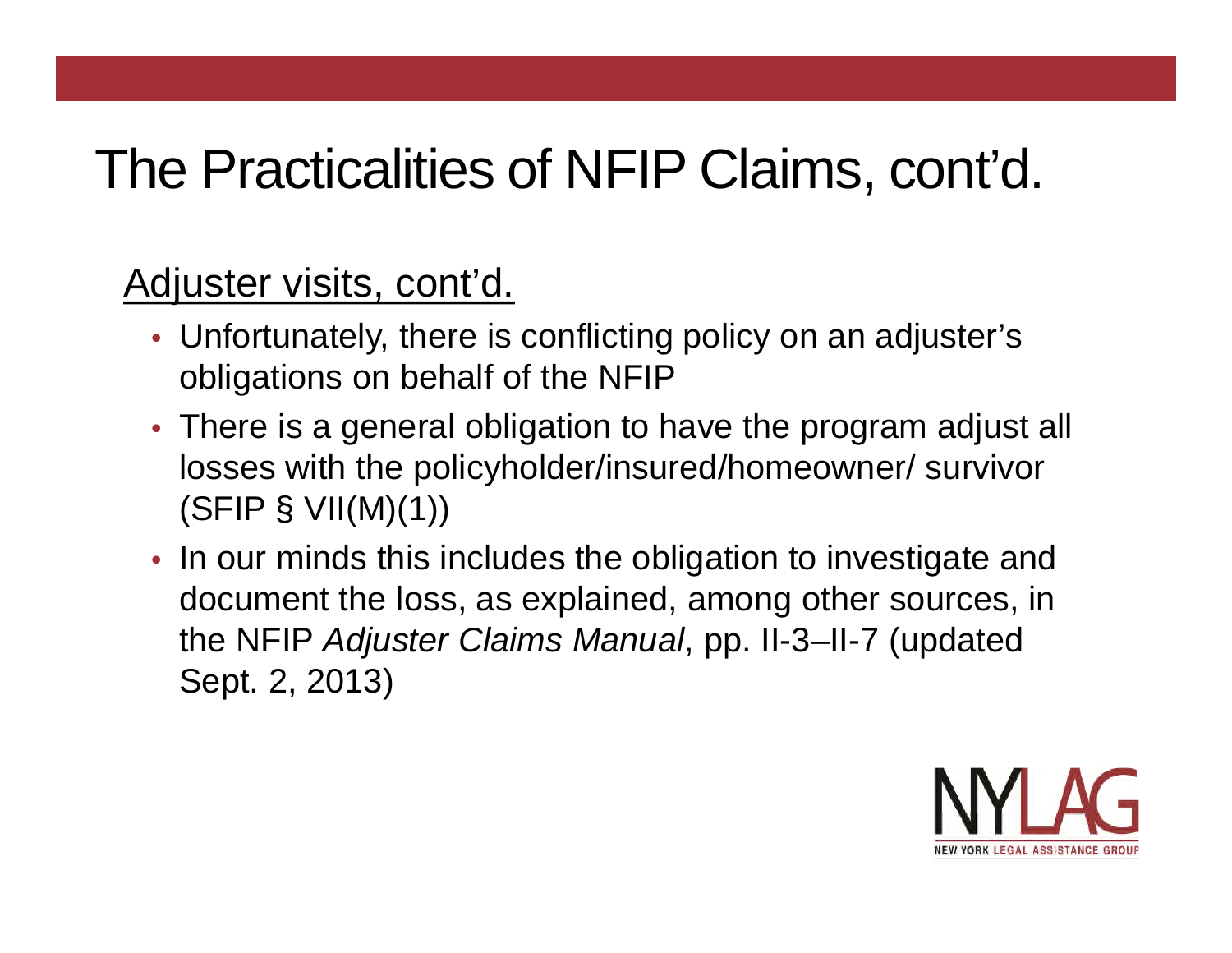#### Adjuster visits, cont'd.

- In contrast, much adjuster/claims examiner work is a "courtesy to the policyholder"; in the eyes of NFIP; most notably, if an adjuster helps complete a POL, even if that is the basis for payment, that is **NOT** compliance with the POL requirement (§ VII(J)(7))
- And, commonly this courtesy mentality can pervade the adjuster's work; be prepared for fights on whether or not an adjuster is following NFIP policy, in other words, whether the NFIP is really meeting their obligations under the contract (or alternatively, the CFR)

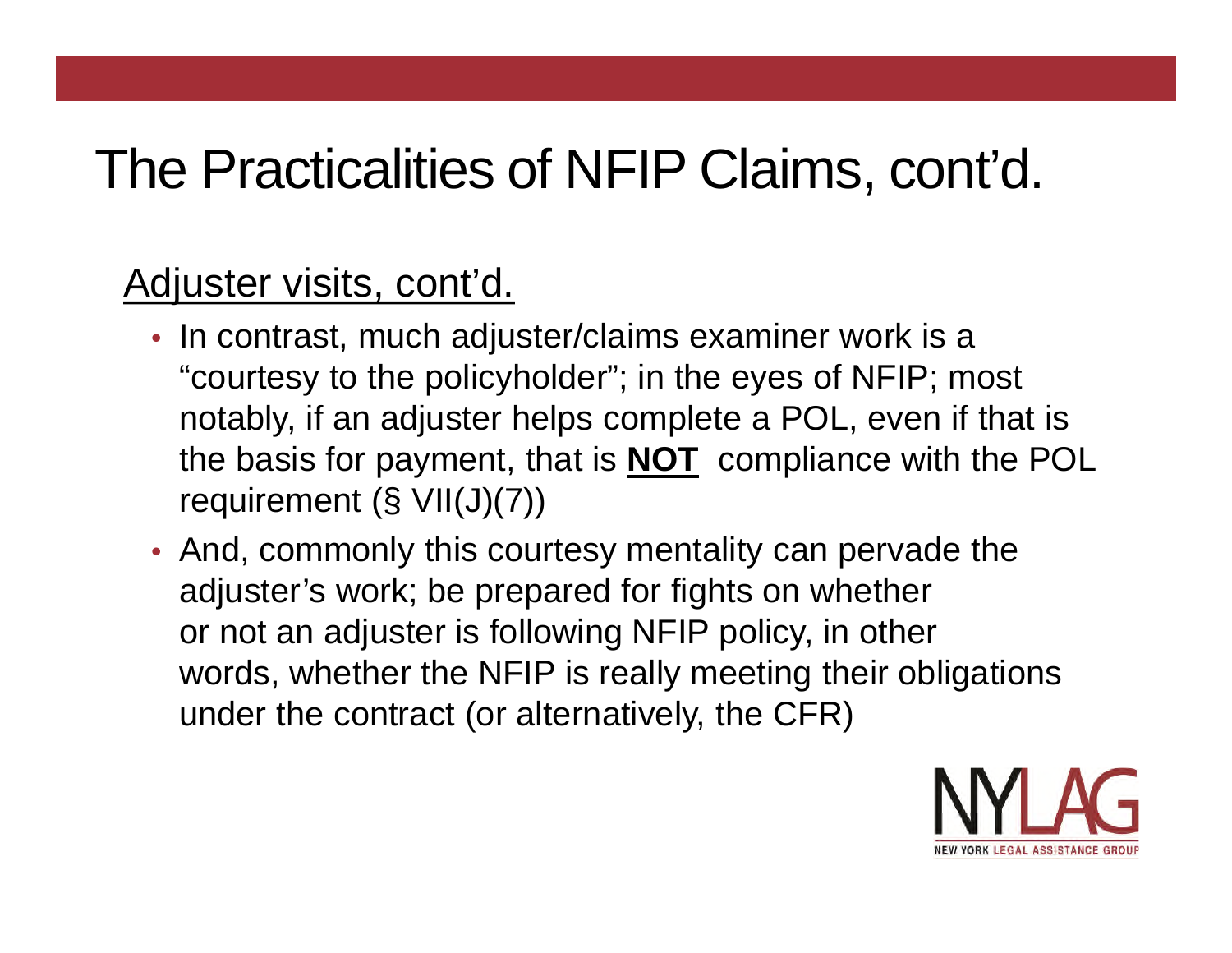#### Advance Payments

- Insureds are entitle to advance payments, in some cases multiple advance payments. These can be critical to getting contractors in the door to mitigate damage, return a home to habitability and reduce temporary housing costs, and avoid extended repair period
- For Irma, refer to WYO Bulletin W-17037 (September 12) for Irma, which references W-17024 and W-17031a
	- Pre-inspection payments up to \$10,000 with notice of loss and proof of repair expenses
	- Pre-inspection payments up to 50% of a contractor's estimate if the estimate is properly itemized and an adjuster has inspected.
	- Policy says this is *ideally* drawn from contents coverage, but that doesn't mean it *has* to be!

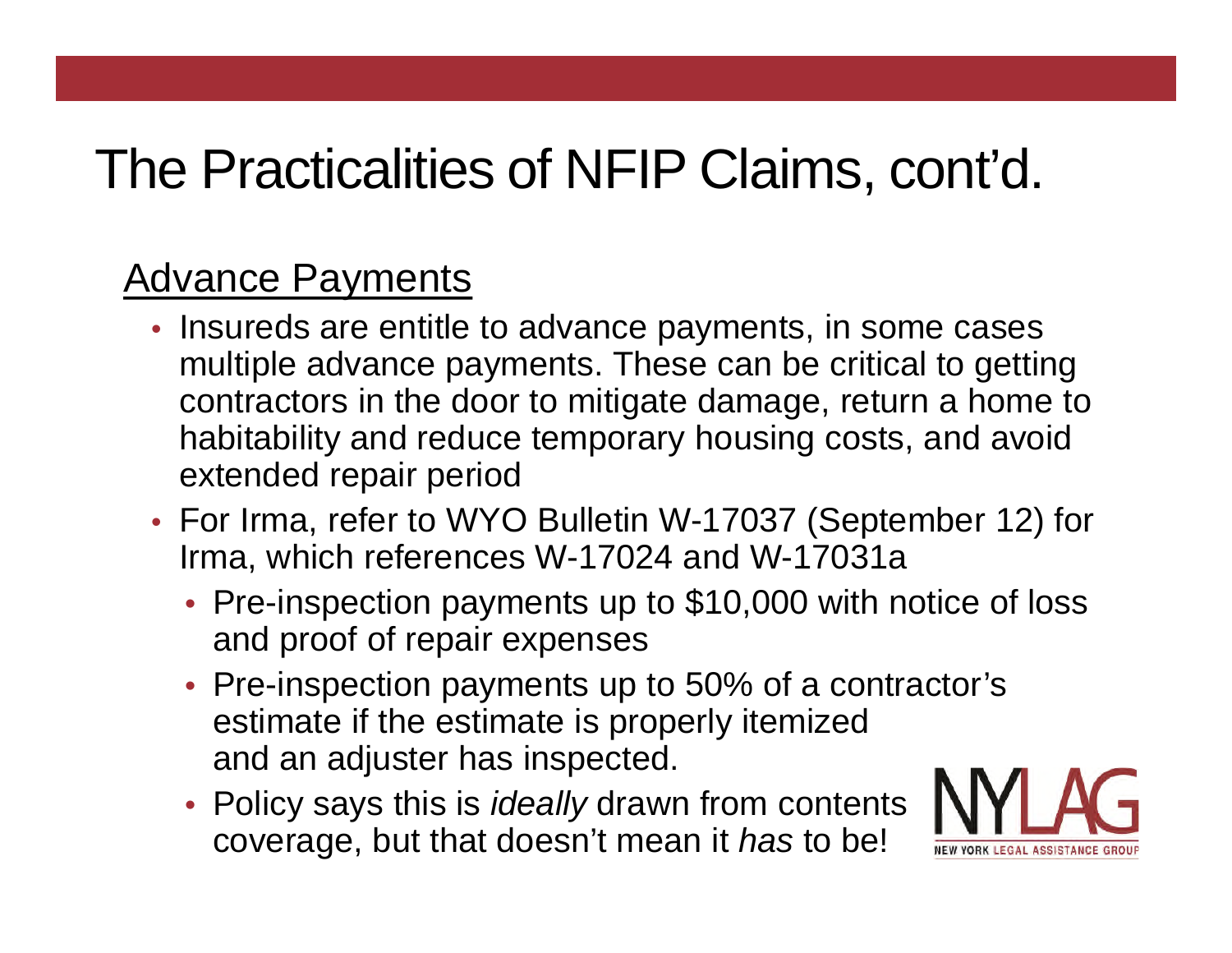Advance Payments, cont'd.

- NFIP has additionally rolled out a Building Valuation Loss Assessment (BVLA) program. It is based on 4-foot or higher losses and pays standard amounts with basic inputs
- (We are not big fans of this, but as a method of advance payment it could be very helpful)
- This was not in place for Sandy and is brand new. Refer to WYO Bulletin W-17037 for more information.

#### Engineering Requests

- If a homeowner suspects foundation or major structural damage, request in writing to the adjuster and the claims examiner an engineering inspection
- It is highly, highly, highly likely that a homeowner will need to fight to get paid anything on an engineer's report, even when it comes from the insurer's side
- It is highly, highly, highly likely a homeowner will want his/her own engineer

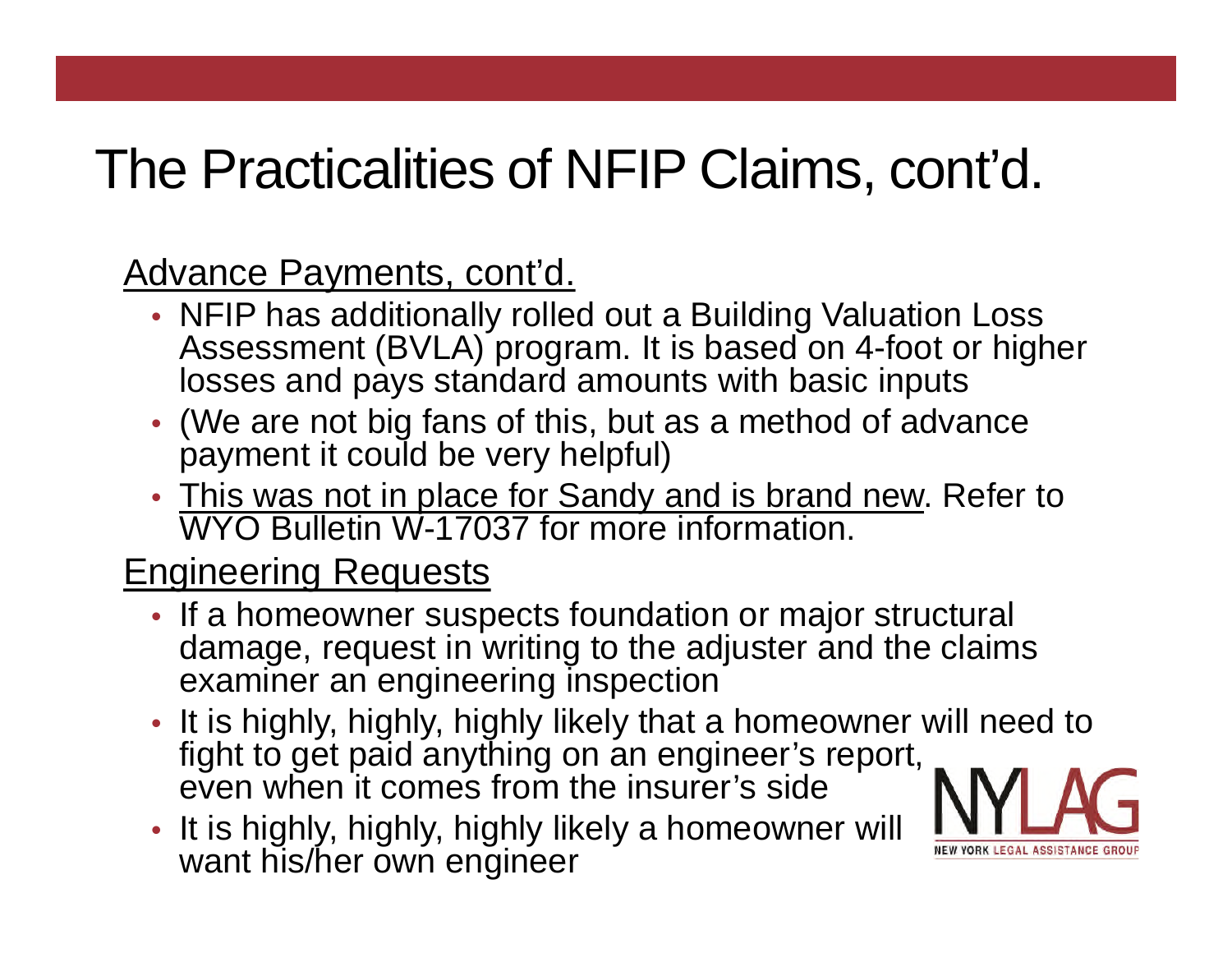# BASIC TIPS ON ADVISING SURVIVORS ABOUT NFIP CLAIMS

Overcoming Common Limitations, Helping with Documentation, Fostering Communication

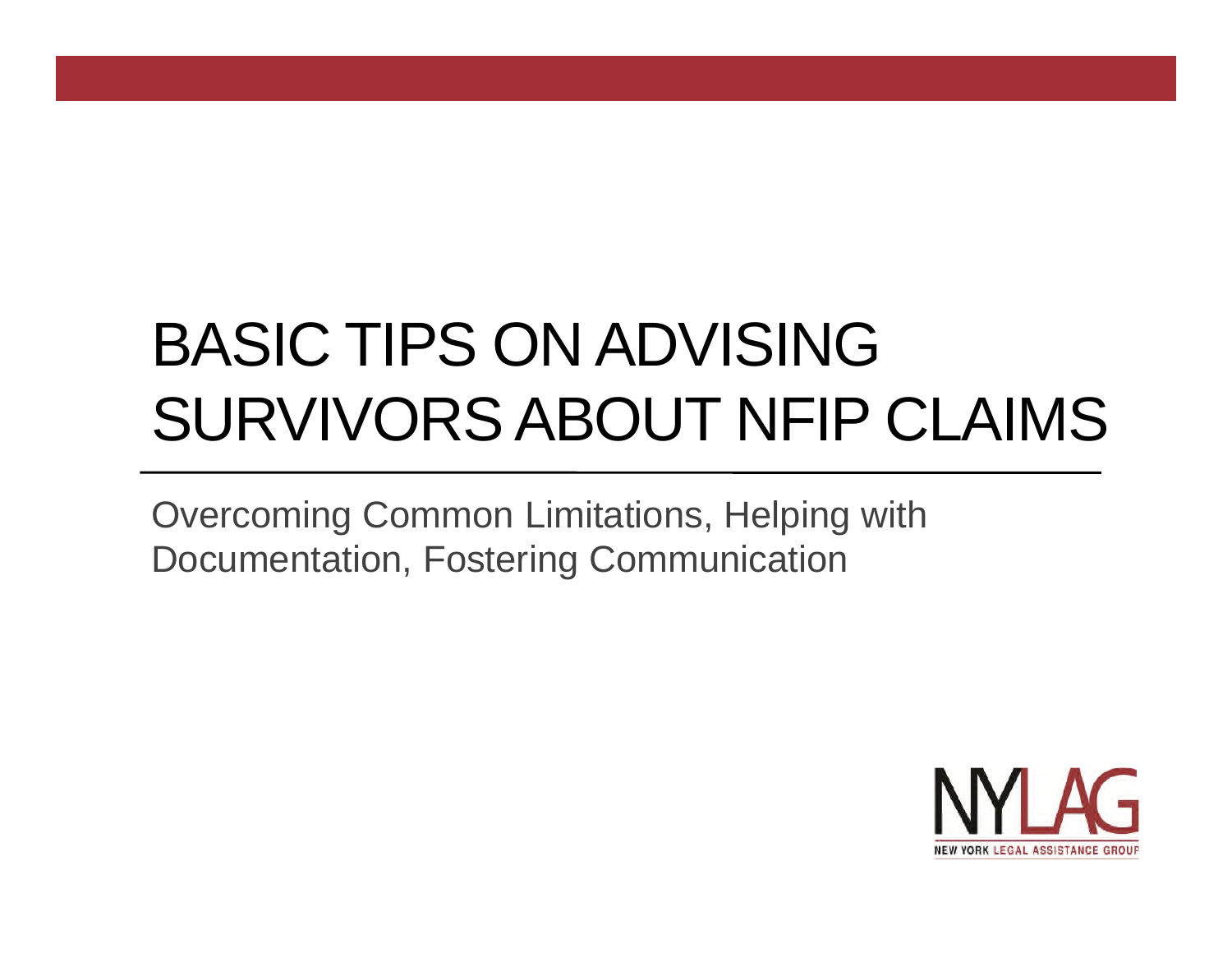- Important Documents to Request from a Client:
	- Full policy (for NFIP this means declaration page for disaster period; this normally means a full contract, including definitions, conditions, exclusions and endorsements)
	- Insurer's reports (adjuster's report(s), engineer's reports(s))
	- Insurer correspondence, especially settlement determination letters (i.e., denial letters), in full
	- Check stubs
	- Any and all receipts or estimates of repairs
- Basic checks:
	- Is there evidence that 'covered causes' created damage?
	- What is the scope of damage? Covered repairs?
	- What are policy limits? Client's goals?

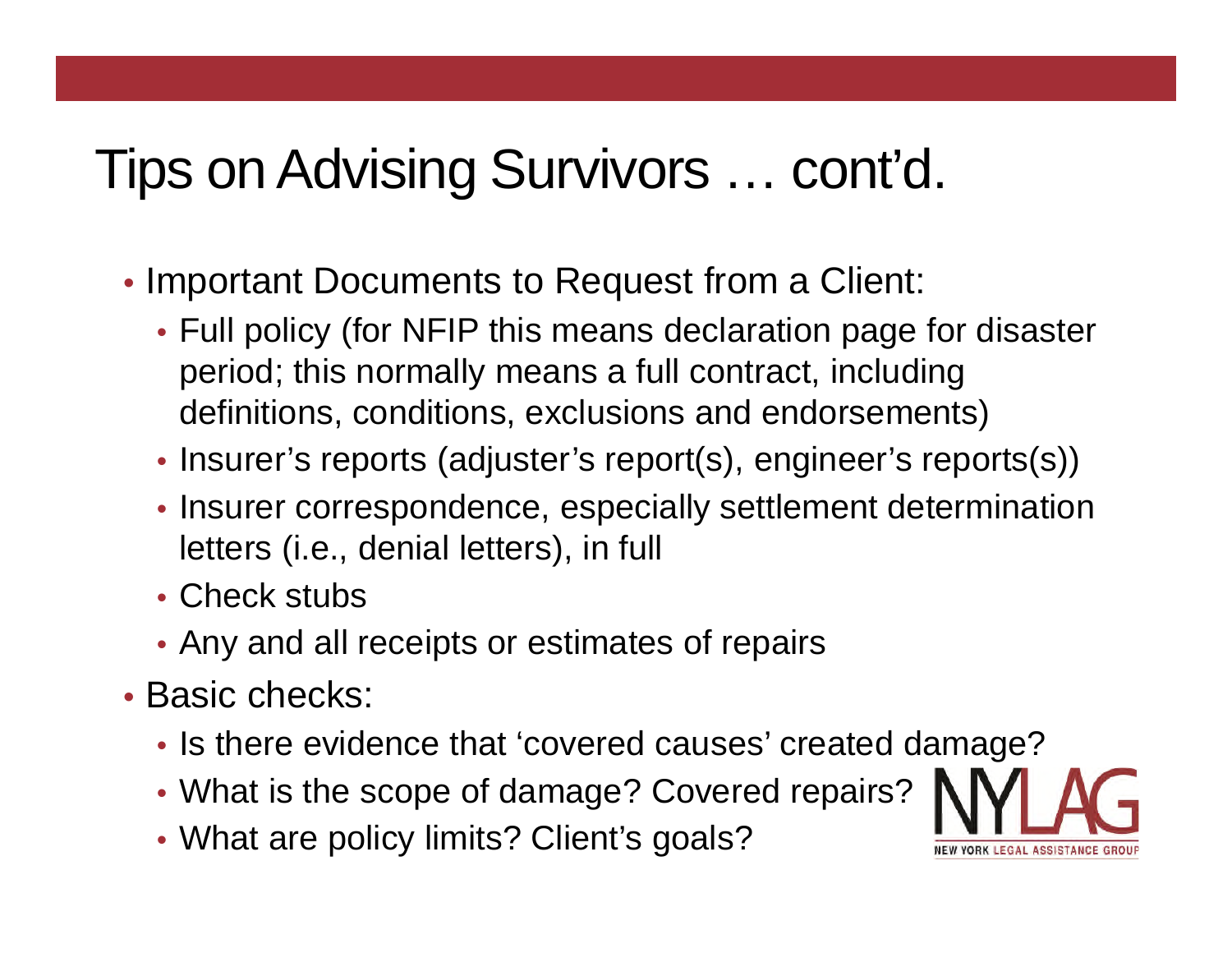# Tips on Advising Survivors on NFIP Claims

Most NFIP claims founder on three issues:

- 1. Not filing a compliant proof of loss at all
- 2. Not providing any estimates and/or invoices (ideally with proof of payment) to back up the particular demand, and having contractors and insurance company representatives who are unwilling to sit down and reach agreement on a claim (scope of work and price of work)
- 3. For personal property and structural claims alike, not submitting line-by-line estimates describing the item, providing a quantity of the item lost, providing a replacement cost, and providing a best guess of depreciation, with the resulting actual cash value (ACV) of that item RK LEGAL ASSISTANC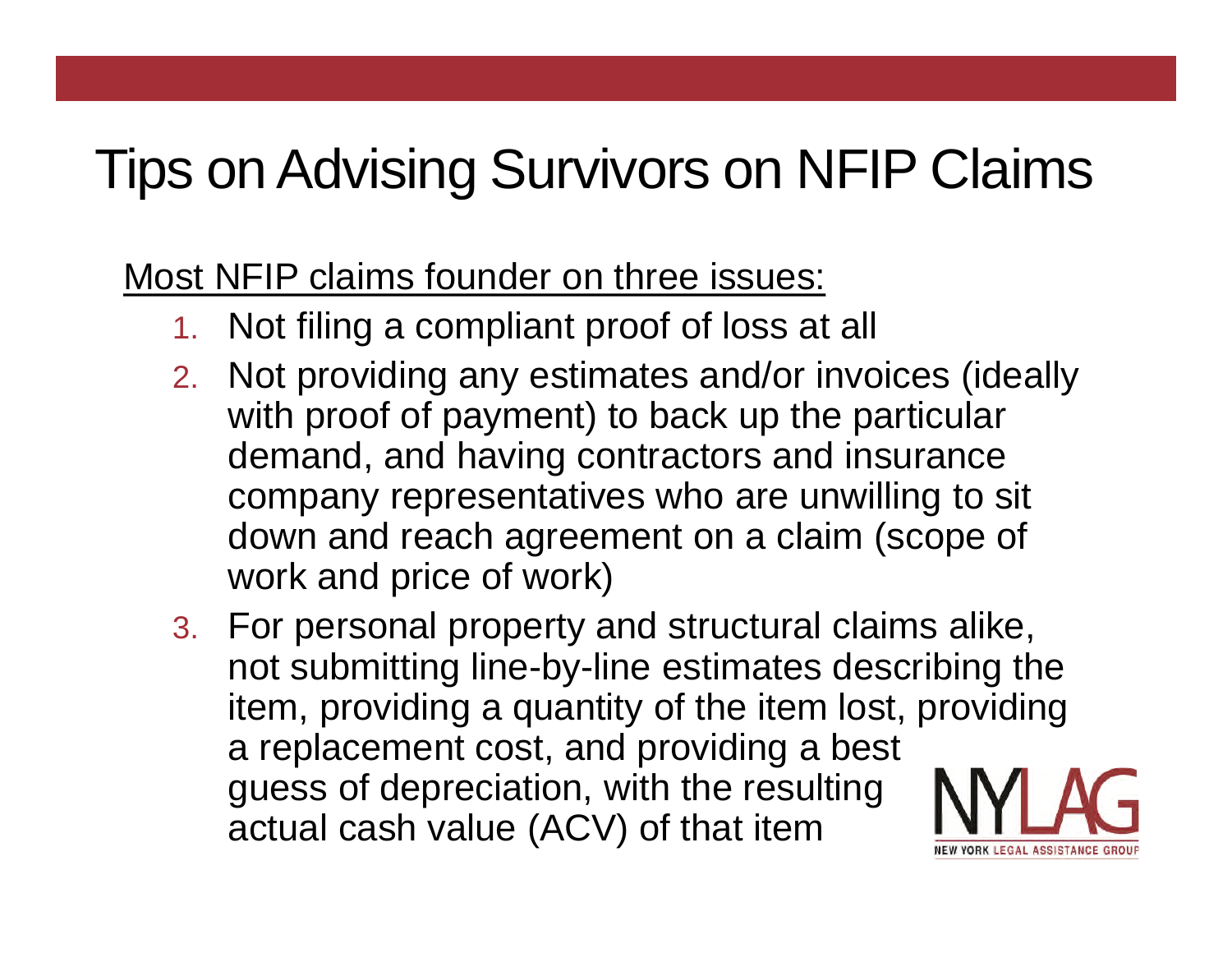- For many the primary limitation of the claim process is the POL submission requirement (so it doesn't get done)
	- Helping clients fill out these POL cover forms and assemble documentation can therefore be critical
		- The first step is a master list of repairs or purchases to make
		- Refer to United Policyholder's depreciation guides for structural work and personal property for setting depreciation and resulting ACV; remember that depreciation varies by item, owner
	- One should keep in mind that this is not a substitute for working with adjusters and repair professionals on a claim (indeed, any time that we have simply submitted a POL, we receive basically automatic rejection letters from a WYO), and that denial of a POL does not mean that a new one must be submitted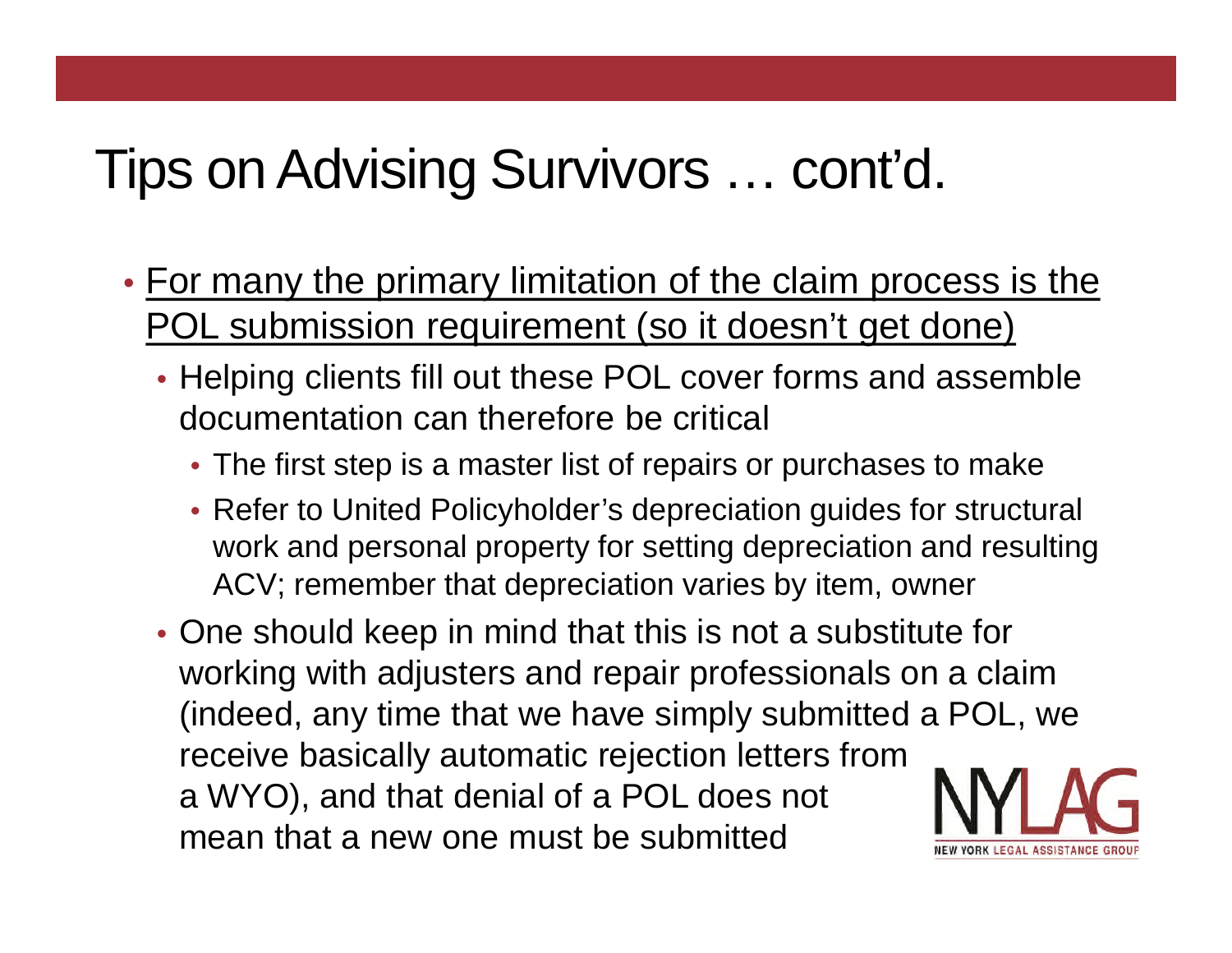- Document, document, document the loss, for the POL and for the actual adjustment work. This means, ideally, individual photos of damaged property, whether personal or structural. If you can preserve evidence, do so.
	- Example: an insured claims she lost a brand-name raincoat because her home's entry closet was flooded. What photos do you need to substantiate the loss?
	- A photo of the raincoat, a photo of the label if significant (and the receipt), and a photo of the item in the closet, with a reference point for the flood line (the line itself if obvious, or a reference point such as a door knob or wall outlet if not).
		- Another example: how do you distinguish between identical sweaters, one wool and one cashmere?
	- A third example: an insured claims she was paid for wood laminate flooring but actually lost oak flooring. What photos do you need?

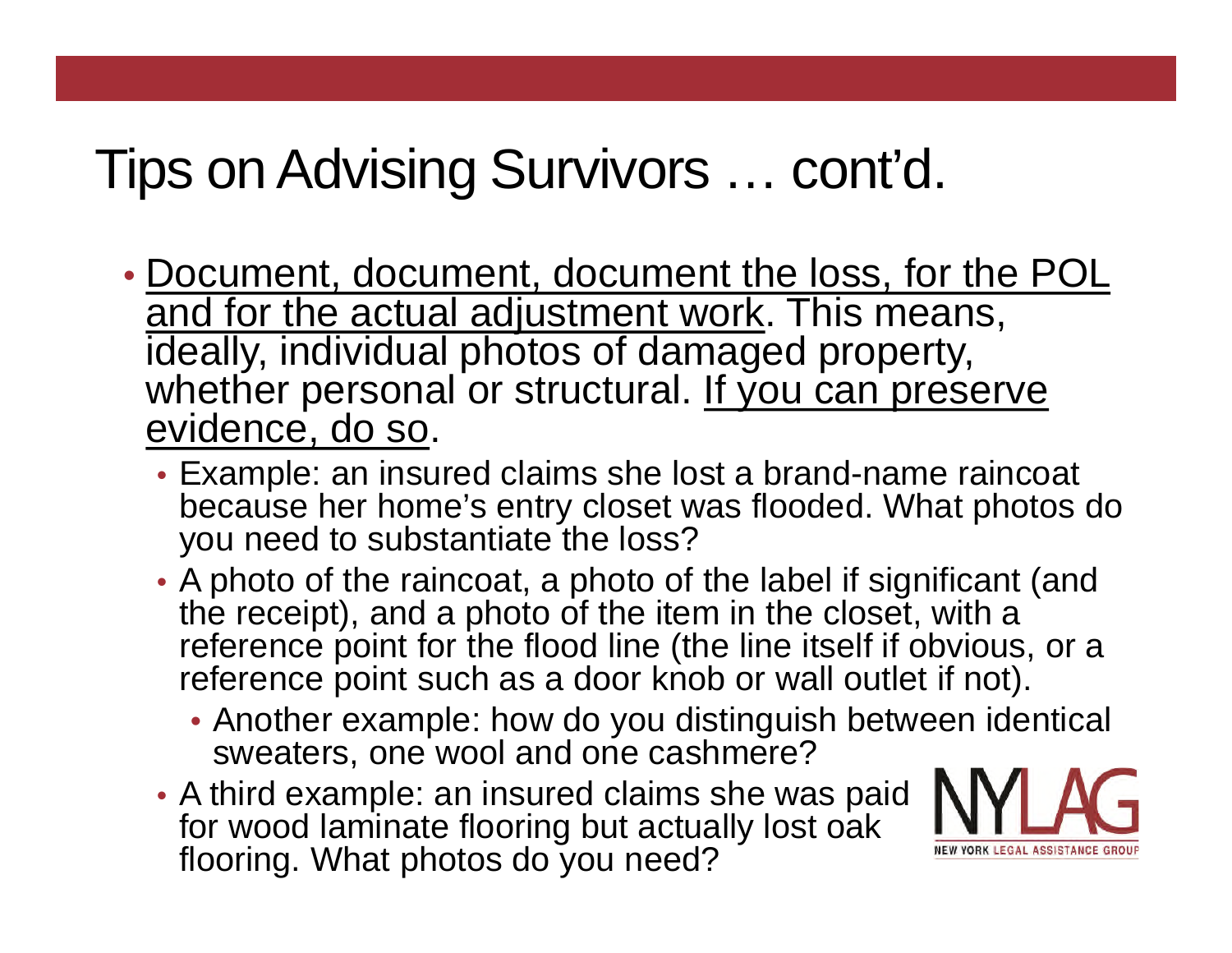#### Providing Estimates and Receipts

- This means 1) proving what was damaged, and 2) proving the replacement cost (RCV)
- For personal property (or "contents," or Coverage B) this means fulfilling the explicit § J(3) demand to remain compliant under the policy, but also to prove particular models of items, especially higher-value items
- For structural coverage ("building coverage," Coverage A) this is explicitly required under §J(4)(f)
- For both, the documentation requirement both for preloss purchases and post-loss repair costs dovetails, strongly and unfortunately, with the line-by-line, room-by-room requirement

RK LEGAL ASSISTANCE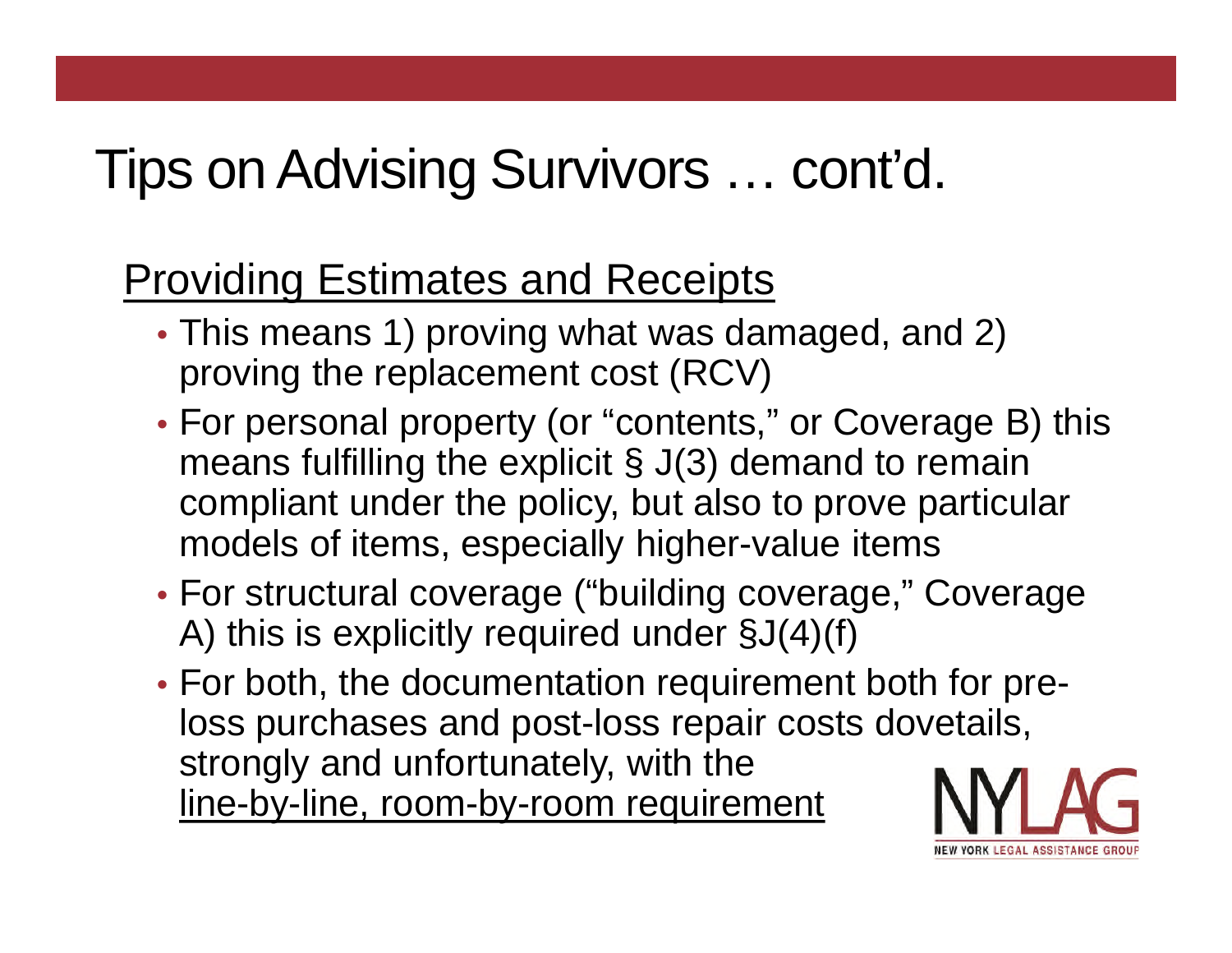#### The Hidden Line-By-Line NFIP Claim Requirement

- This means the practical rule that NFIP will not pay insureds based on actual costs unless those costs are documented equivalently to claims adjustment software
- For personal property ("contents") this means along the lines of §J(3): "Prepare an inventory of damaged property showing the quantity, description, [ACV], and amount of loss . . ." This practically is a line-by-line, multiple-column (item, quantity, RCV, sales tax, depreciation, ACV) spreadsheet
- For structural ("building property"), while the policy does not actually say this at  $\S J(4)(f)$ , this by NFIP policy still means line-by-line, roomby-room estimates and, ideally, invoices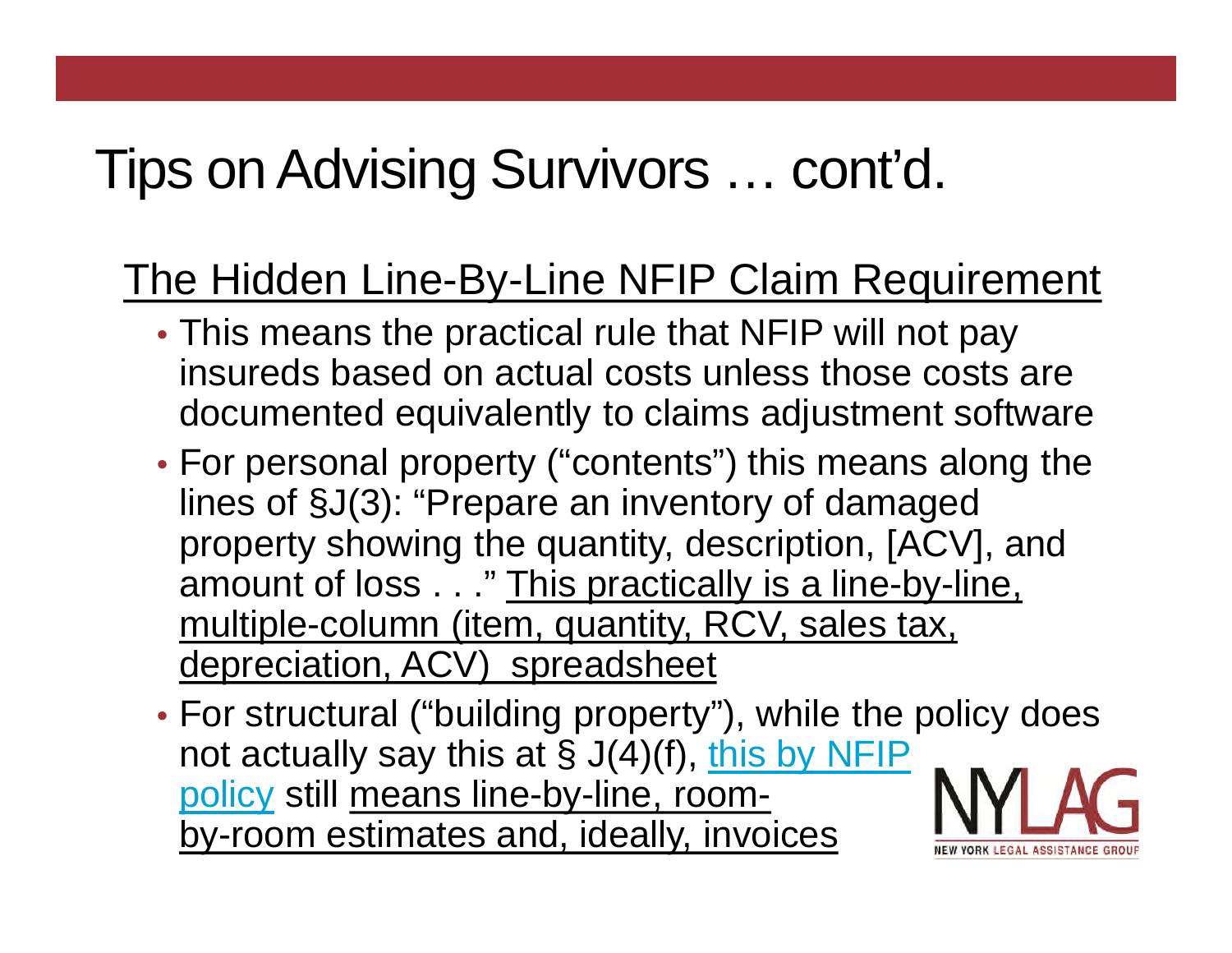- Strive for regular communication between all parties involved in the repairs and the claim adjustment
	- Ideally, an adjuster, the insured (or his/her representative) and the repair professionals should work together (by phone, by email, in person) to resolve scope of work and pricing issues
	- Does this happen? Probably, but we basically never saw it, especially when a professional (attorney, public adjuster) was not involved (sometimes an adjuster called a contractor without the insured, and this unsurprisingly did not help him)
		- Are adjusters willing to have these conversations? If you push them to do so and show them that it will be more efficient to do so

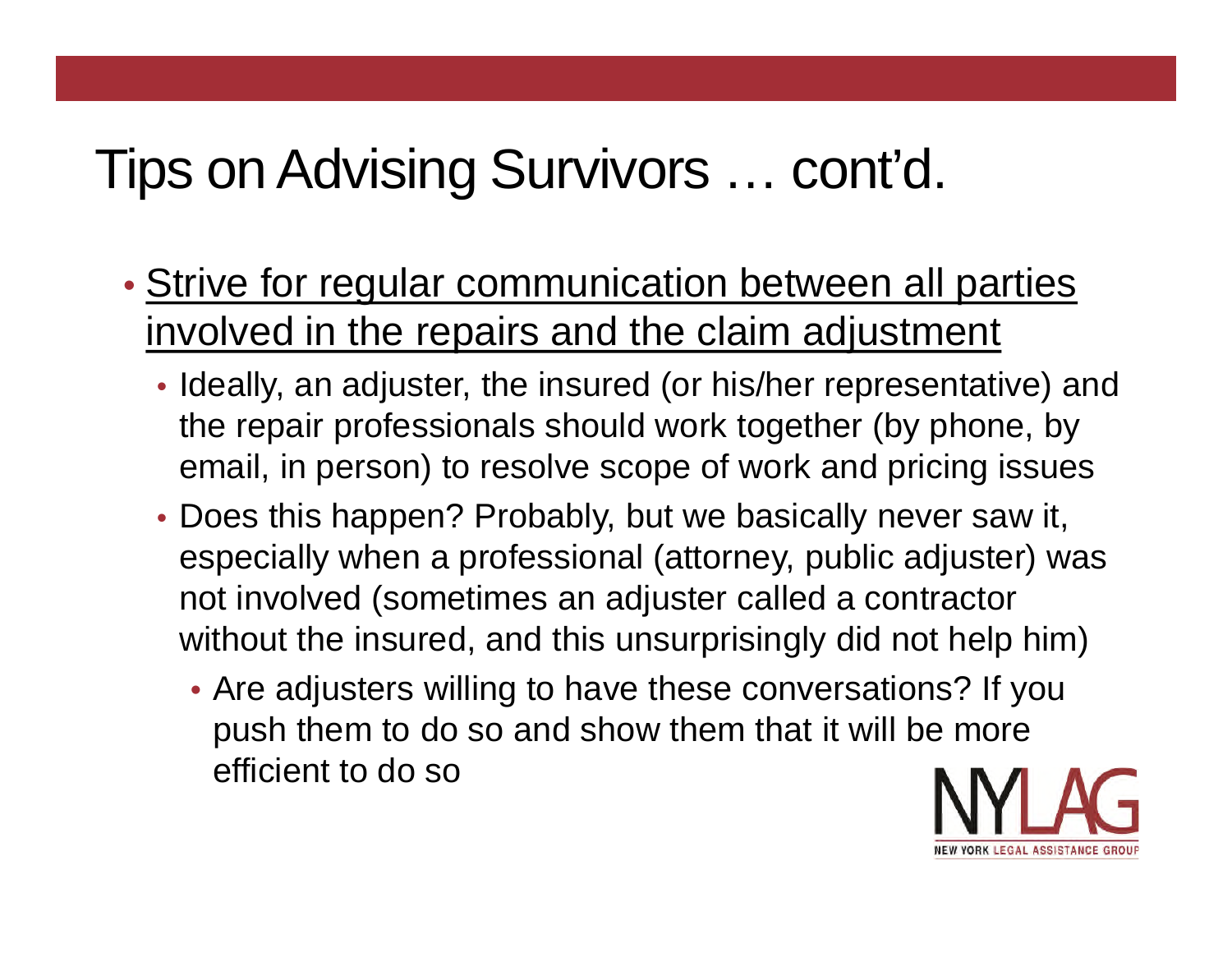- Be persistent but polite with all parties.
	- Have action plans, *with deadlines*, every time you communicate.
	- Adjusters working after a disaster are generally overloaded; one should not be afraid to follow up right after deadlines to make sure that things get done
	- Otherwise homeowners can wait 6 months for any sort of structural repairs settlement, and years for contents payment
- Be judicious in doing so, but don't be afraid to escalate
- Keep a log of who you spoke, who they work for, when you spoke with them, and the important points in the conversation.
	- If you are communicating at all electronically, organize your communications.

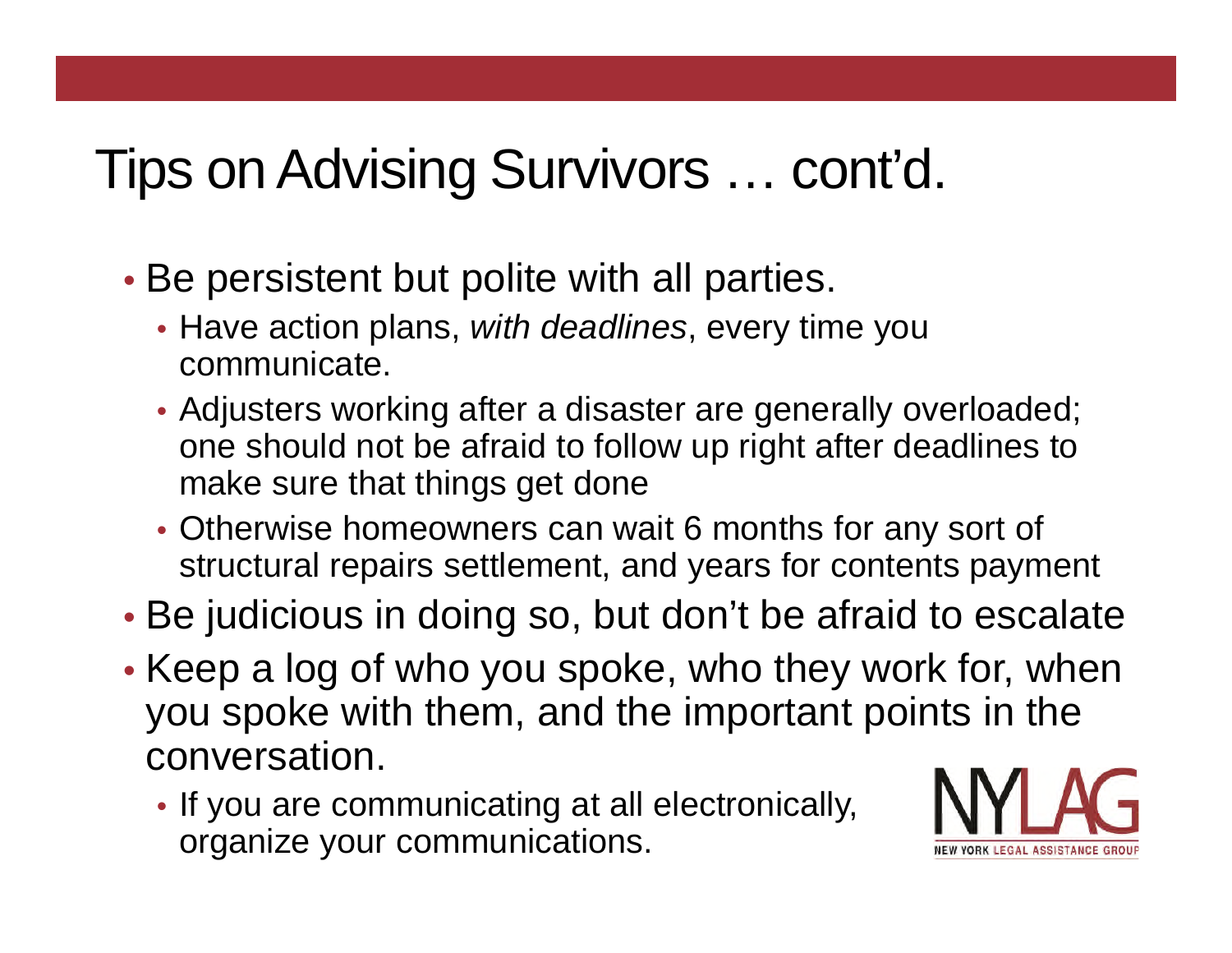- Keep policyholder obligations in mind, and help the client abide by them
	- Segregate damaged items for inspection and allow access
	- Comply with other reasonable requests (document multiple requests for the same information, or multiple access requests)
	- Be mindful of insurer's right to appraisal, rebuild, etc.
- Have client's deadlines and policy appeal/litigation deadlines in mind
- Consider retaining own professionals
	- If there is foundation damage, this is usually basically required
	- A good, experienced public adjuster can pay for itself with documentation and advocacy, but like with any contractor, look for experience in flood claims, check references, and oversee

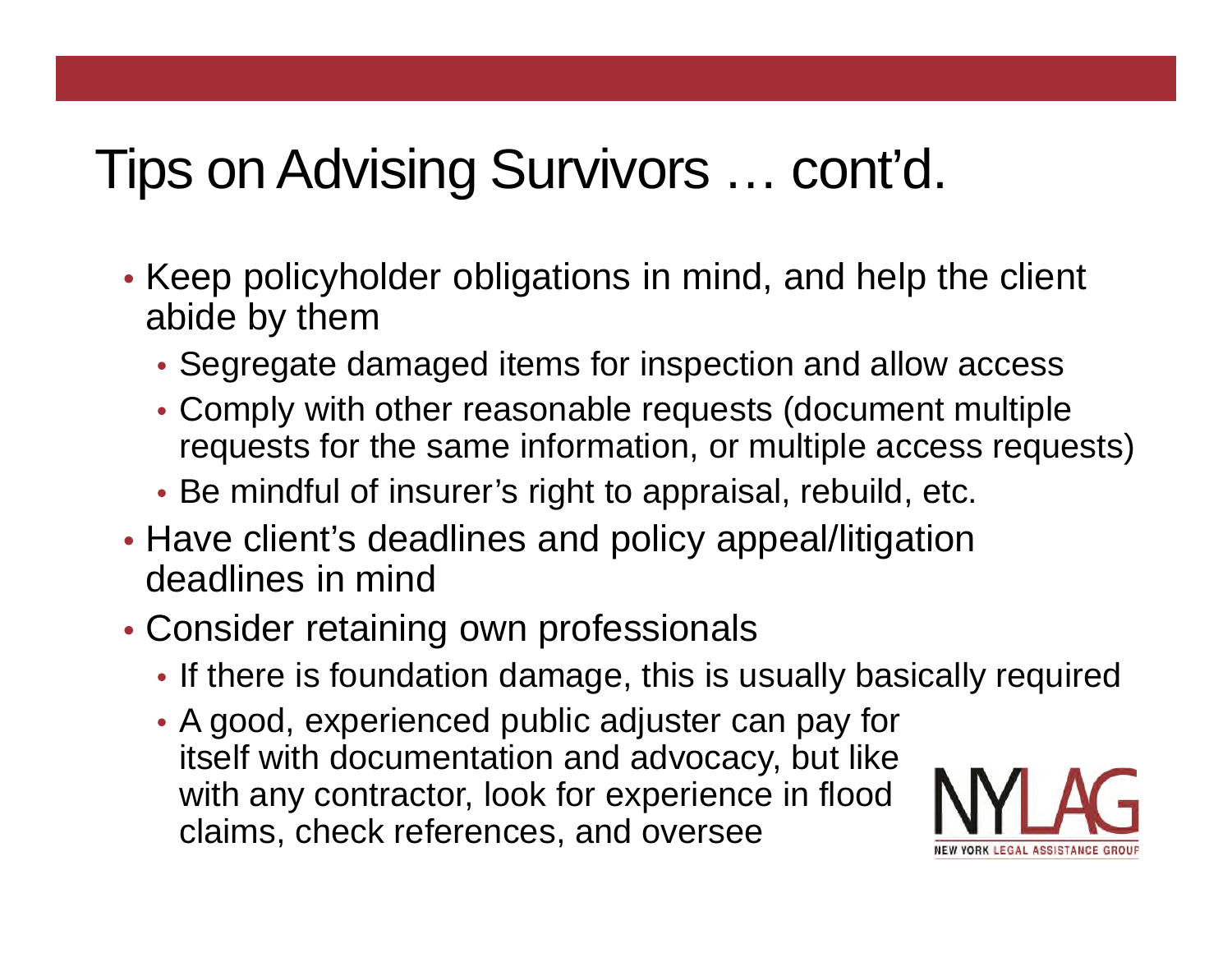# COMMON ISSUES IN RESOLV-ING (ADJUSTING) NFIP CLAIMS

Problems with Adjuster Reports, Problems with Engineering Reports, Wind vs. Water, Access to Claim Files

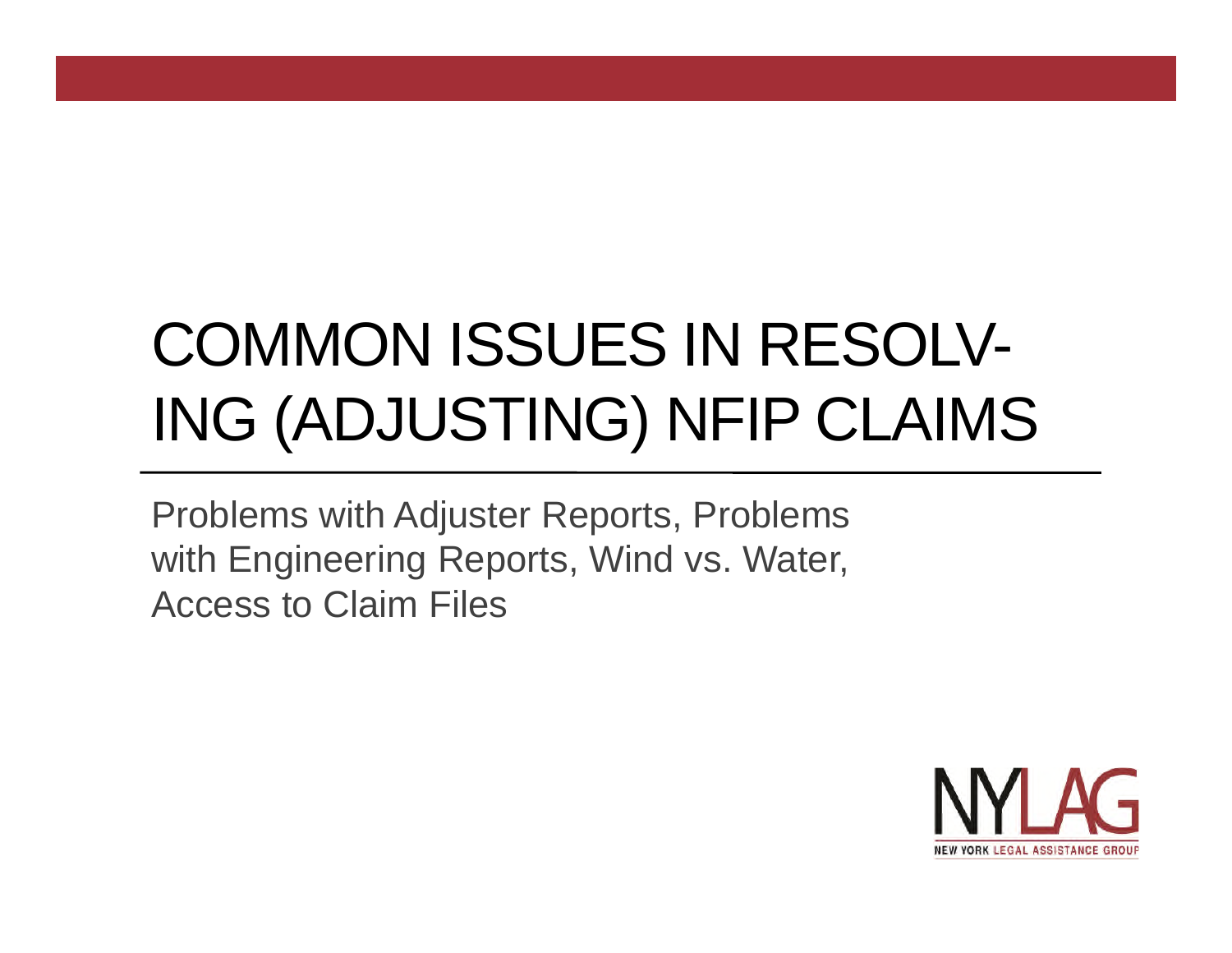# Particularities of Sandy NFIP Claims

Four Significant Issues Have Arisen During Sandy NFIP Claims Adjustment

- 1. Massive discrepancies between New York City metropolitan area pricing (as well, a post-disaster demand surge for home repair labor and materials).
- 2. General dissatisfaction with claims adjustment, leading to the Sandy Claims Review.
- 3. Engineering fraud (Raimey v. Wright (In Re Sandy), Hi-Rise Engineering indictment).
- 4. Claims-adjustment class actions (sales tax against Selective, e.g.).

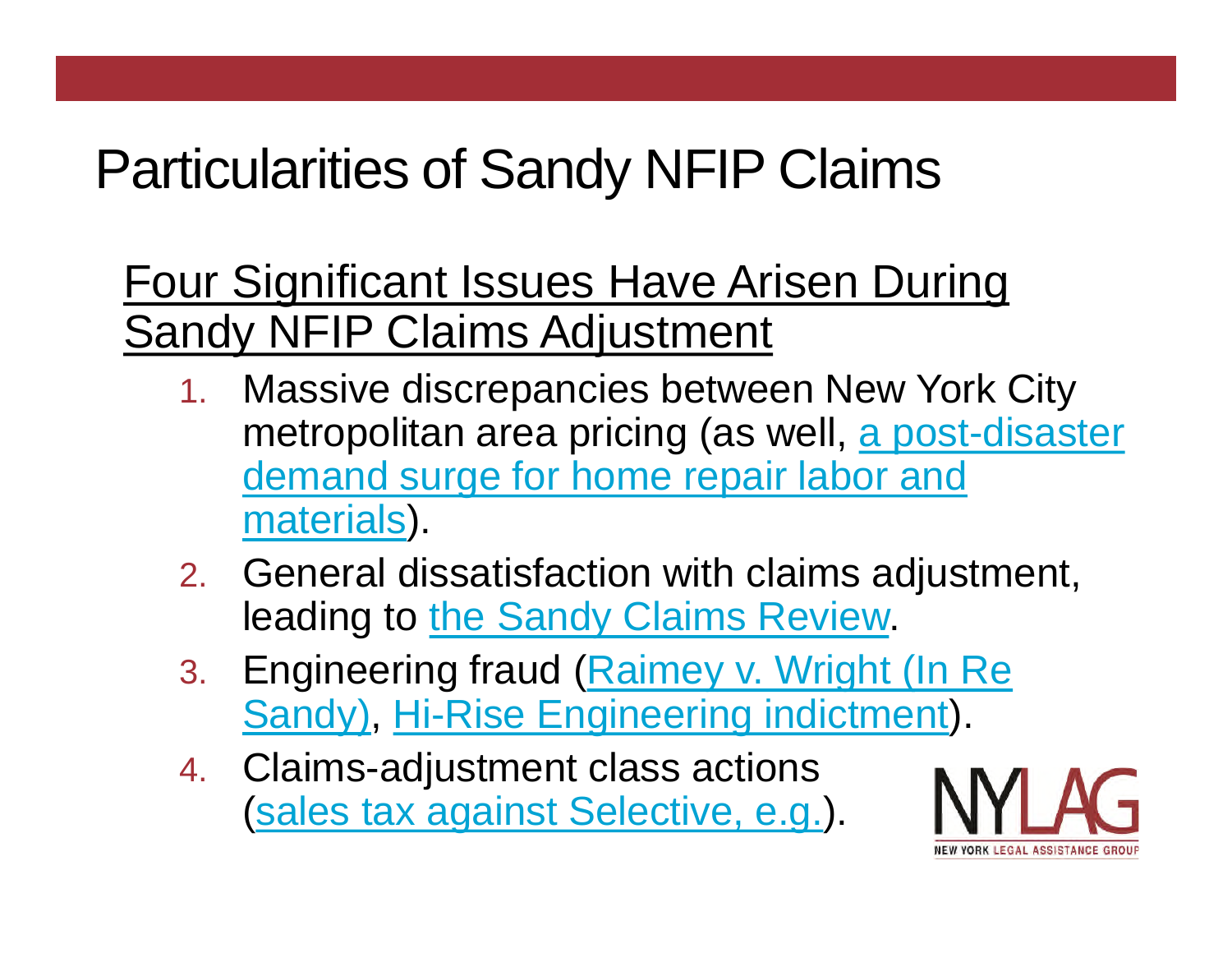## Common Issues in Resolving NFIP Claims

#### The Limitations of Adjuster's Reports

- Adjusters all use software programs developed to write itemized estimates on repair of structures. Xactimate and Simsol are the two most common.
- These estimating programs price various building work based on national data which is continuously updated with material and labor costs in different areas of the country.
- These programs produce reports that break down repairs into line items. In the right hands, this can produce fine-grained repair reports that accurately describe a particular home's needs
- In the wrong hands, especially when those on the policyholder side are not experienced in this area or don't have the resources to match reports, this can mean tremendous (30% to 70%) underpayment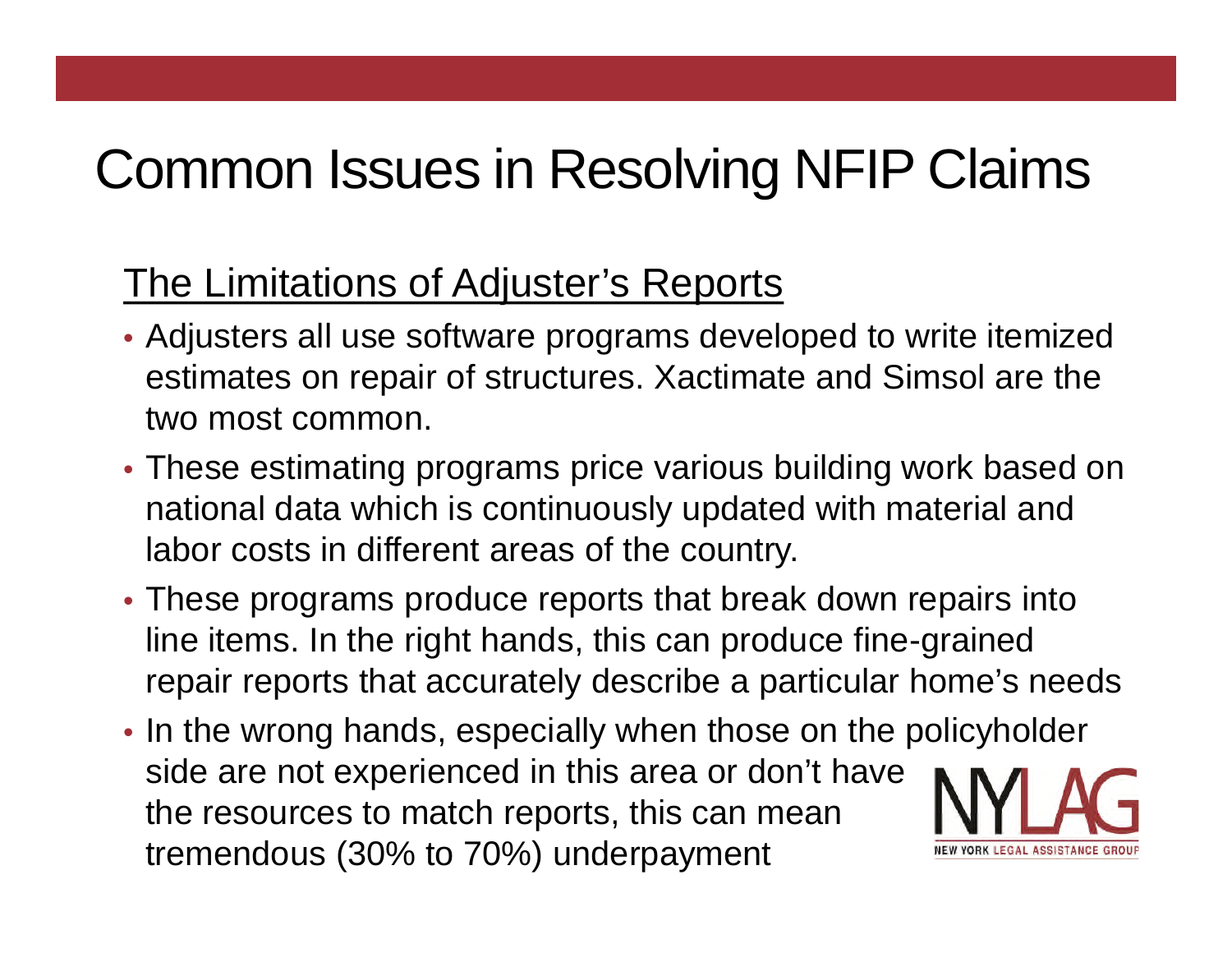#### The Limitations of Adjuster's Reports, cont'd.

- Discrepancies arise between contractors' price for repairs and an insurance adjusters estimate for many reasons:
	- 1. The adjuster may have missed damaged during the inspection process or damage was hidden from view, and which may require a second inspection (a second inspection is highly unusual).
	- 2. The adjuster may have used the wrong quality of material in a line item (i.e., recommended a vinyl countertop when the damaged item was tile, or put a price in for the removal of dry insulation, when the insulation was soaked with Category 3 water and the removal price is roughly double).
	- 3. The adjuster may not understand the software fully, and only authorize a portion of the line items that a complete repair would actually require (see, e.g., Jeffery Major report).
	- 4. Adjusters routinely forget the addition of up to 20% (it basically is always 20% or 0%) general contractor OVerhead and profit (O&P) and sales tax per state law NEW YORK LEGAL ASSISTAN

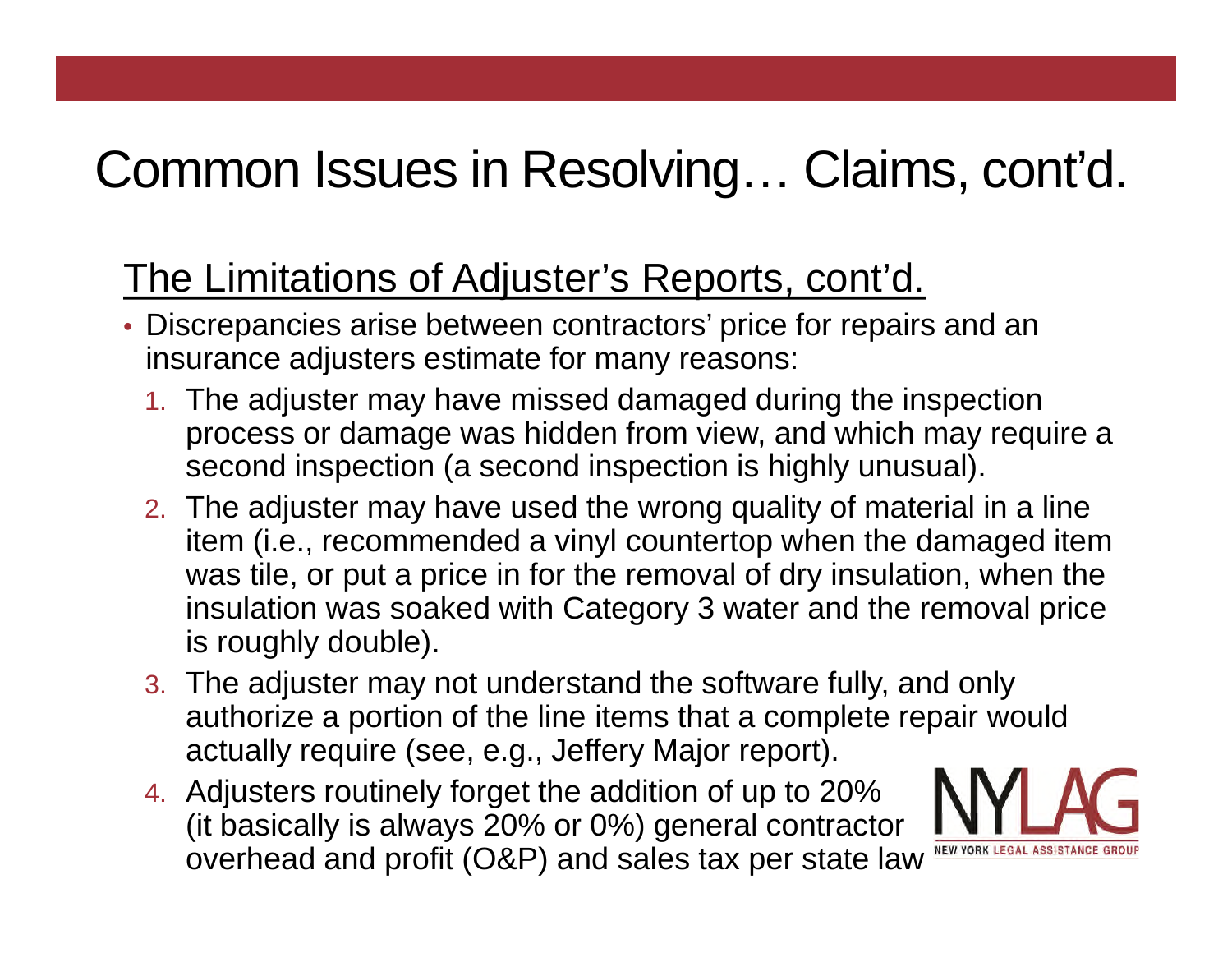#### Concerns with Engineering Reports

- **Fraud**: engineering companies altered/falsified reports to minimize structural damage and prevent HOs from receiving full insurance payments
	- Draft reports: not present in Sandy claim files; FEMA's FOIA office asserts it doesn't have access to them and cannot obtain them from third-party WYOs and engineering firms
	- Current flood survivors **do** have access (Updated policy here)

#### • **Homeowner's (Insured's) Engineering Reports**

- NFIP rarely meaningfully considers any reports, but especially neglects those that fail to match the WYOs' in length and depth
- MUST show causes of damage clearly and unequivocally, e.g., for flood, hydrodynamic forces, hydrostatic forces, buoyancy, etc.
- SHOULD be written in similar format and include pictures
- If there is wind and flood damage, the report MUST attribute percentages to both and should explain the methodology used to arrive at this conclusion

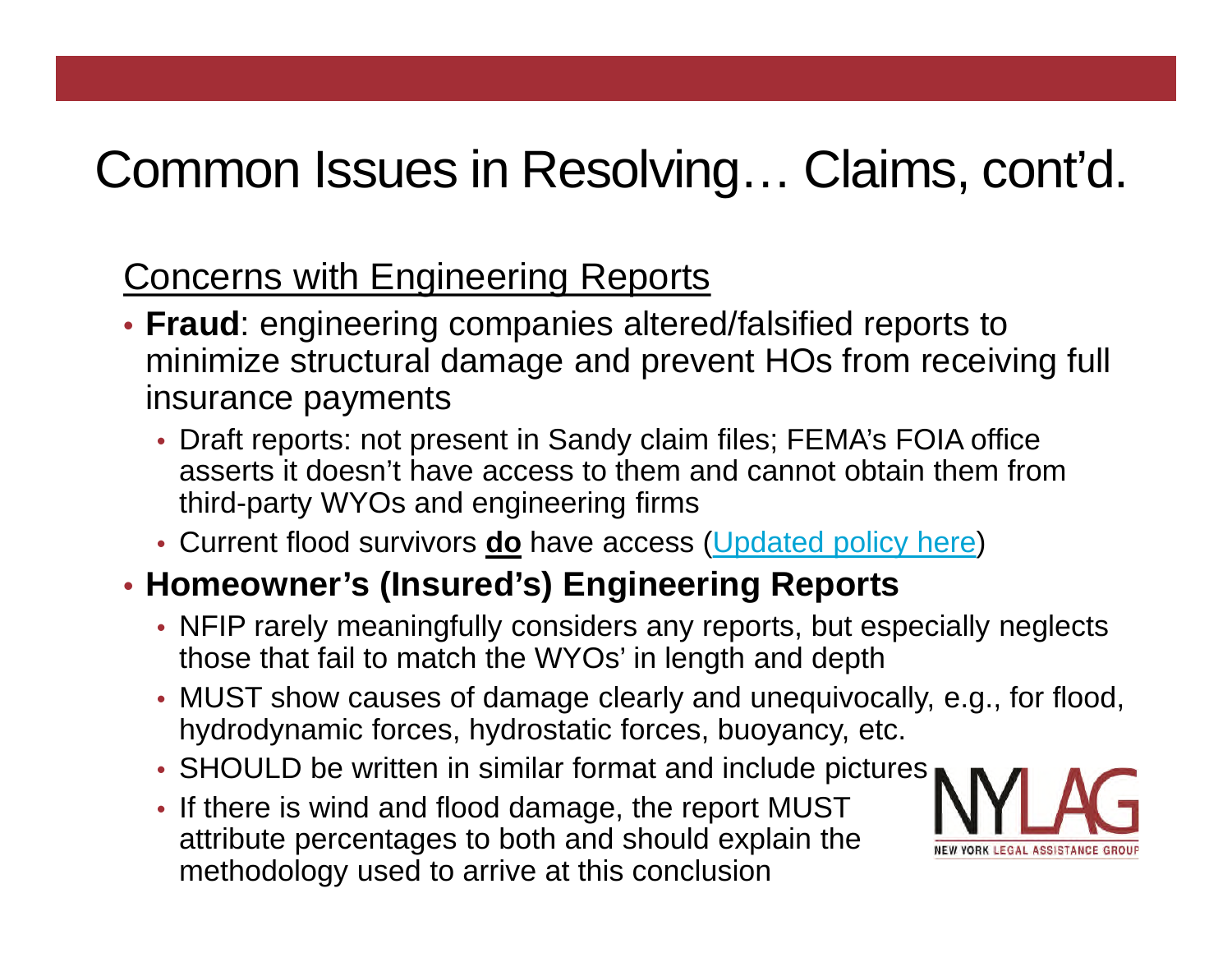#### **Wind Damage v. Flood (Water) Damage**

- Water damage is covered under the SFIP; wind damage is not
- Documenting flood line is really important things above the line typically aren't covered without a fight, whereas things impacted by the line (outlets, windows) will be covered absent the other issues
	- (Adjusters are taught in the *Adjusters Claims Manual* (p. IX-1) that "in those instances where wind is coupled with the flood loss, the adjuster typically has little difficulty . . . in separating the flood from the wind damage. A flood leaves a clearly visible watermark and/or debris line on the exterior and in the interior of buildings. Damage at and below that watermark is attributable to flood. Damage above that watermark is attributable to wind, in this example.")
- There are many exceptions to this general rule.
	- Wicking: "When [water, moisture, mildew, or mold damage) occurs in connection with a covered direct physical loss by or from flood, it will be covered unless there is clear evidence of the policyholder's failure to inspect and maintain [it]. . . If such damage is the result of wicking, it is covered." (FEMA, WYO Memorandum W-13009, Water, Moisture, Mildew, or Mold Damage, Feb. 15, 2013.)

ORK LEGAL ASSISTANCE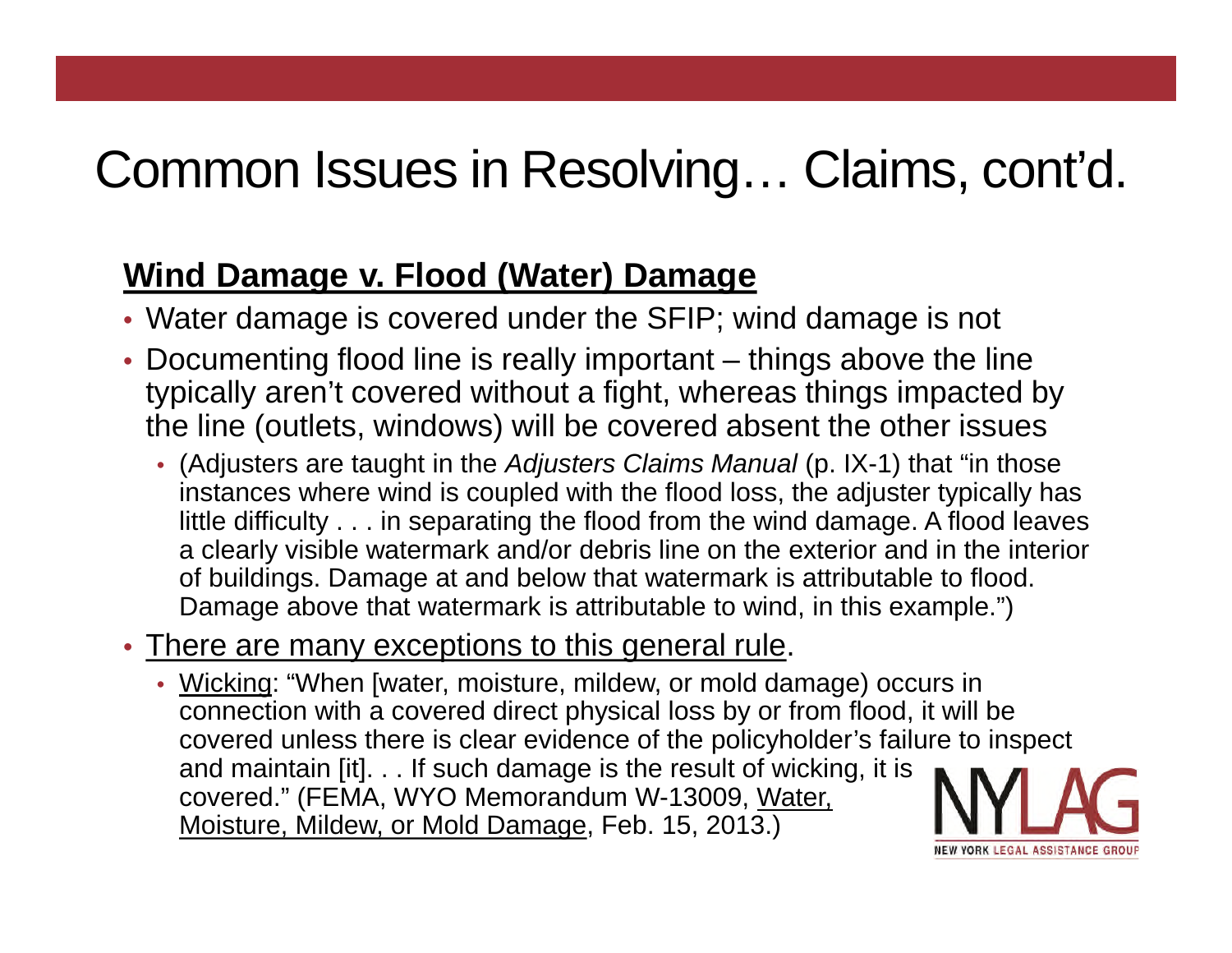#### **Getting Access to Claim Files**

- Is there a general right to a claim file, as under state laws? No! There is only the Privacy Act, 5 USC § 552a
- You can request the claim file from the carrier, but as the Privacy Act applies to the federal government, there is no right. In general, you should also not expect that you'll find great information, unless you are looking for basics about POL compliance, etc. (no notes)
- We have had big problems with obtaining files under the Privacy Act. NFIP's general position is that even though third-party contractors are working on behalf of the NFIP and there is a section of the Privacy Act that at least arguably makes their work 'discoverable,' if it does not have in its own systems these documents, it cannot or will not compel production from the WYOs
- However, for those without access to for-profit experts that can reconstruct claims from scratch to provide the necessary documentation, these files can be very useful in figuring out what went wrong a claim, and what a fair settlement would be

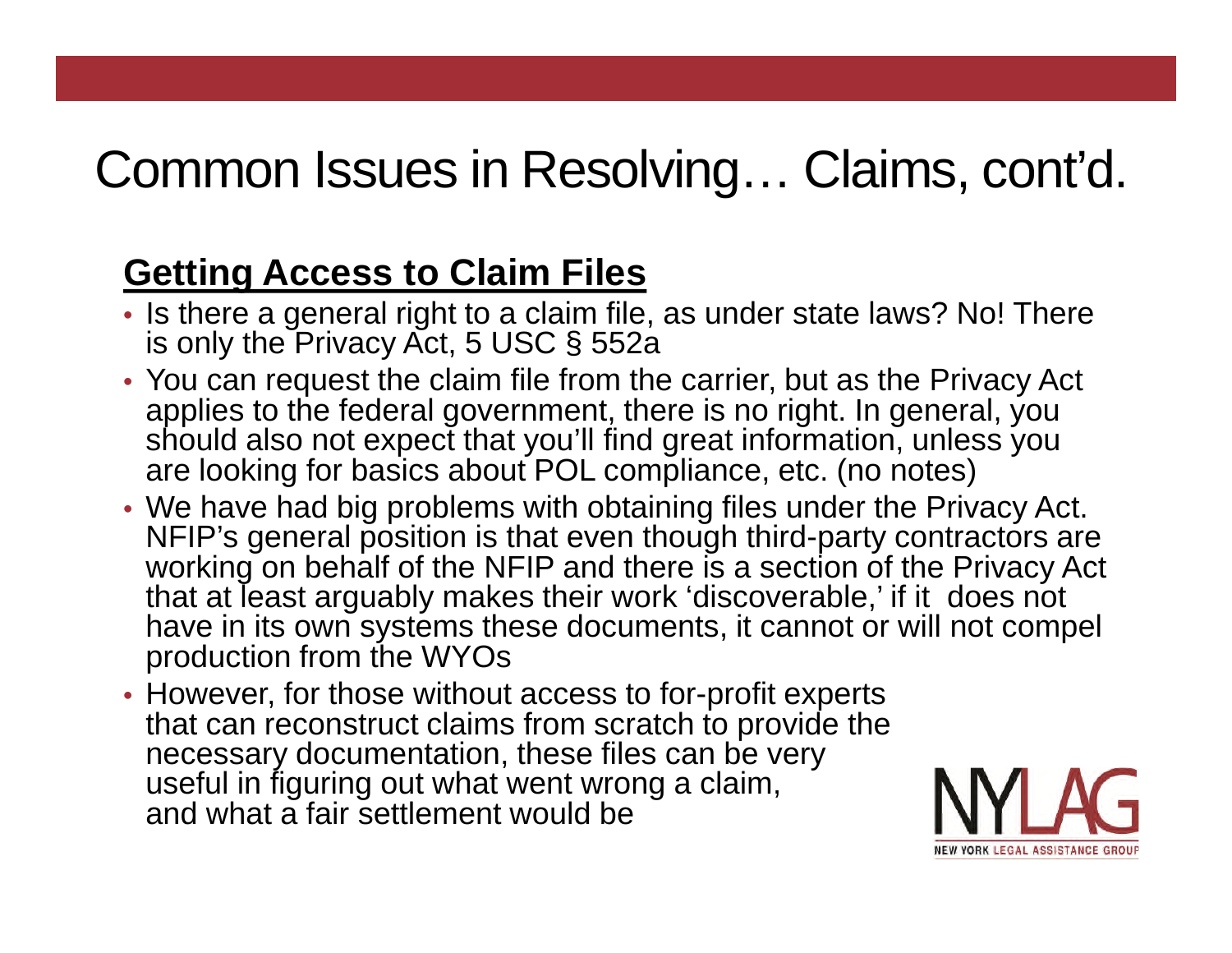#### **Getting Access to Claim Files, cont'd.**

- Once you have access to the 'complete' NFIP claim file, it's not easy to wade through
	- Usually takes an extremely long time to receive complete file in the first place
	- Not ever clear if you've received everything, despite FEMA's assurances
		- Email correspondence and other data internal to adjuster's firm?
		- Email correspondence, etc., between adjuster and insurer?
		- Email correspondence and other data internal to insurer's firm?
		- Policyholder communication with adjusters and insurers?
	- No coherent order to documents
	- Redactions of all names throughout document, except the policyholder and government employees. This includes engineers, adjusters, examiners, and you.

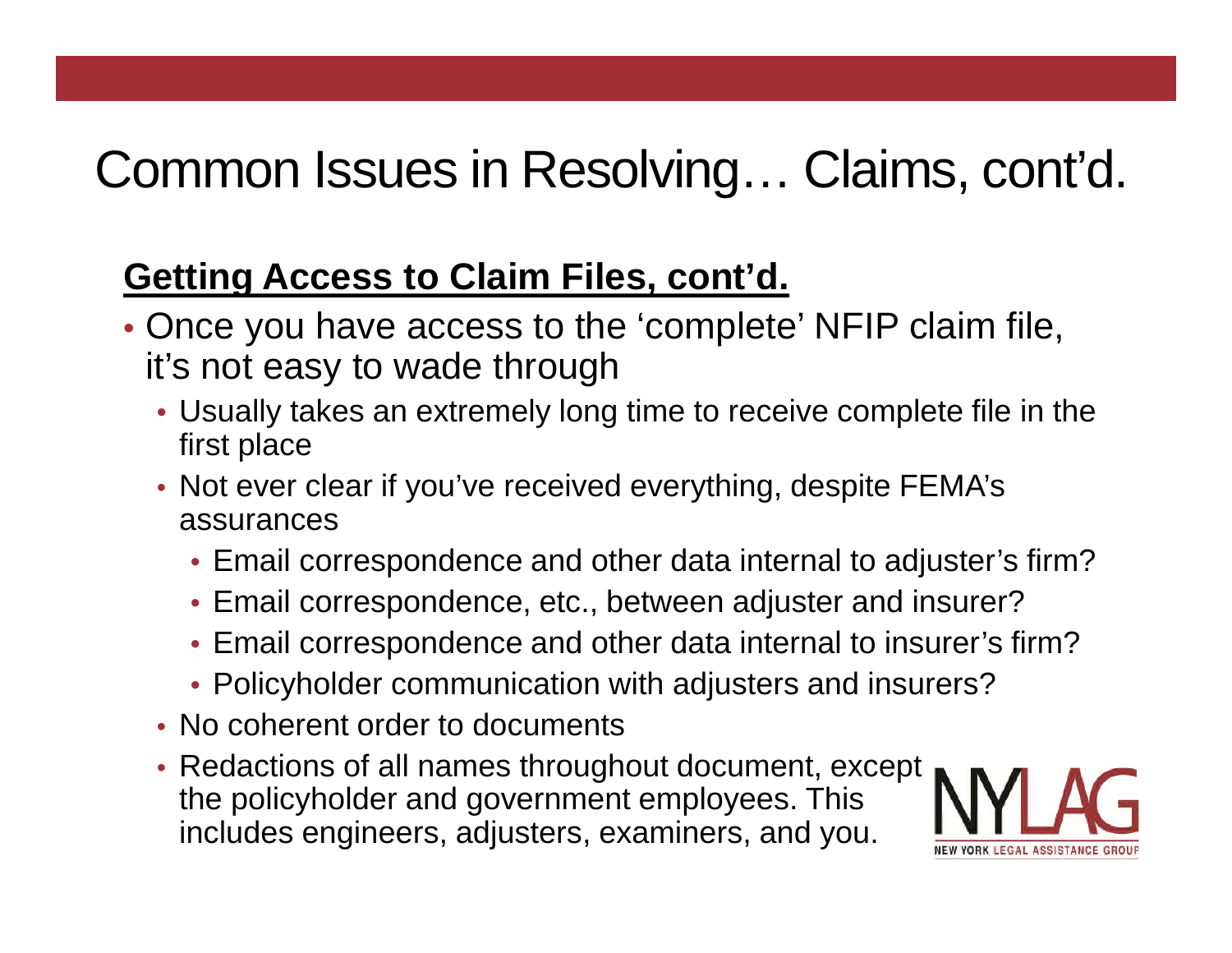#### **Sales Tax and Overhead and Profit (O&P)**

- Sales tax is a tremendous problem. It appears to be almost always incorrectly calculated for our claims
	- This of course varies by state law. In New York, sales tax can be 8.875%. For most people, who are not buying their own supplies and using their own labor but hiring contractors, NYS policy is to charge full tax on "repairs, maintenance or installation [s]" to real property
	- There apparently are big disagreements about when repairs are repairs, and when they are capital improvements, which can be taxes at a lower rate
	- The only way around this is to either purchase the software and double-check the calculations, or to access for screenshots to show the tax is being appropriately added
- Overhead and Profit: on estimates, if a GC is expected to be hired, or if a GC is actually hired as demonstrated by invoices/contracts, 20% O&P at minimum should be applied for any adjustment-software pricing
	- Residential supervision can also be provided at 10%. Please see the old and new policy on the next slides

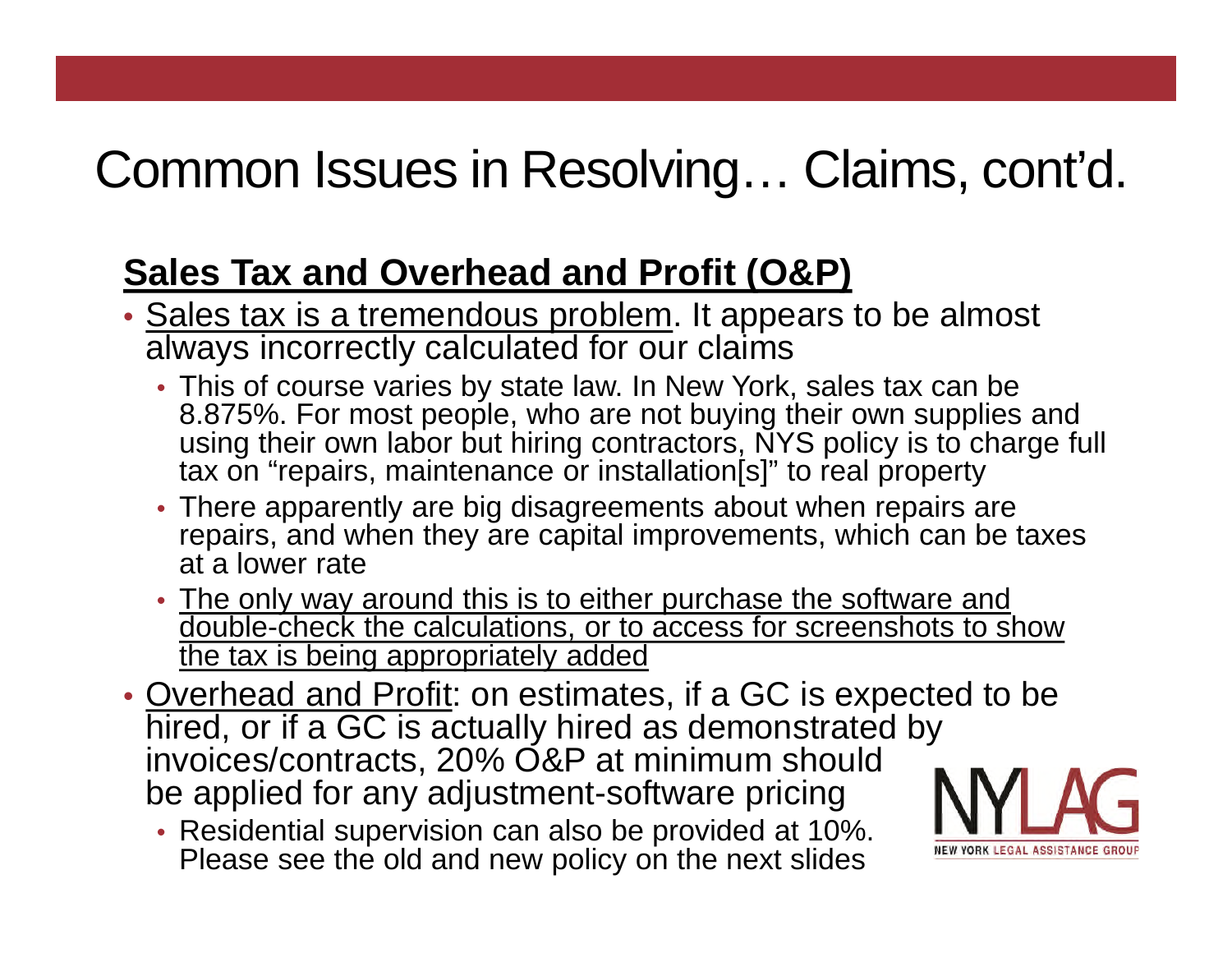#### **Sales Tax and Overhead and Profit (O&P), cont'd**

• Older policy from FEMA NFIP (*Adjuster Claims Manual*) stated:

VII. Basic Adjustment Issues

H. OVERHEAD AND PROFIT

The overhead and profit percentage must be applied to the depreciation total and reflected in the ACV loss figure. Overhead and profit is not applied to the following items:

- Carpeting
- Insured's own labor
- Outside service charges such as plumber, electrician, or appliance service calls
- Repairs made by the insured (However, an allowance can be made for the insured's time and expense in purchasing materials, not to exceed 10 percent.)

**Overhead and profit is warranted only if a general contractor has been hired to make repairs.** The adjuster must document the general contractor's involvement. The NFIP Servicing Agent or the WYO company has the option of withholding the overhead and profit until the repairs are completed or until a contract is signed.

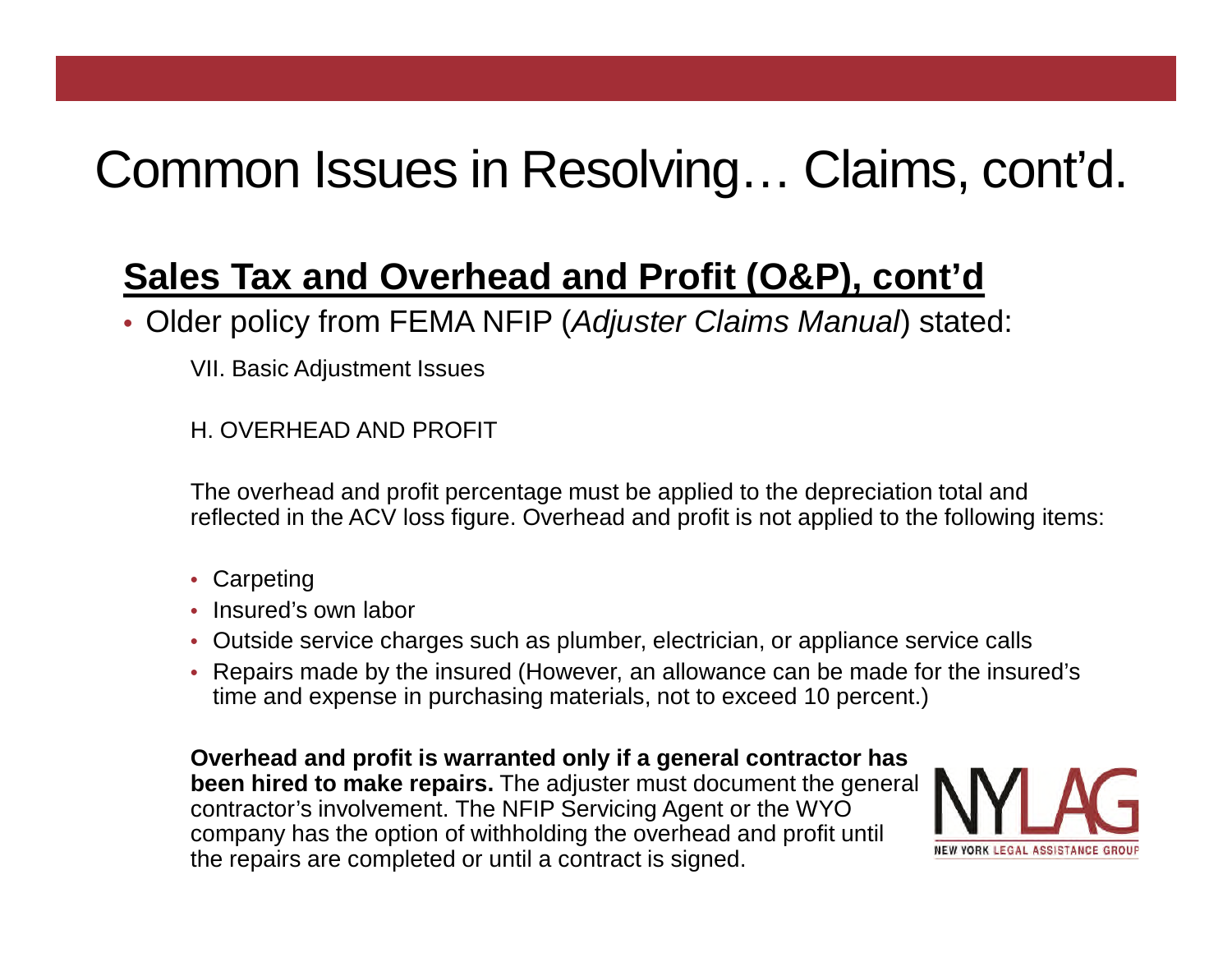#### **Sales Tax and Overhead and Profit (O&P)**

• This section was extensively revised in April 2010 to read:

N. OVERHEAD AND PROFIT

An allowance for General Contractor Overhead and Profit may be added to the adjuster's building estimate when:

The nature of the work requires the supervision and scheduling of unrelated trades and;

The complexity of the work to be performed supports the charge.

In the case of No. 2 above, the complexity that warrants the charge must always be fully explained and documented when unrelated trades are not supervised. The typical charge is 10 percent of the gross building estimate added as Overhead, and 10 percent of the same gross building estimate added as Profit. In extraordinary circumstances, additional charges *NEW YORK LEGAL ASSISTAND* may be allowed when fully explained.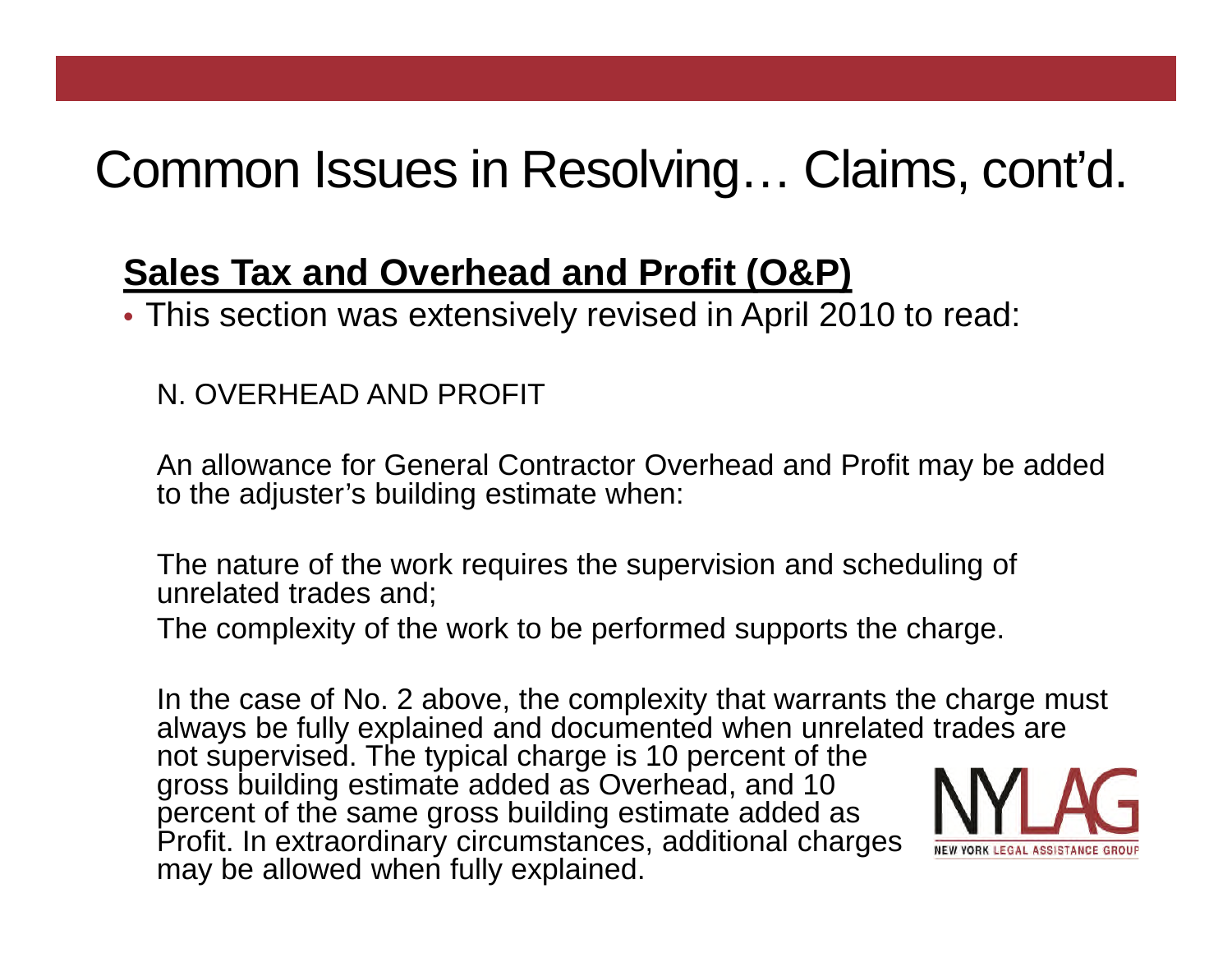# REFERENCES AND RESOURCES FOR FURTHER UNDERSTANDING

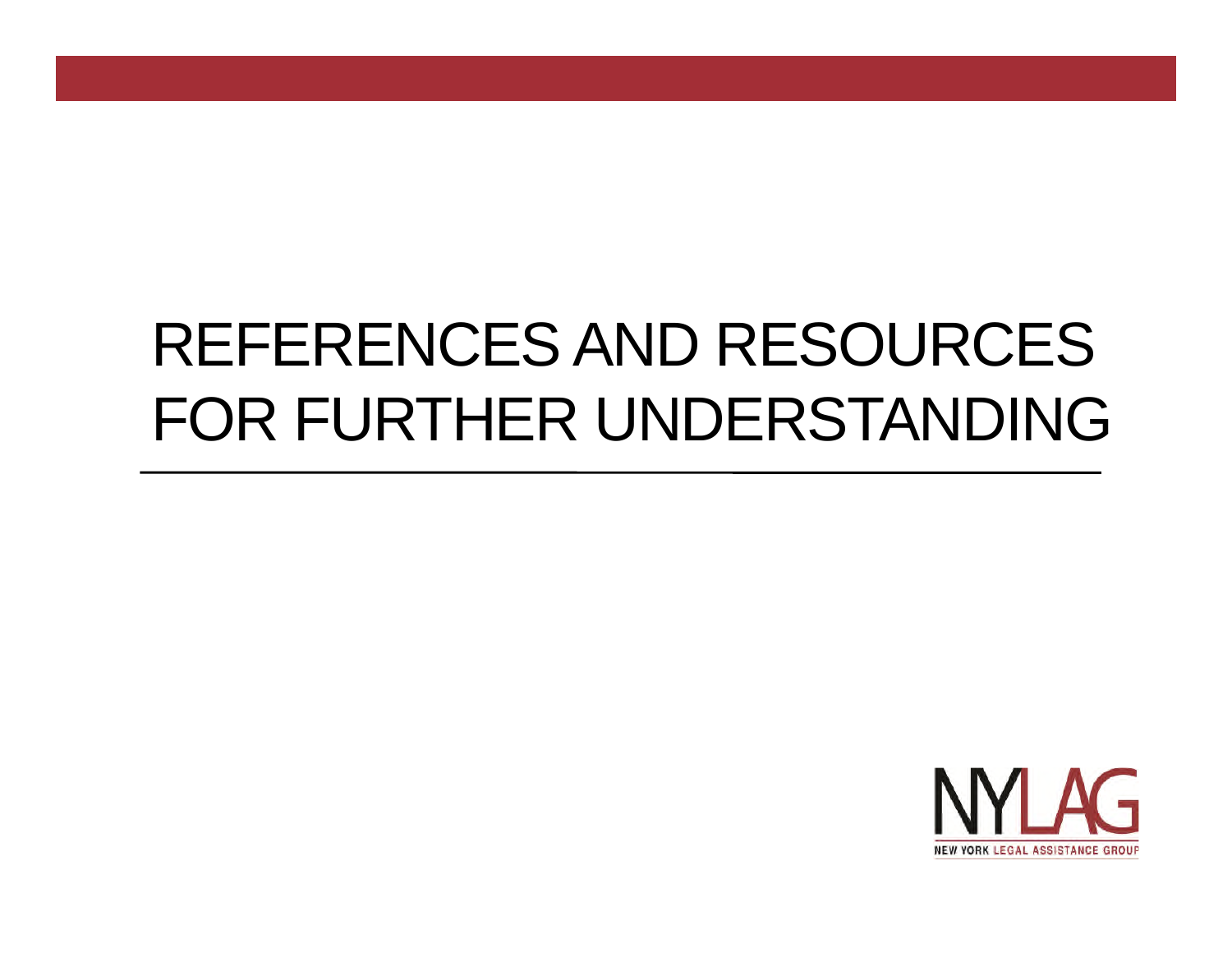#### • **NFIP Resources:**

- NFIP, *Adjuster Claims Manual* (6<sup>th</sup> ed.; revised 2013)
- NFIP, *Flood Insurance Manual* (revised October 2017), especially Section 15 (claims), Section 7 (Lowest Floor Guide, for determining what NFIP considers an elevated building) Section 3 (general rules, including more on what can be covered) and Section 23 (definitions)
- NFIP, Write-Your-Own memoranda, available via NFIP iService at https://nfip-iservice.com/nfip\_docs.html

#### • Some resources from the plaintiff's (policyholder's) bar:

- Jeffery S. Major (public adjuster, Canopy Claims), *Major Differences Report for: NFIP Flood Claims* (June 2015)
- United Policyholders' *Claims Guidance Library: Flood*, especially the "NFIP Proof of Loss, Damage Estimates and Supplemental Claims," "Samples of Damage and Proof of Loss Documentation," and "The Scoop on 'Scope' (of loss)" pages
- Merlin Law Group, Property Insurance Coverage Law Blog (for some pointers on analyzing specific issues)
- NYLAG fact sheets on various issues related to NFIP claims and insurance